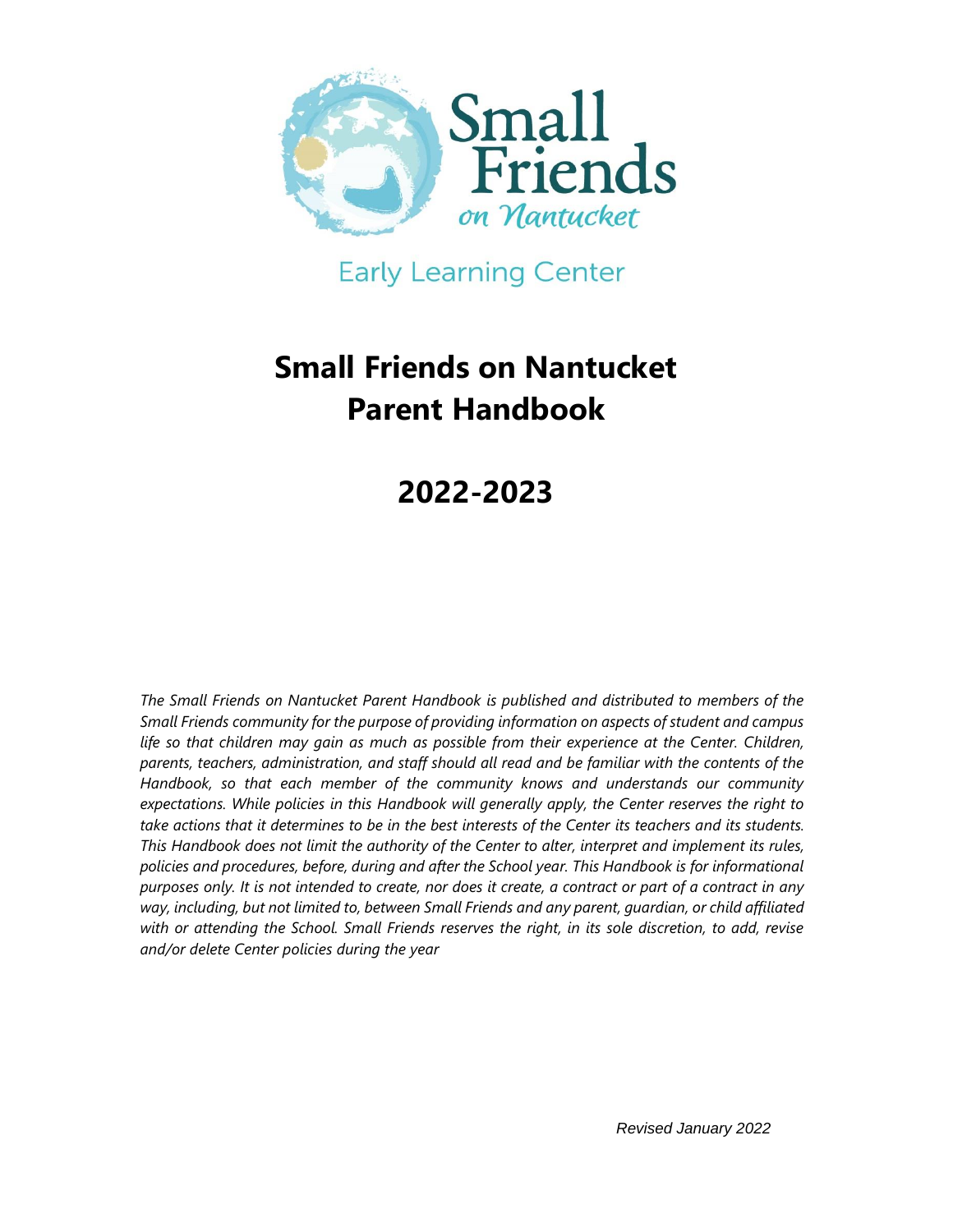# **TABLE OF CONTENTS**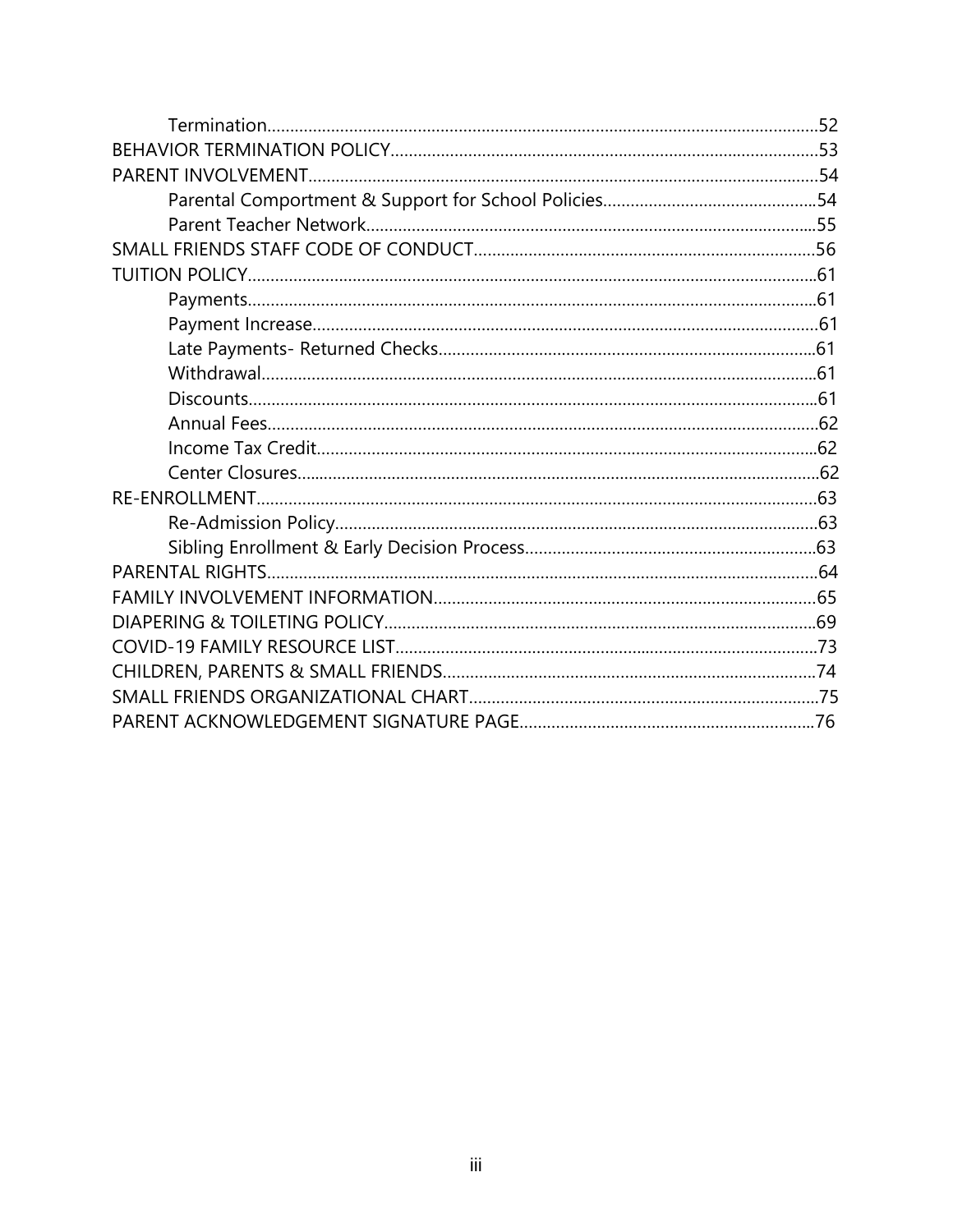#### **Executive Directors Welcome**

We are delighted that you are joining us at Small Friends! We are proudly celebrating over 30 years of providing care to our students. This is an exciting time for your family, especially for your growing little one. Schools can teach many things. Our loving and knowledgeable staff work to plan the day, month, and year in accordance with the needs of your young child. The experiences at Small Friends encourage children to interact with the world around them, express themselves creatively, gain foundational academic skills and communicate with each other. This letter outlines the enrollment agreement that we will be honored between our school and your family. I am very proud of our school and the quality care we provide.

This handbook is designed to help you become familiar with our program and to explain our policies and procedures.

We look forward to spending time with you and your child(ren)!

Best Regards,

Nichole Olson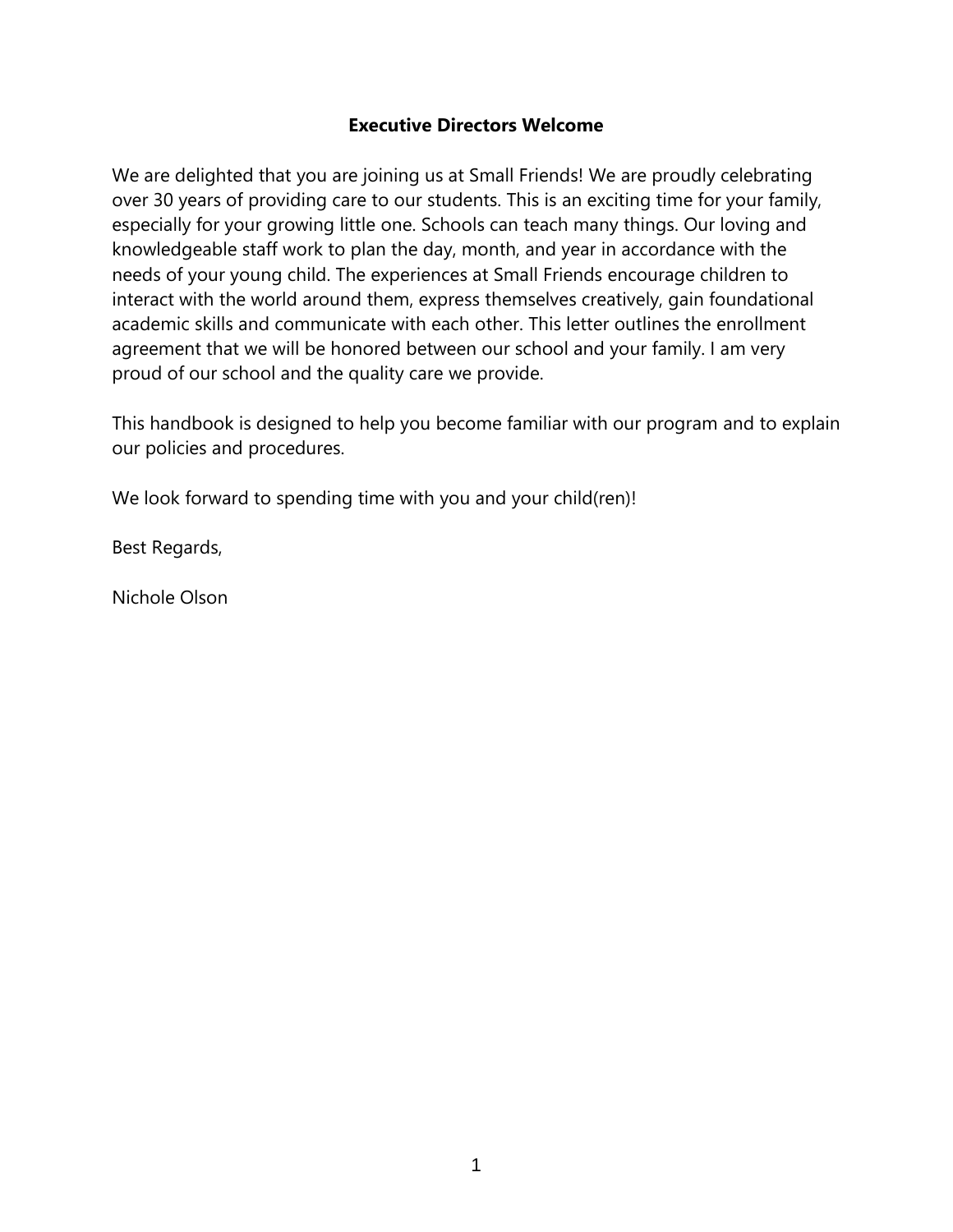## <span id="page-5-0"></span>**INTRODUCTION**

#### <span id="page-5-1"></span>**Mission Statement**

Small Friends was founded in 1988 by a group of parents with young children who wanted high quality child care and education for their infants, toddlers, and preschool children while they worked, worry free. Since 1988, the mission of Small Friends has been, as follows:

Small Friends on Nantucket seeks to enhance the quality of life for families and meet the needs of working parents by providing the highest quality early education and care for the children of Nantucket year-round. Toward this end, Small Friends on Nantucket provides children ages three months though five years with an early education and care environment with trained and nurturing professionals.

Small Friends is a non-profit school that survives on outside funds in addition to tuition to cover the cost of running the school. Therefore, your participation is required for at least one event per year in addition to participating in our annual fund drive. Without this help, our school cannot maintain its operating budget each year. Please take a moment to look over this parent handbook and see all that is required of you as a parent at Small Friends.

#### <span id="page-5-2"></span>**Program Philosophy and Purpose**

At Small Friends, we strive to create a positive and nurturing environment, in which children feel secure and comfortable. We aim to foster a positive self-identity and sense of emotional well-being in each child. We nurture the development of social skills, which we believe to be paramount to an individual's success and happiness.

We encourage children to think, reason, question, and experiment. We believe the knowledge a child gains through hands-on active learning is the knowledge most likely to have meaning to the child and to remain with the child. Teachers consistently strive to build on a child's existing knowledge and guide the child through further thinking and exploration.

We facilitate language and literacy development, as we believe literacy to be the cornerstone of a quality education. We create a word rich environment for our youngest infants, through emphasis on the spoken word in storytelling, song and rhyme and move toward an environment rich with the written word for our preschool children.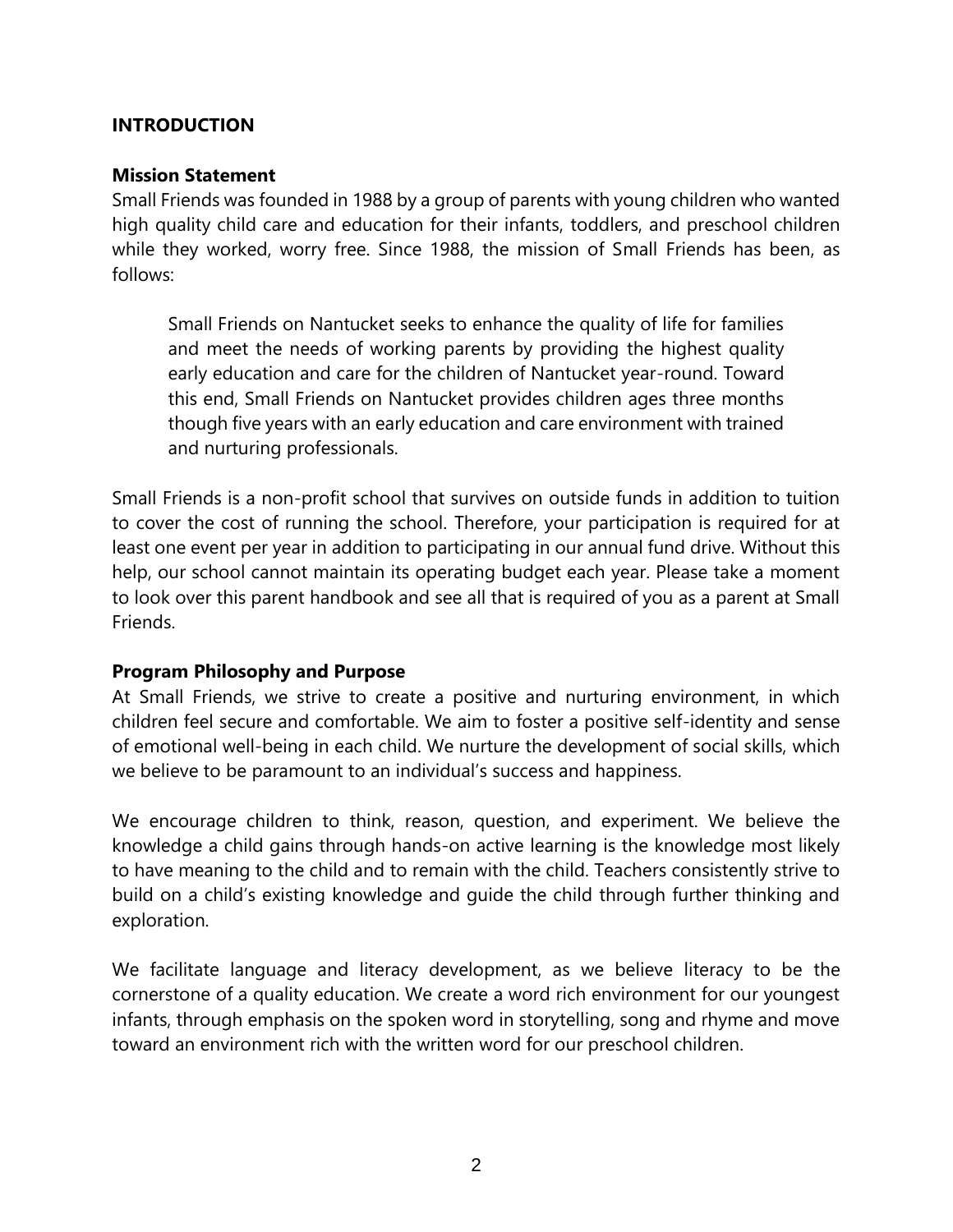We encourage creative expression and foster an appreciation for the arts. We believe early involvement with art, whether through painting and drawing, or through music and movement, allows many young children the opportunity to best express themselves.

We strive to model and promote sound health and safety practices. We facilitate physical development through the use of many types of indoor and outdoor equipment and a wide variety of activities.

At Small Friends, children are generally grouped according to their peer group. This approach means that we take notice of children with fall birthdays and try to space their time throughout Small Friends accordingly. We offer six settings to accommodate the needs of individual children. Group placements are also based on several other factors including social and emotional development, and are ultimately made in the Program's sole discretion.

# <span id="page-6-0"></span>**Program Administration Small Friends Leadership and Communication**

Executive Director: Nichole Olson [nolson@smallfriendsnantucket.org](mailto:nolson@smallfriendsnantucket.org)

All-School Administrators: Administrative Assistant: Heidi Fee [hfee@smallfriendsnantucket.org](mailto:hfee@smallfriendsnantucket.org)

Development Director: Jackie McGrady [jmcgrady@smallfriendsnantucket.org](mailto:jmcgrady@smallfriendsnantucket.org)

Board President: Martin Anguelov [manguelov@outlook.com](mailto:manguelov@outlook.com)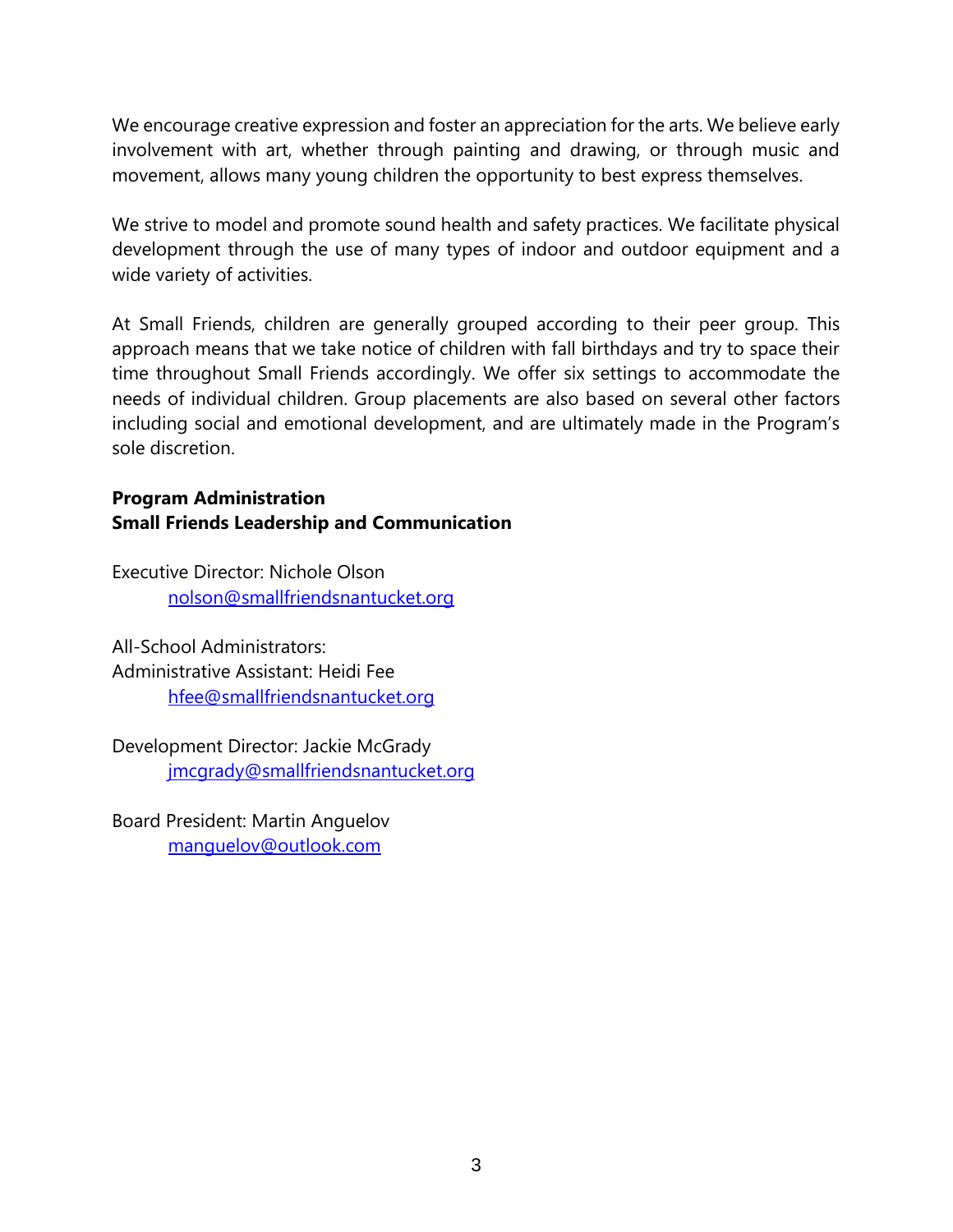#### **PROGRAM OPTIONS**

#### <span id="page-7-1"></span><span id="page-7-0"></span>**Infants – Minnow Room**

Our infant group accommodates seven infants, approximately 3 months to 15 months of age, under the care of a Massachusetts Department of Early Education and Care certified teacher and one assistant teacher. A warm, secure environment helps our infants to begin to explore the world. The use of language and verbalizations are encouraged by the teachers who talk, read and sing to the children and respond to their attempts to communicate. Children experience music for listening and relaxing as well as dancing and moving. Teachers encourage development of independence in a variety of ways, such as facilitating self-feeding in older infants and encouraging infants to select their own toys and books. Carefully chosen equipment and teacher support help our infants reach milestones such as sitting and pulling up to stand.

### <span id="page-7-2"></span>**Full Day Young Toddlers – Scallop Room**

Our young toddler group accommodates nine children, approximately 15 months to two years of age. The group, led by a Massachusetts Department of Early Education and Care certified teacher and one assistant teacher, provides more focus on fostering independence. Children generally self-feed and are encouraged to begin to wash their hands and dress themselves, as appropriate. Children are encouraged to select toys and are given choices of activities. Children are read to and encouraged to begin to use crayons and other art materials. Teachers promote language development by encouraging children to use the words they have already obtained, and adding additional words, to help children express themselves. Children are presented with fine motor activities, as well as construction, and dramatic play opportunities. Teachers strive to make children feel comfortable and secure.

#### <span id="page-7-3"></span>**Full Day Older Toddlers – Starfish Room**

<span id="page-7-4"></span>Nine children, approximately two to three years of age, make up our older toddler group. One Massachusetts Department of Early Education and Care certified teacher and one assistant teacher support the development of independence and self-functioning skills appropriate to this group. Books are read aloud, and children are encouraged to recount stories themselves. They are given dramatic play opportunities as well as fine and gross motor activities, and are encouraged to use crayons, markers, and paint brushes. Children listen to music to relax, and for dancing and play. They are encouraged to work at their own pace, pick up toys and dress themselves. Teachers facilitate problem solving and foster the ability for children to cooperate and work well with others.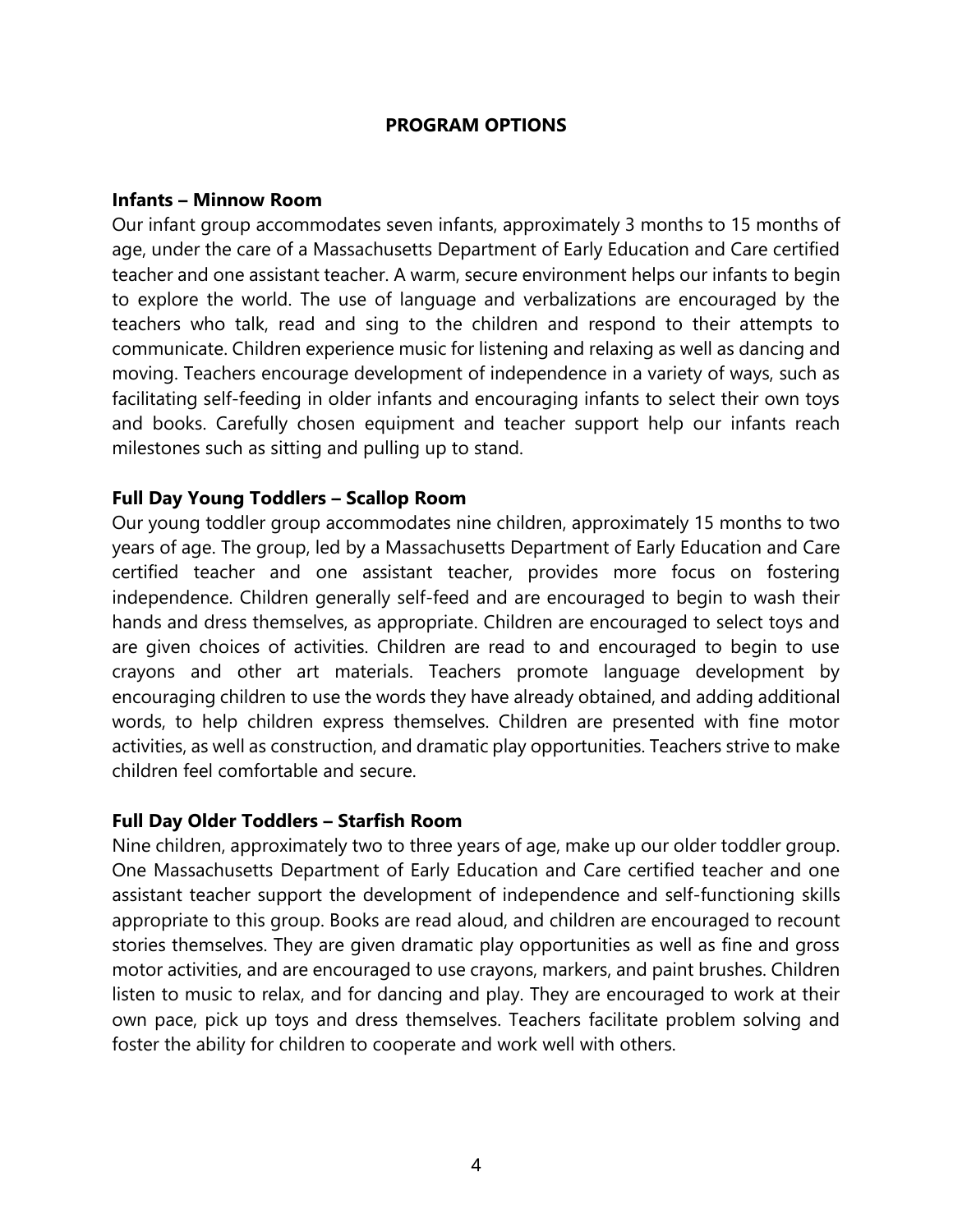### **Full Day Pre-School – Whale Room**

This Preschool group serves 20 children, approximately two years nine months to five years of age. Up to three Massachusetts Department of Early Education and Care teachers strive to create a nurturing, safe environment. Children are introduced to, and encouraged to participate in, free choice play with various materials that influence the progression of skills in multiple areas of learning. Emphasis is placed on each unit of study in the areas of mathematics, literacy, science exploration, and social awareness. Children are given opportunities to express themselves as young artists, with multiple art mediums, and are encouraged to practice societal roles through dramatic play. Teachers support nonviolent conflict resolution and tolerance.

### <span id="page-8-0"></span>**Full Day Pre-School – Jellyfish Room**

This Preschool class serves 14 children, approximately two years nine months to five years of age. Under the direction of one Massachusetts Department of Early Education and Care certified teacher, and one teaching assistant, make up our preschool group. Children are presented with a word rich environment. They listen to books and poems read aloud, gaining exposure to early reading concepts, and are encouraged to write and tell stories themselves. Teachers introduce early reading concepts and strive to foster a love of learning. Children are provided with creative art activities such as brush painting, drawing and collage, as well as opportunities to listen to and create music. Teachers foster the independence and confidence that will help children be successful learners.

#### <span id="page-8-1"></span>**Three Quarter Day Preschool – Quahog Room, 7:45 AM - 3:30 PM**

Our three quarter day preschool accommodates 10 children, approximately two years nine months to five years of age. The group, led by one Massachusetts Department of Early Education and Care certified teacher, provides for a nurturing, rich learning environment. The Teacher introduces early reading concepts and strive to foster a love of learning. Children are encouraged to express themselves through dramatic play and will begin to perform story books highlighted in our curriculum. Children are provided with creative art activities such as brush painting, drawing and collage as well as opportunities to listen to and create music. Emphasis is placed on each unit of study in the areas of mathematics, literacy, science exploration, and social awareness. The Teacher fosters the independence and confidence that will help children be successful learners.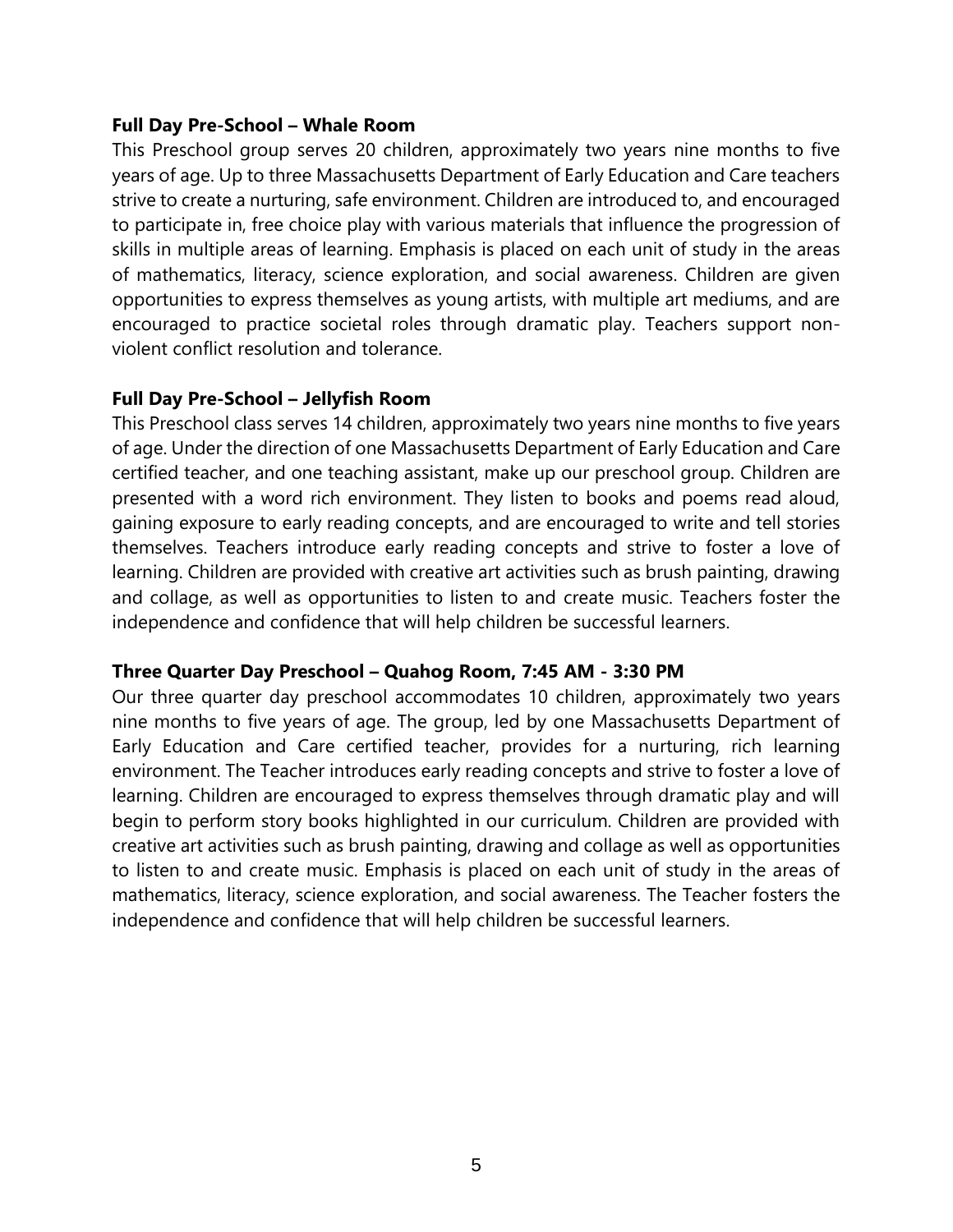## **CURRICULUM**

### <span id="page-9-0"></span>**Language Arts**

Our goal is for children to build their literacy skills and learning from their youngest years. In the Infant/Toddler Classrooms we strive to expose children to words, stories, songs, and language. In the Preschool Classrooms our goal is for the children to have an early concept of print, begin writing letters, and use language to communicate.

### **Math**

Our goal for the children is to begin to understand the mathematical concepts that surround their daily lives. In the Infant/Toddler Classrooms we count, sing, and clap to explore math. In the Preschool Classrooms our goal is for the children to recognize numbers, begin 1:1 correspondence, and begin counting.

# **Science, Technology and Engineering**

Children are explorers! Our science, technology, and engineering goals for all the classrooms are to engage in exploration. Exploration engagement includes asking questions, showing interest in new things, and active problem solving.

#### **History**

Our goal for the children in regard to history is to show a sense of passing time. In the Preschool Classrooms we use a calendar to show the passing of time, in the Infant/Toddler Classrooms we celebrate birthdays and seasonal events.

#### **Social Science**

Our goal for the Social Sciences is for children to form meaningful relationships. This involves building play skills, communicating wants and needs, and bonding with caregiving adults.

# **Arts**

We are active in song, dance, and art at Small Friends. Our goal is for children to engage in art and movement at a developmentally appropriate level through free choice design and movement and through planned actives.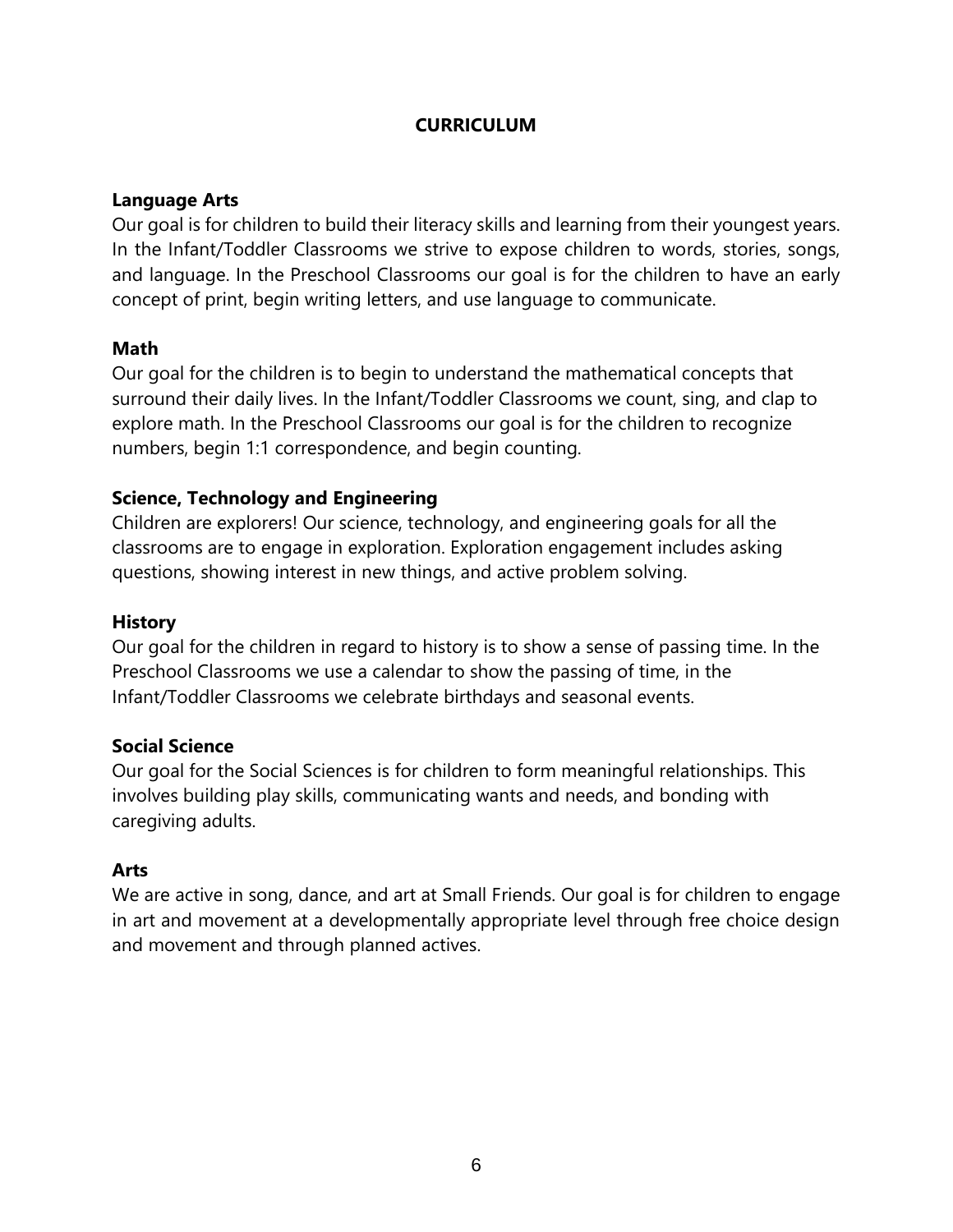# **WHAT TO BRING**

Please bring in the following items on your child's first day at the Center and update these items as necessary throughout the year. *\*\* Small Friends asks that you please do not send in glass bottles, containers or jars\*\**

# Infants/Toddlers

- A Package of Diapers and wipes **(labeled with your child's name)**
- Pacifier **(labeled with your child's name)**
- Pre-mixed bottles (infant room only) **(labeled with your child's name)**
- Infant Sleep Sack (blankets prohibited in the cribs)
- Extra change of clothing appropriate to the season
- **4** Toothbrushes and toothpaste. We begin brushing teeth as soon as the child has one tooth (please be sure to bring standard size child toothbrushes, so that they will fit into the toothbrush holder; toothbrushes are required to be replace every 3 months) **(labeled with your child's name)**we are currently not brushing teeth due to COVID-19
- Water bottle **(labeled with your child's name)**
- Toddler rooms- crib sheet and blanket (Labeled with your child's name)
- Toddler rooms- water bottle **(labeled with your child's name)**

Preschoolers and Older Children

- Extra change of clothing appropriate to the season **(labeled with your child's name)**
- 4 Toothbrushes and toothpaste (please be sure to bring standard size child toothbrushes, so that they will fit into the toothbrush holder; toothbrushes are required to be replace every 3 months) **(labeled with your child's name)** we are currently not brushing teeth due to COVID-19
- Water bottle **(labeled with your child's name)**
- Crib size fitted sheet and **small** blanket **(labeled with your child's name)**
- Sunscreen for children enrolled for the full day (sunscreen should be applied in the morning before coming to the Center; we will re-apply it before going outside in the afternoons) **(labeled with your child's name)**
- Slippers with rubber soles (in the event there is an emergency and we need to go outside quickly) **(labeled with your child's name)**
- Insulated lunch box with an ice pack or thermos for items that need to be kept warm. Please send in a separate drink for lunch.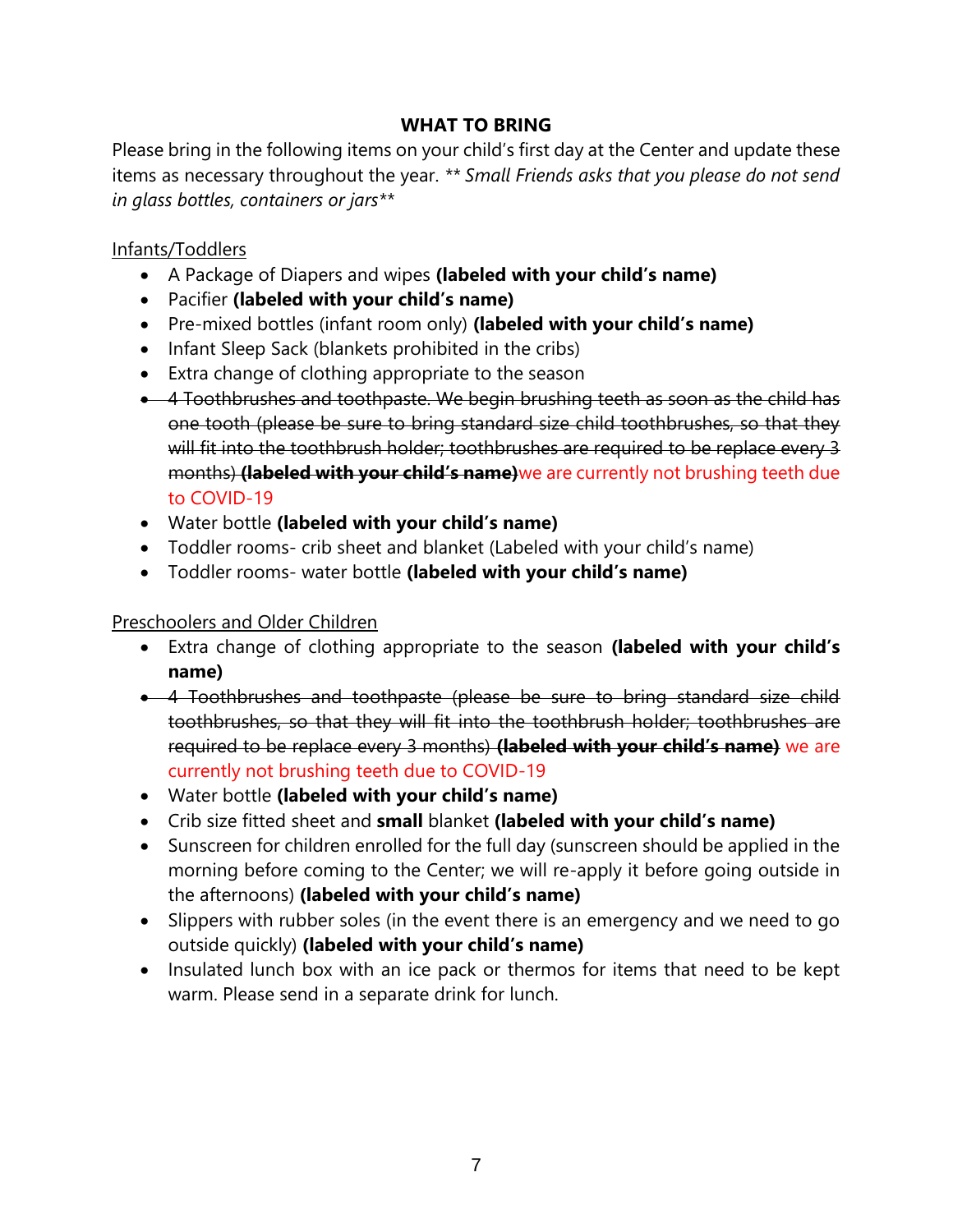## **GENERAL PROGRAM INFORMATION**

#### **Small Friends Hours of Operation**

- Full Day Hours: 7:45 AM  $-$  5:15 PM 3:30pm (all families out of the building by 5:15)
- 3/4 Day Hours: 7:45 AM 3:30 PM (Preschool/Quahog Room Only)

## **Governance**

The Center is governed by a self-perpetuating Board of Directors. It is the responsibility of this body to plan, develop, and establish policy and to assess the performance of the Center consistent with the Center's Mission and philosophy. The Board of Directors is responsible for the selection of the Director and works in close collaboration with the Director, though the Director is responsible for the implementation of policy and the dayto-day operations of the Center.

You may obtain a list of the Center's current Board of Directors, in the front office.

# **IMPORTANT CONTACT INFORMATION**

# **Emergency Telephone Numbers:**

Fire or Police Emergency: 911 Ambulance: 911 from all land lines Fire Department: non-emergency 508-228-1212 Police Department: non-emergency 508-228-1212 Poison Control: 800-222-1222 DCF/Child Abuse: 508-760-0200 Public Health Department: (508) 228-7200 Small Friends: (508) 228-6769

# **Licensing Information and EEC Contact Information**

Small Friends is licensed by the Massachusetts Department of Early Education and Care (EEC). To contact EEC's Southeast/Cape and Islands Regional Office, please call 508-828- 5025.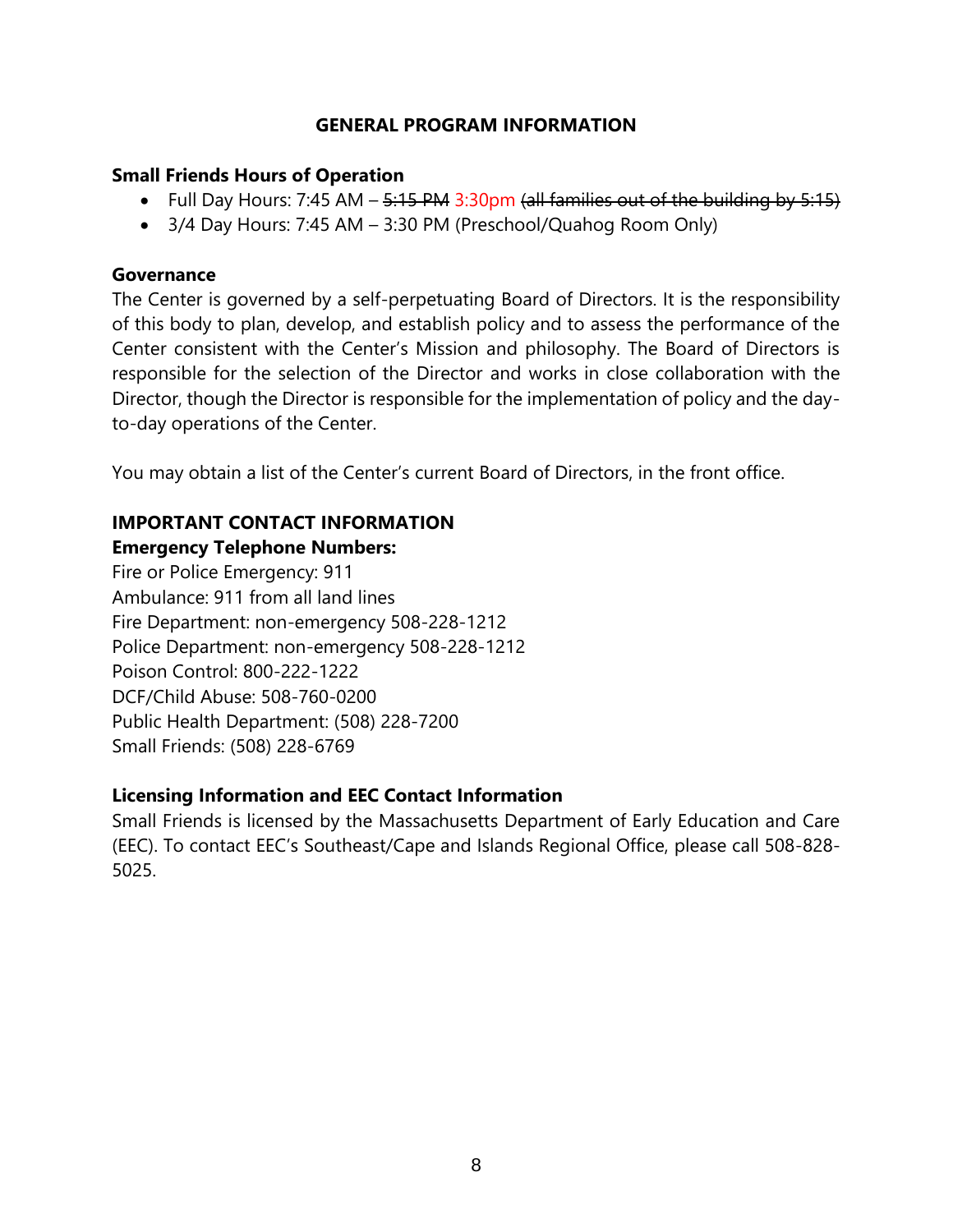# **Non-Discrimination Policy**

The Program admits qualified children of any race, color, national or ethnic origin, ancestry, sex, religion, cognitive or physical disability, toilet training process, gender identity or sexual orientation to all the rights, privileges, programs, and activities generally accorded or made available to students at the School. The School does not discriminate on the basis of race, color, national or ethnic origin, ancestry, sex, religion, cognitive or physical disability, toilet training process, gender identity or sexual orientation, or any other status protected by applicable law in the administration of any of its policies and programs.

# **Staff/Educators**

The staff at Small Friends comprises both professional and paraprofessional caregivers. Educators for the center meet the licensing requirements related to age, educational background, continuing education and caregiver-child ratio. Educators are selected on the basis of their qualifications, skills and concern for the health, safety and development of young children. Regular ongoing training is provided for all staff members in child development and child care techniques.

# **Child Guidance Policy**

Small Friends staff members care for children while guiding and helping them to:

- Be safe with themselves and others;
- Feel good about themselves;
- Develop self-control and successful coping skills;
- Express feeling in a healthy manner;
- Become more independent;
- Respect the needs and wants of both themselves and others;
- Learn new problem-solving skills and methods for non-violent conflict resolution; and
- Learn to use materials and equipment in respectful and appropriate ways.

Small Friends teaching staff plan and implement age-appropriate schedules and activities which provide ample time for relaxation and avoid excess time for boredom. Classroom schedules allow ample time for healthy transitions. Teaching staff strive to be respectful of each child's individual learning pace and methods for understanding.

Children are given the opportunity to participate in the establishment of rules, when appropriate. Children's positive behaviors are reinforced in the least disruptive way possible.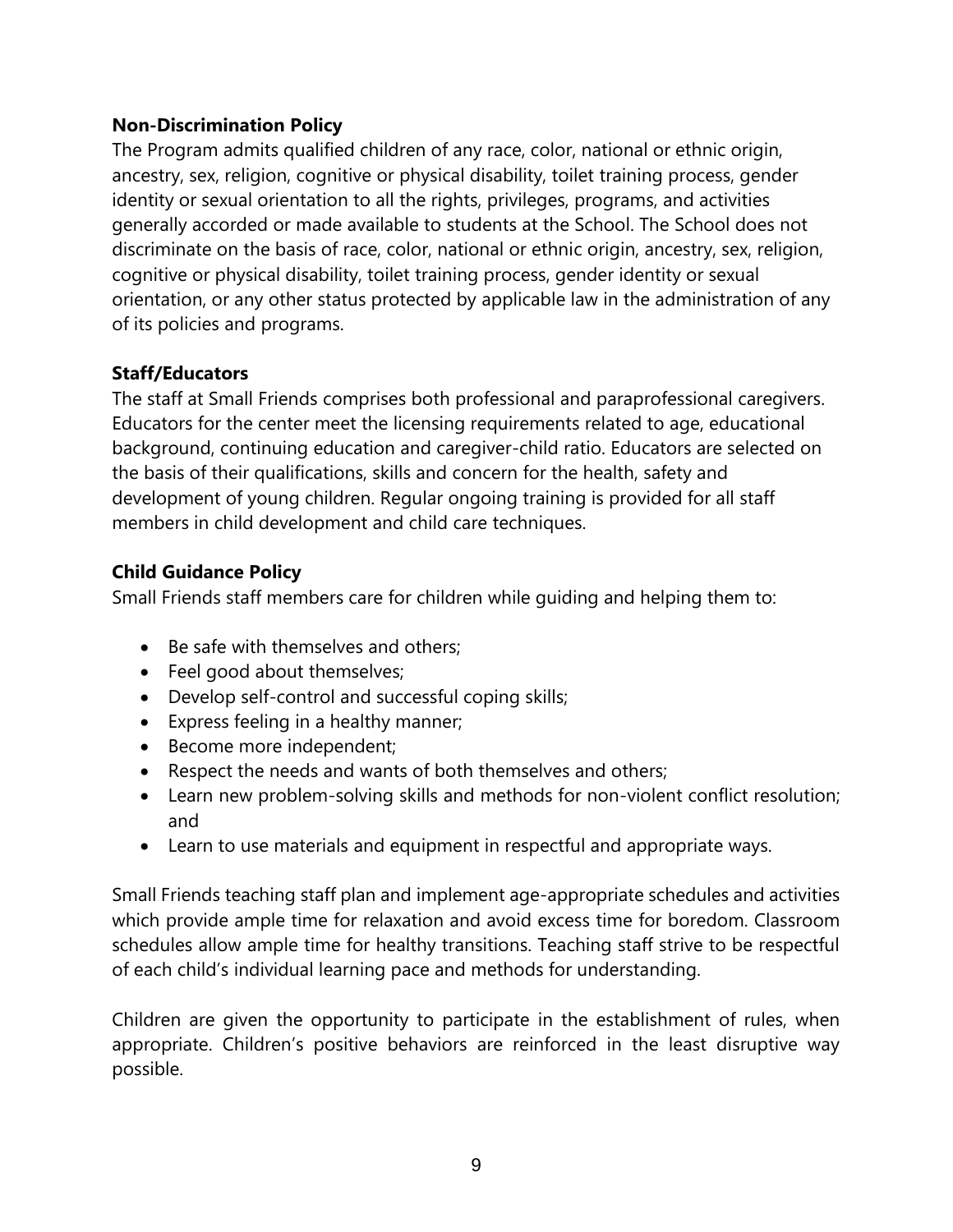### **Progress Reports**

Progress reports are completed by teachers every three months for Infant age children and every 6 months for toddlers and preschool children. Staff will communicate with parents during these times and invite you to a parent/teacher conference.

### **Absences/illness**

If a child will be absent, please call the front office before 9AM on the day absent or inform the Administrative Assistant and Teacher in advance.

# **Bringing things from home**

Please do not bring toys or other personal items to the center. They can be lost, broken, or swallowed. Your child's educator will notify you of any special sharing days. At no time are toy weapons allowed in the center. Please help us enforce this policy. The toys and equipment at the center have been specifically selected to be stimulating, educational, fun and safe for children. It can help if you explain this to your child.

### **Placement in groups**

Each child progresses at his or her own rate. Transitions throughout the center are based on the child's development as well as chronological age. Movement of children throughout the different groups in the center is also determined by group composition and availability of space. Collaboration and information will be shared between educators in each classroom or program with written parental permission. Each transition will be individual and will be based upon the child's ability to participate in the classroom that he or she is transitioning to. Opportunities to visit will be made available so that the child has an opportunity to build trust and comfort in the new setting. Educators will communicate with parents regarding the transition and seek parent input throughout the process.

#### **Security and Emergencies**

In the event of an emergency situation, staff are trained to evacuate children and bring them to a pre-determined location, as appropriate. The school has a comprehensive safety plan in place, and will notify parents as promptly as possible, should a crisis arise, and children need to be retrieved from the Center or an evacuation site. Please ensure you are on our "Call-Em-All" phone list with the Administrative Assistant.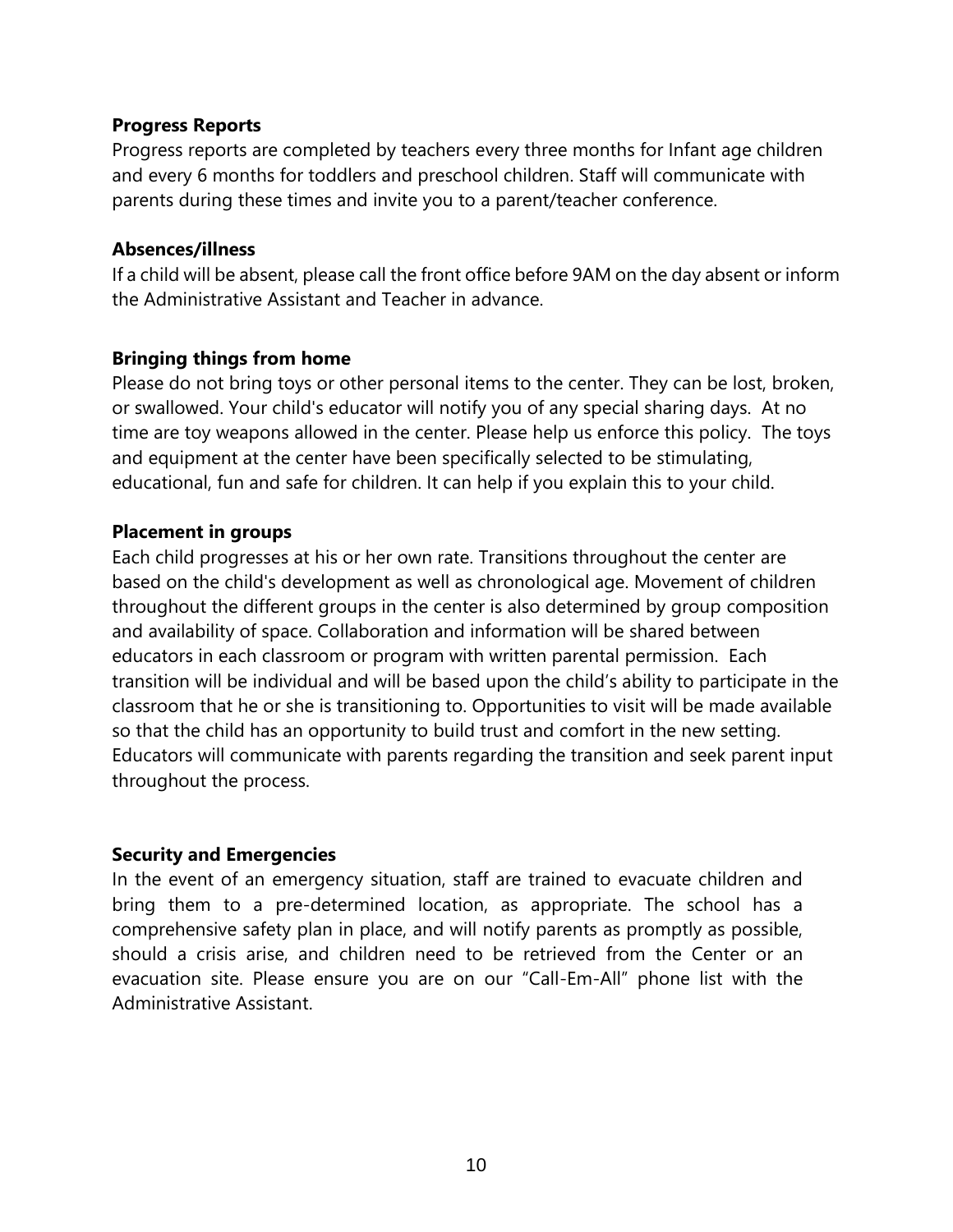# **Building Security and Center Access**

The front door of Small Friends will be locked at all times. Your family will be issued your own unique code and we ask that you not share your code with others. If someone else regularly drops off or picks up (i.e. a grandparent), please let us know and we will issue them their own code. We know that your children are smart and curious, but we request that you do not allow them to operate the keypad so as to minimize maintenance issues. We also ask you to be mindful of holding the door open for others. While this gesture is courteous, we ask you to consider the safety of the children when allowing another person to enter the building. Due to COVID-19, parent drop off/pick up will be at the front entry. Small Friends educator will bring your child to their classroom where they will be signed in/out by their teacher.

# **Clothing**

Please send your child to school with clothing that you do not mind getting dirty or messy. It is important to remember that children's "play" is their work and we need to allow them the freedom to explore without the fear of ruining their clothes.

# **Toilet Training**

Toilet training is a joint effort between school and home. For this reason, we ask that toilet training begin at home on the weekend, so your child is in their own environment. Toilet training should begin when your child is developmentally ready. You will know your child is ready when they show such signs as staying dry for a period of time; and they show an interest in the toilet and sits on it willingly. We are not equipped to start toileting training in the infant classroom, as there is not a bathroom, nor do we believe it is developmentally appropriate at that age of development. Once the potty-training process has been started at home and you have had success, please bring in three complete changes of clothing. Once all three changes of clothing have been used, we will put your child back in a diaper. It can be discouraging to a small child to have to consistently be in the bathroom and not playing with their peers. We do not want going to the toilet to become a "chore" to the child. Underwear and changes of clothing are best. When your child has soiled clothing, it will be placed in a plastic bag and sent home to be washed. We ask that children assist in the changing process in order to be independent and move toward changing themselves.

# **Inclement Weather**

Small Friends will be open as long as conditions allow for safety; however, Small Friends will be closed when the weather is determined to be hazardous.

Small Friends generally follows the lead of the Nantucket Public Schools (NPS) in determining Center closing, early dismissals, and late openings due to inclement weather.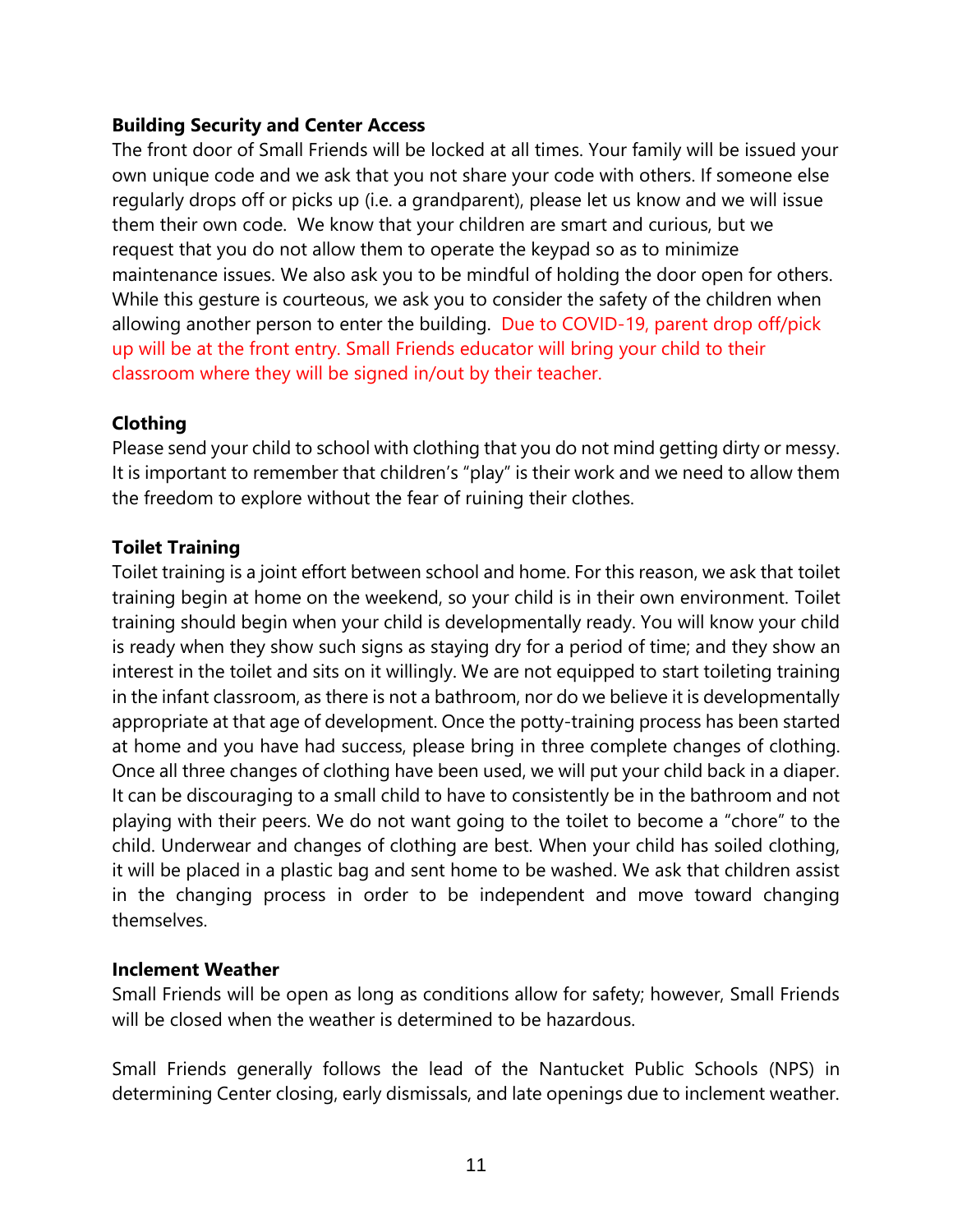Although we will take the lead of the Public Schools, our decisions are not solely based on their closure or their remaining open. Parents and guardians are encouraged to watch the local news channels for updates on NPS closings prior to bringing their children to Small Friends, during inclement weather. A reverse phone call will be sent to each parent via Call-Em-All service, by 7:30 AM, if the Center is closed.

In the event of an early dismissal, parents and guardians shall be notified by Call-Em-All and asked to collect their child by the specified time.

# **Outside Time**

We believe that children should explore in the natural world as much as possible; therefore, we request that each child come to school with seasonally appropriate clothing and accessories, such as boots, hats, mittens, and snow pants during the winter. We will not go outside if the temperature is too cold or too hot, as determined by the Director or her designee.

# **Nap Time Policy**

Small Friends believes that it is important to include a rest period for children during the day. Children are not required to sleep and those that remain awake are offered quiet activities. It is not our belief to withhold sleep from a child and thus, we will generally not keep children awake. We ask that you provide a crib sheet and small blanket for your child to rest with and to take the items home on Friday to be washed for the following week.

# **Photographs of Children**

The Center will not produce, distribute, or use photographs or likenesses of any child for any purpose unless the child's parent has given written, informed consent. The Center is not responsible for any photographs taken by drone, and additionally will be held harmless in the incidence of any drone malfunctions.

# **Religious and Cultural Observances**

Various holidays are recognized and discussed with stories, plays and special foods that convey the cultural significance of the holiday. The Center recognizes, but does not celebrate, holidays from a religious perspective. If a particular holiday or its traditions are important to a parent's heritage, and the parent would like to share information with children at the Center, the parent is invited to contact the teacher to make arrangements for a presentation about the holiday and its traditions.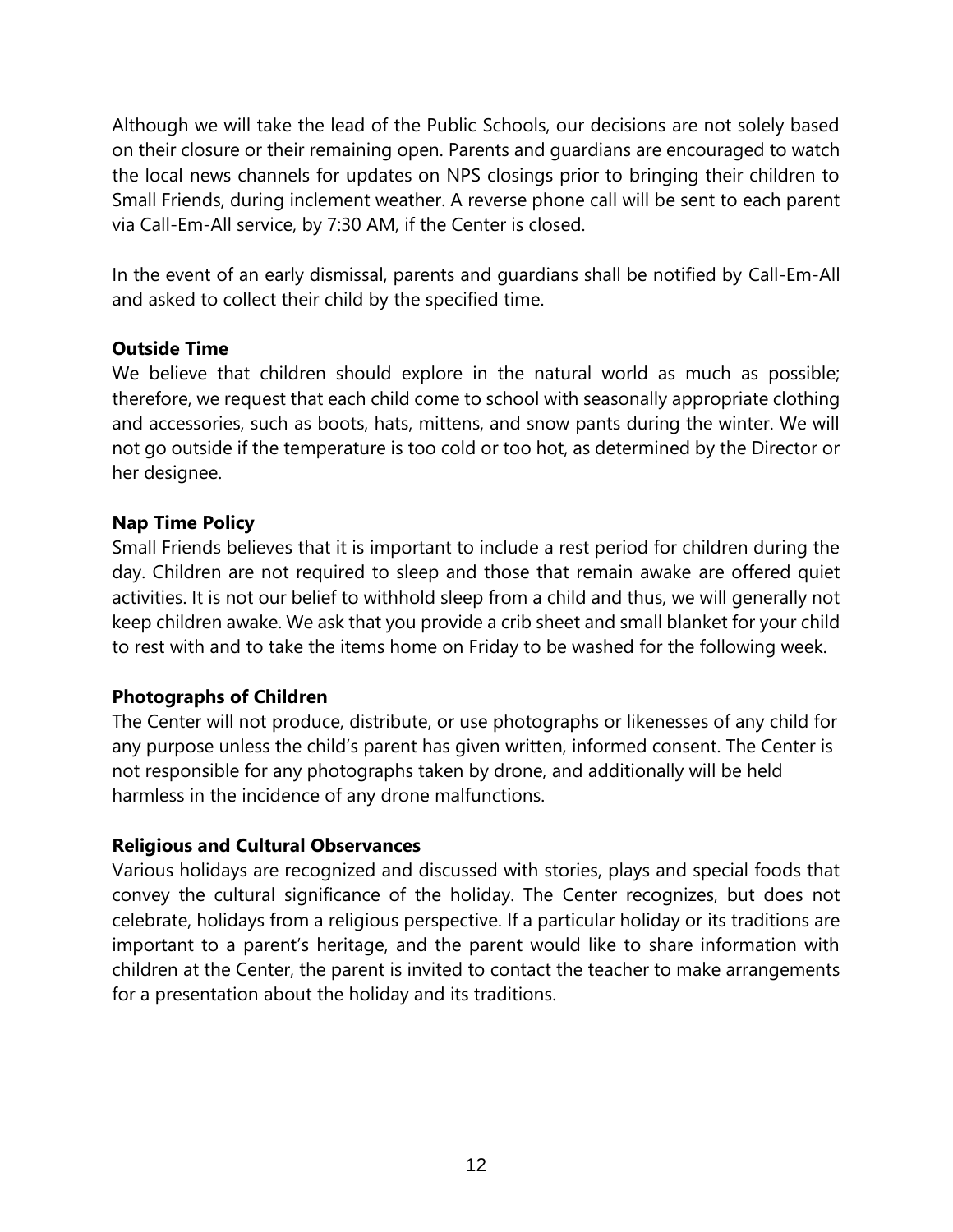#### **ARRIVALS AND DEPARTURES**

# New policies will be in place due to COVID-19. These are communicated to families in the COVID-19 section of the handbook.

Parents are responsible for transporting their child to and from the child care center. If a child uses public transportation a release form must be signed in advance, that states that Small Friends is not responsible for the child until their arrival at the center.

Upon arrival at the center, **please sign in your child;** you are responsible for your child until they are signed into the classroom. Check with the center's educators as to the specific location of the sign-in sheet. Children **MUST** be brought into the center by an adult and given to an attending educator. If you are going to be later in arriving than normally scheduled, please call the center so that the educator can adjust the activities to include your child when you arrive. If your child will not be attending, be sure to notify the center as soon as possible in the morning. Please let us know if your child is absent due to sickness.

Upon arrival to the center we ask that all parents and children wash their hands.

When you come to pick up your child at the end of the day, please allow your child adequate time to pack and depart by the closing time (at least 10 minutes). At the end of the day, you will need to **sign your child out** with the time that you are picking him/her up; at this point you are the responsible party for your child. Anytime you come to the center to take your child out for a period of time, such as a doctor's appointment, you must sign him/her out and sign him/her back in when you return. Remember that it takes longer to leave in the winter months when there are snow pants and boots to get on your child, so allow extra time.

# **Late Arrivals**

If your child arrives to school past 9:00 AM, please check in with the office. The office keeps a current list of children at the Center during the day. The majority of the "learning time" happens between the hours of 9:00 AM - 11:30 AM, so it is important for your child to arrive by 9:00 AM so your child does not miss out on important information during this time.

# **Late Pick-Up**:

Our educators work a full and often tiring day, just as you do, and in many cases, they must go home and take care of a family too. Therefore, we ask that you respect our closing time. We have no arrangements for care after the center closes. Educators expect to leave at that time. Please arrange to have an authorized person pick up your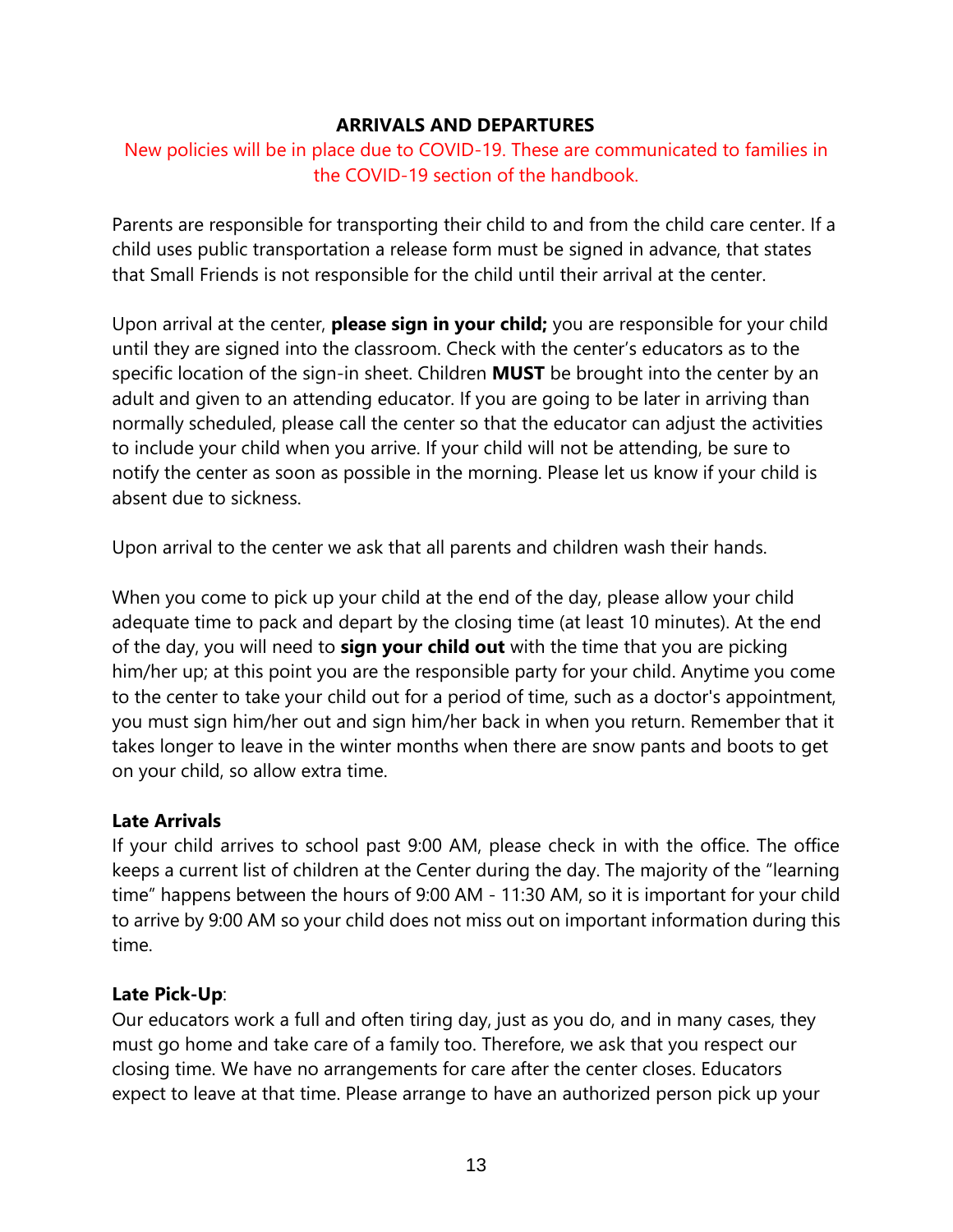child on time in the event you are unable to do so. **A late fee of \$25.00 is payable when children are left at the center past the closing time.** Within 24 hours, parents are responsible for paying the late fee to the Center Director.

In the event that Small Friends DOES NOT receive a phone call from you, the following policies will be implemented immediately after closing:

- 1. Small Friends educators will contact the parent for instructions.
- 2. If no response, Small Friends educators will call the emergency contact list to arrange pick-up. Parents will be charged \$25.00 in the event the emergency contact is late.
- 3. If by 7:00 p.m. no contact has been made to either parent or emergency contact, a call will be placed to the Department of Children and Families (DCF) Emergency Unit to report an abandoned child. Educators will then follow the instructions of the DCF staff member as to where to bring the child.
- 4. Parents will be informed upon contact as to what arrangements have been made.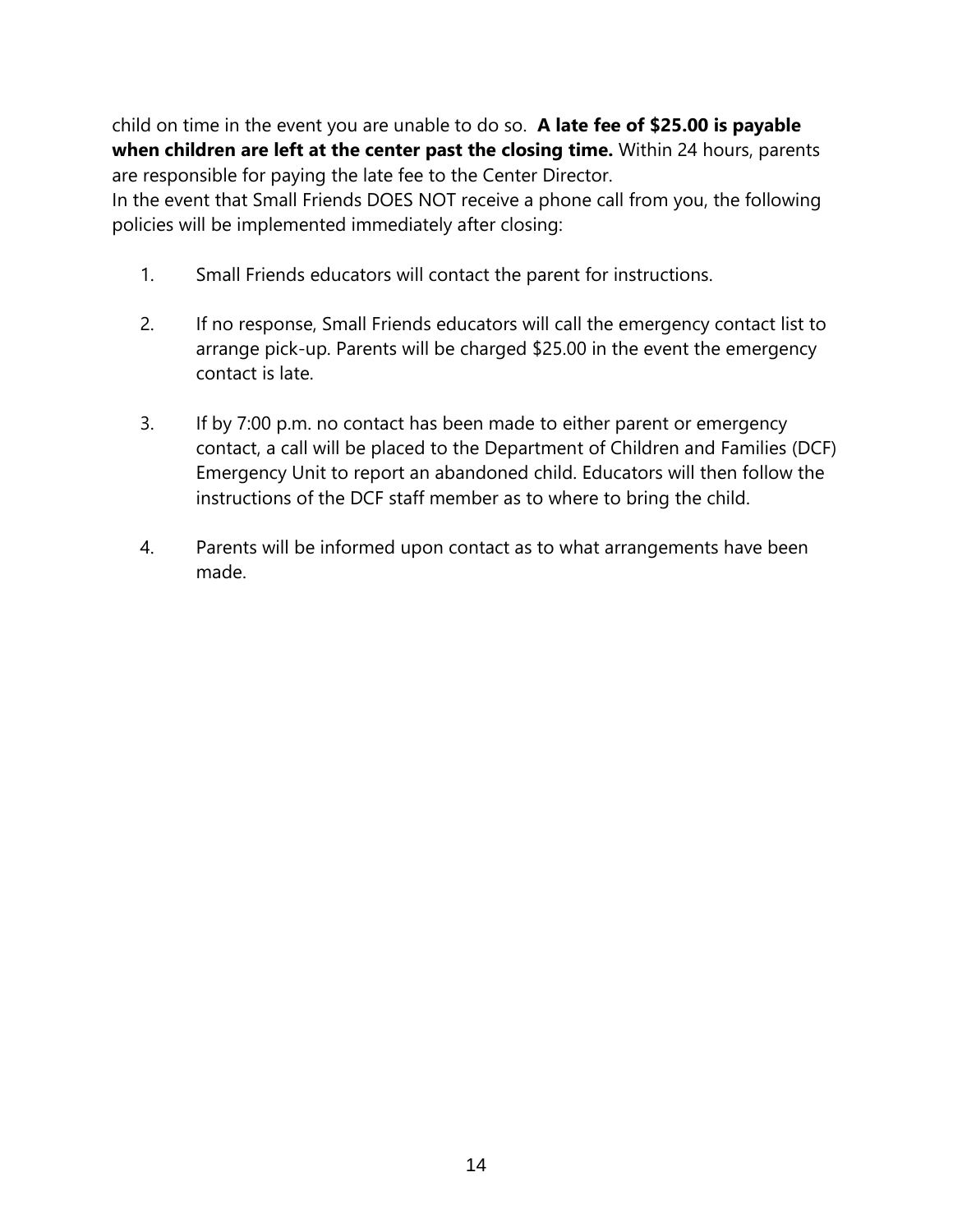# **EMERGENCY PROCEDURES**

All educators and administration are trained in emergency first aid, CPR, epi-pen administration, and medication administration. In the case of an emergency, every attempt will be made to contact you. If you cannot be reached, the person(s) listed as the emergency contact will be notified. If no one can be reached, we will call the child's doctor. In a life-threatening situation, a designated educator will accompany your child to the nearest hospital in an ambulance, taking along your child's medical records. The director or designee will continue to try to reach you. The educator will stay with your child until you arrive.

Contingency plans and procedures have been developed to deal with fire and natural disasters with the Nantucket Emergency Management Team. In case of the loss of power, heat or water the center will remain open for one hour or until it was deemed necessary by the director or acting director to close the facility. During the hour the center will be evaluated for health and safety concerns and to further investigate the cause of the problem. All parents will be contacted via Call-Em-All and asked to pick up their children as soon as possible. The facility has access to cellular telephones. If a parent was unable to pick up their child, the emergency contact person would be notified.

Fire: In the case of fire, the center would be evacuated and the fire department would be called by the center director or a designated person. The staff and children would walk to Nantucket New School.

- 1. **Emergency or Natural Disaster:** In a more widespread emergency such as **flood or hazardous materials** accident requiring evacuation away from the facility and surrounding area, the children will be brought to the Community Building at Park Circle by walking if safe to do so or will be transported to the VFW on New South Road via Nantucket Public School's school bus. Children will remain accompanied by caregivers while parents/emergency contacts are notified, arrangements for transportation home are made, or continuation of care is made.
- 2. **Lost Child Procedures**: If a child is lost or missing, Small Friends will follow the Lost Child Procedures.

Staff or parent reports the missing child to the Center Director or other designated person.

The designated person will take the clip board located on the bulletin board above the photo copy machine in the office and writes the child's information on the clip board. Meanwhile teaching staff shall maintain an atmosphere of calm to ensure the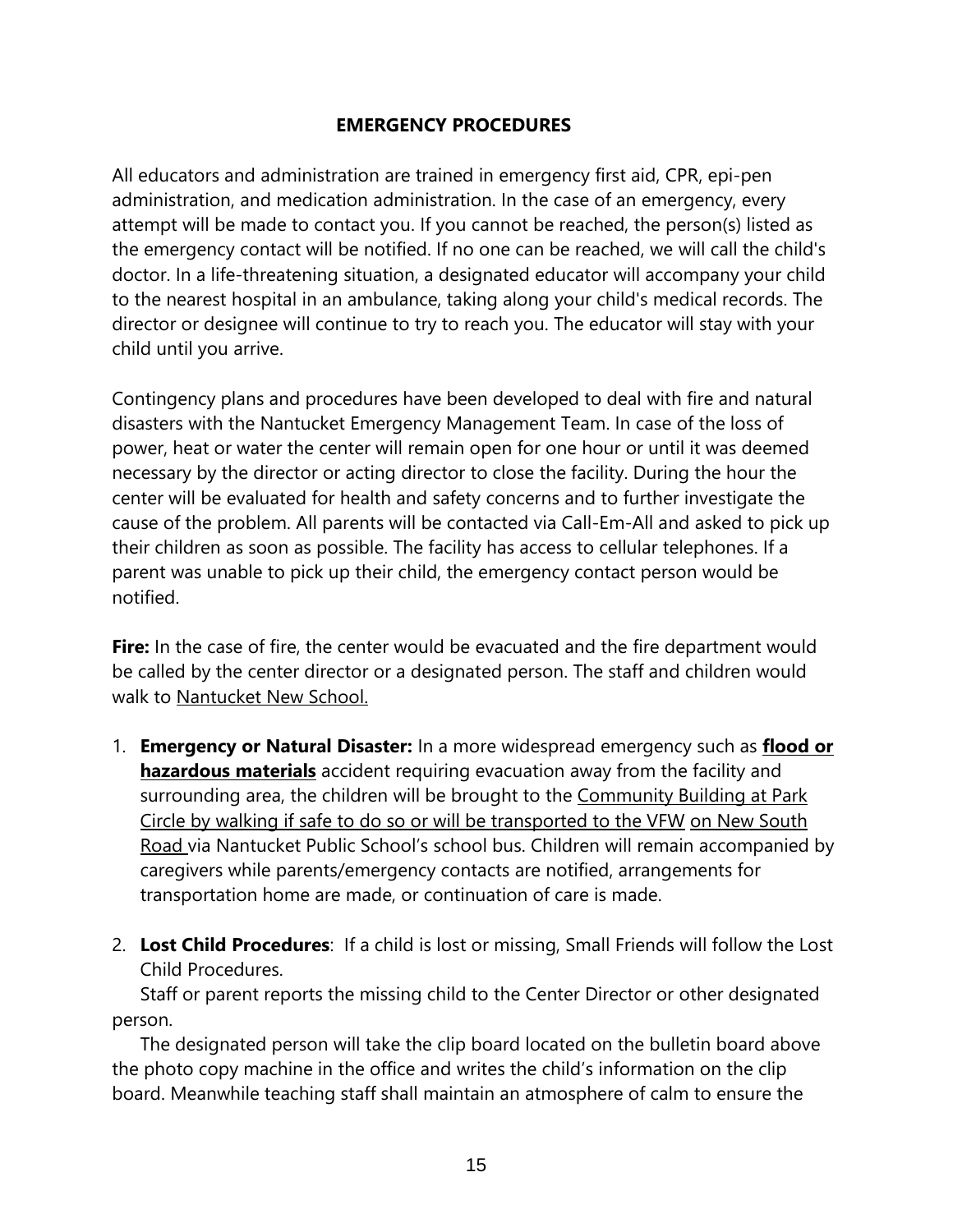continued safety and supervision of the other children.

A staff member uses the phone paging system to call "Amber Alert" to all available staff. As the first person arrives at the office, the Staff member who has obtained the clip board briefs the responding staff on what is known about the missing child. All available staff are directed to the office for search duties.

The lead person uses the Intercom button on the phones and calls an "Amber Alert" and pages the missing child to report to the "Office". The reading of the name and description of the child follows this alert over the phone Intercom system. The lead person or an assistant now uses the clipboard to assign staff to search areas. Staff is now reading the clip board describing what we know about the child.

Staff reporting to the office will be given designated areas to search for the missing child from the lead person or assistant - bathrooms, Minnow classroom, Scallop classroom, Starfish Classroom, Whales Classroom, Jellyfish Classroom, Quahog classroom, great room, Infant/Toddler playground, Preschool Playground, Nature Playground, parking lot, Nobadeer Farm Road, main entrance door, great room exit doors, basement, staff room, main offices, etc.

All staff checking an area will report back to the office to clear that area off the list and potentially receive a new area to check. Staff assigned to a door will remain at their designated exit door until child is found and a "child found; Amber alert over" is issued.

Notification to Nantucket Police and the child's parents/guardians will be notified if the child is not found in 5 minutes.

The search shall continue during the time it takes for the police to arrive. Those teaching staff members still supervising children shall maintain as normal a routine as possible.

The Director or designated person in charge shall meet with the police and parents/guardians, and will comply with any actions instructed by the police, as well as do all they can to comfort and reassure the parents/guardians.

The Director will notify DEEC (Department of Early Education and Care) and DCF (Department of Children and Families) of the incident.

**3. Security Threats:** Staff will remain calm and bring the children to a secure location. The location may be another classroom, another part of the building or outside depending upon the situation. Staff will follow ALICE (Alert, Lockdown, Inform, Counter, and Evacuate) protocol.

**4. Severe Weather:** In the event of severe storms such as tornadoes, hurricanes or high winds staff will move the children away from the windows.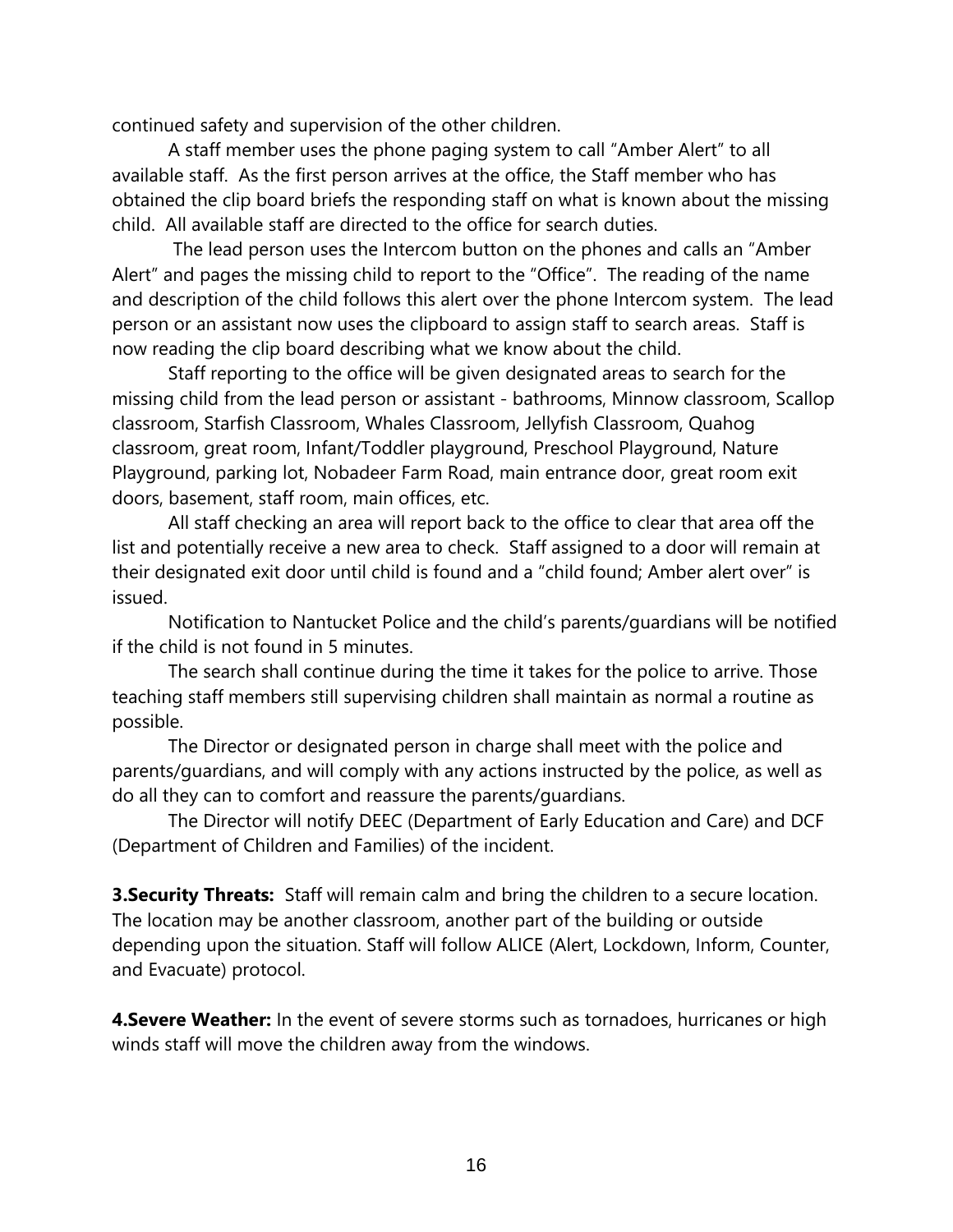5.**Loss of Power, heat or hot water:** The center will remain open until it is deemed necessary to close the center due to unsafe conditions. The decision would be made by the center director or designated person. The building is equipped with emergency lighting. Flashlights as well as pre-packaged snacks are on hand.

**No Child Left Behind:** A means to assure that no child is left in the facility after evacuation

# **Transitioning from room to room**

The Teacher should review the sign in clip board and account for all the children who are signed in.

The Teacher should direct the children to line up at the door. The children should line up. Toddlers and younger should gather by the Teacher.

The Teacher should call each child out loud by indicating name, locating the child visually, then count all the children in line, and state total number of children in the room.

This number should be verbally relayed to all teachers in the room.

The Teacher should direct the children where they are to go (ie. "We are going to the Preschool 2 classroom.")

The Teacher should open the classroom door. The teacher should be in the front leading the children and one teacher at the end of the line.

The Teacher should be at the end of the line and should quickly sweep the room, bathroom, and cubby space for stragglers.

The Teacher should lead the children and the co-teacher should follow the end of the line.

At the destination the children should be counted when entering the room.

This number should be verbally relayed to the Teachers in the designation room (ie. "Jackie I brought five children into your room.")

Teachers should always bring the teacher checklist attendance when transitioning from room to room.

# **Transitions to and from the playground**

The Teacher should review the sign in clip board and account for all the children who are signed in.

The Teacher should direct the children to line up at the door. The children should line up. Toddlers and younger should gather by the Teacher.

The Teacher should call each child out loud by indicating name, locating the child visually, then count all the children in line, and state total number of children in the room.

This number should be verbally relayed to all co-teachers in the room.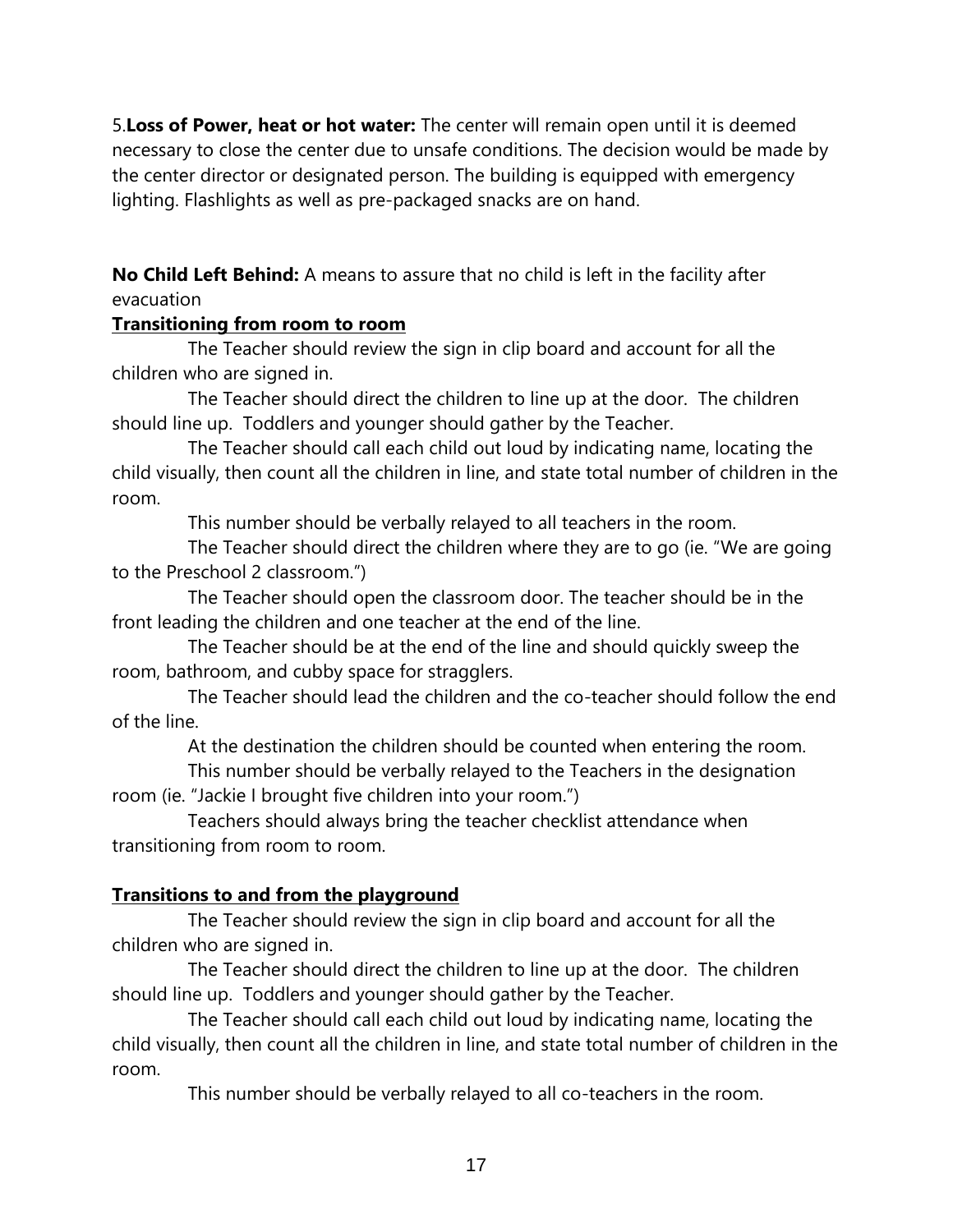The Teacher should direct the children where they are to go (ie. "We are going to the playground.")

The Teacher should open the classroom door (putting down the doorstopper to hold the door open).

The Teacher should lead the children and the teacher should follow the end of the line.

The teacher should sweep the classroom for any stragglers. Certain areas should be checked especially reading nooks, bathrooms etc.

Before entering the playground, children should be lined up (with a name to face attendance check) and be counted.

The Teacher should open the door and count the children as they enter the playground.

Teachers should always bring the classroom teacher attendance clip board when transitioning to and from the playground.

When leaving the playground children should be counted before leaving.

The teacher should sweep the playground for any stragglers. Certain areas should be checked especially any climbing structures, tunnel, and sandbox.

Children should be counted with an attendance name to face when entering the classroom.

In any of the above emergency situations, parents will be notified to pick up their child as soon as possible at the appropriate location. The center has access to a cellular phone. Back up phones include educator's cell phones or the use of a phone at the Nantucket New School.

Emergency information for each child is located in each classroom and would accompany the group in the event of an evacuation. In the event a parent is unable to be reached or is unable to pick up their child, the emergency contact person would be notified.

Additional contact numbers: Nantucket Fire Department- 911 Nantucket Police Department- 911 or 508-228-1212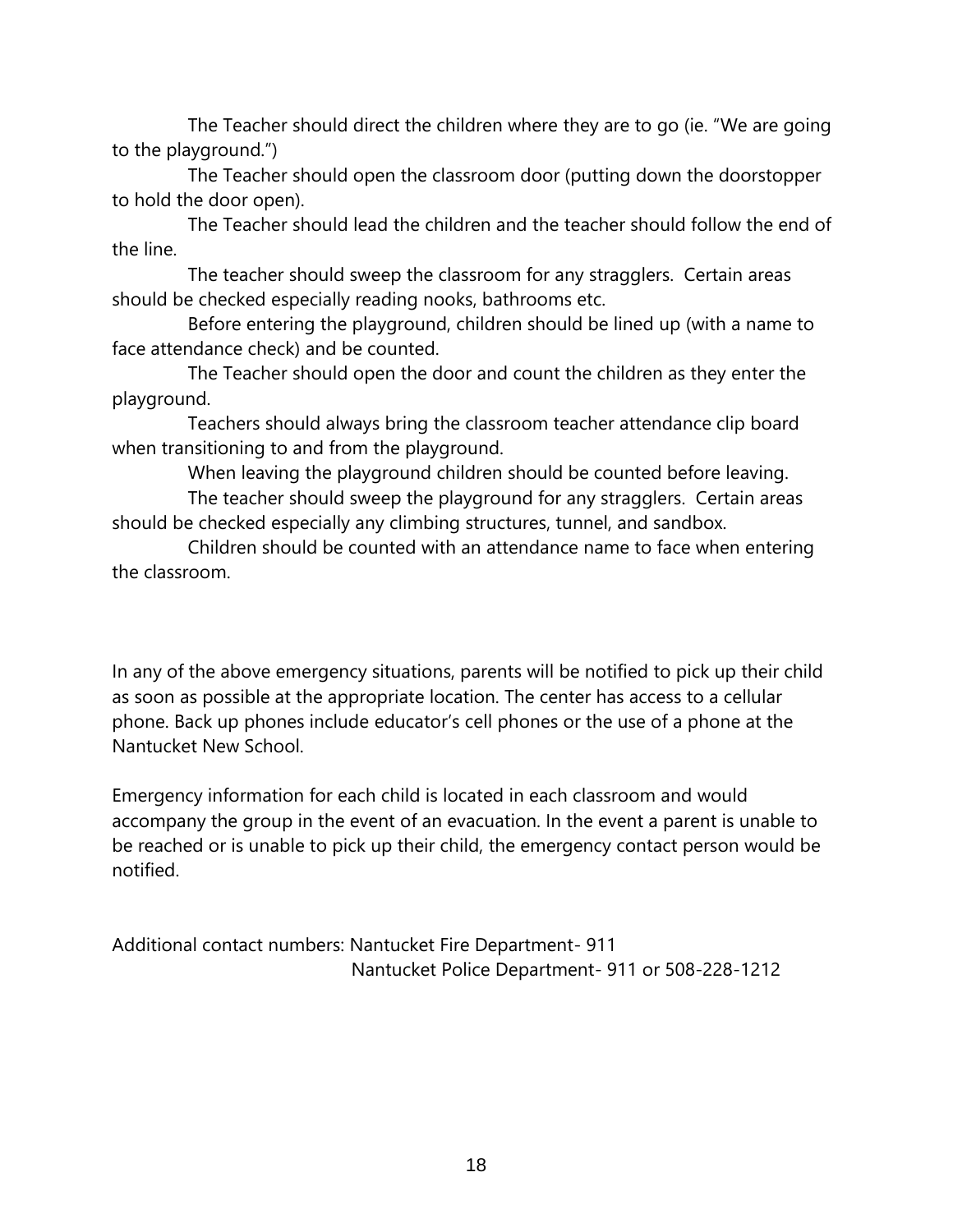#### **WRITTEN TRANSPORTATION PLAN**

Small Friends has provided a written transportation plan for children. The policies and procedures that are listed below are intended to keep children safe during transport.

Children are transported to Small Friends by their parent or guardian. In the exception where a child receives services from the Nantucket Public Schools, the child will be brought to Small Friends by their parent/guardian or an outside bus company determined by the Nantucket Public Schools. A Small Friends staff member will greet the child outside of the front door where the bus will drop off. The staff member will then walk the child to the classroom and check in with the classroom teachers. The staff member who brought the child into the classroom will write down the time of arrival on the attendance sheet and sign their name. If the child does not arrive at the Center, the administrative assistant will call the parents to verify the absence.

In the event of an emergency (Fire, Natural Disaster/Emergency, Security Threat, Severe Weather, Loss of Power, heat, or hot water) parents will be notified to pick up their child as soon as possible at the appropriate location. In the event a parent is unable to be reached or is unable to pick up the child, the emergency contact person will be notified. \*Please See the Emergency Procedures for more detailed information. \*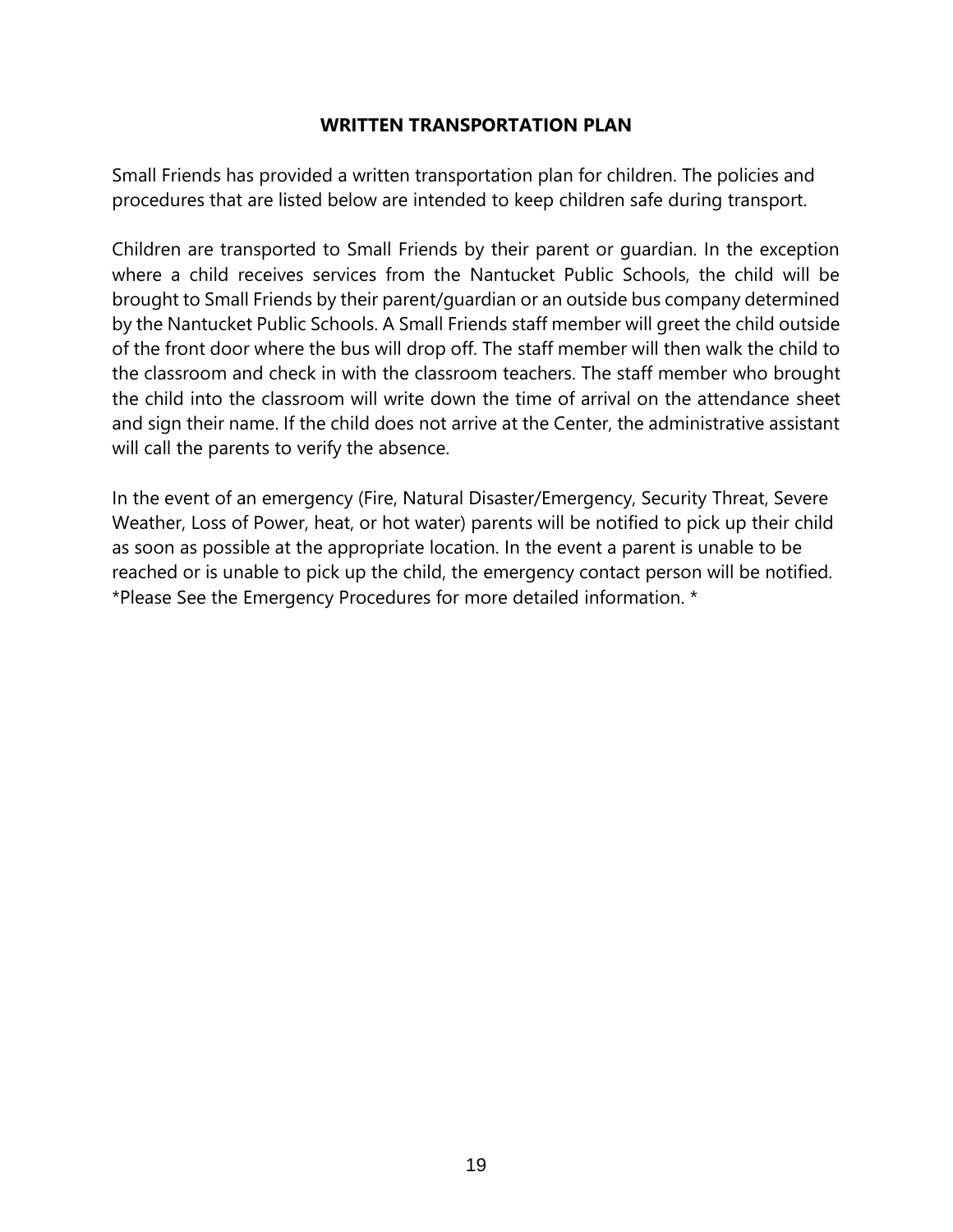# **LUNCHES AND SNACKS**

Small Friends provides two nutritious snacks in the morning and afternoon which consist of crackers, fruit, cheese, vegetables or other nutritious foods. We provide 2% milk at morning snack time. If your child has an allergy to any foods, it is imperative that you notify the educator so that alternate snacks can be provided. Teaching staff sit, eat, and model appropriate conversation with children.

Lunch is brought from home. Lunches should be packed in an insulated lunch box with a proper ice pack and utensils, if needed. For warm meals from home, please use a thermos. Small Friends does not have the ability to heat up lunches. It is an important meal for your child. The amount of food you pack should depend on how active your child is, how fast they are growing and how hungry they get. Classrooms with certain food allergies may have additional restrictions.

Parents are asked to store food in reusable containers to reduce waste. *\*\* Small Friends asks that you please do not send in glass bottles, containers or jars\*\** Any uneaten portion of your child's lunch will be returned to the lunch box, so you can monitor his/her food consumption during lunch. Children are encouraged to learn self-help skills during meal times, such as unpacking and packing up their lunches. Teachers are ready to assist, when appropriate.

Please **NO** soda, candy or gum, as we will not serve it to your child at school. The educator can assist you with lunch box suggestions (see attached list). Please make sure all foods are prepared, cut and ready to be served.

**Please note:** if you send in any of the following foods please prepare them as follows: Hot dogs, Meat, and Grapes need to be cut into quarters.

Peas and carrots need to be cooked.

Popcorn, Pretzels, and nuts should not be sent in for lunch. We have stopped serving them for snack.

The parents must supply infant food and prepared formulas. Please put all foods in marked containers and inform educators of any special requirements you wish followed at feeding times. For breast milk please ensure it is labeled with the child's name and date and placed in two secure containers or plastic zip bags. Small Friends supports the decision of families to breastfeed and accommodates those who request to do so at Small Friends.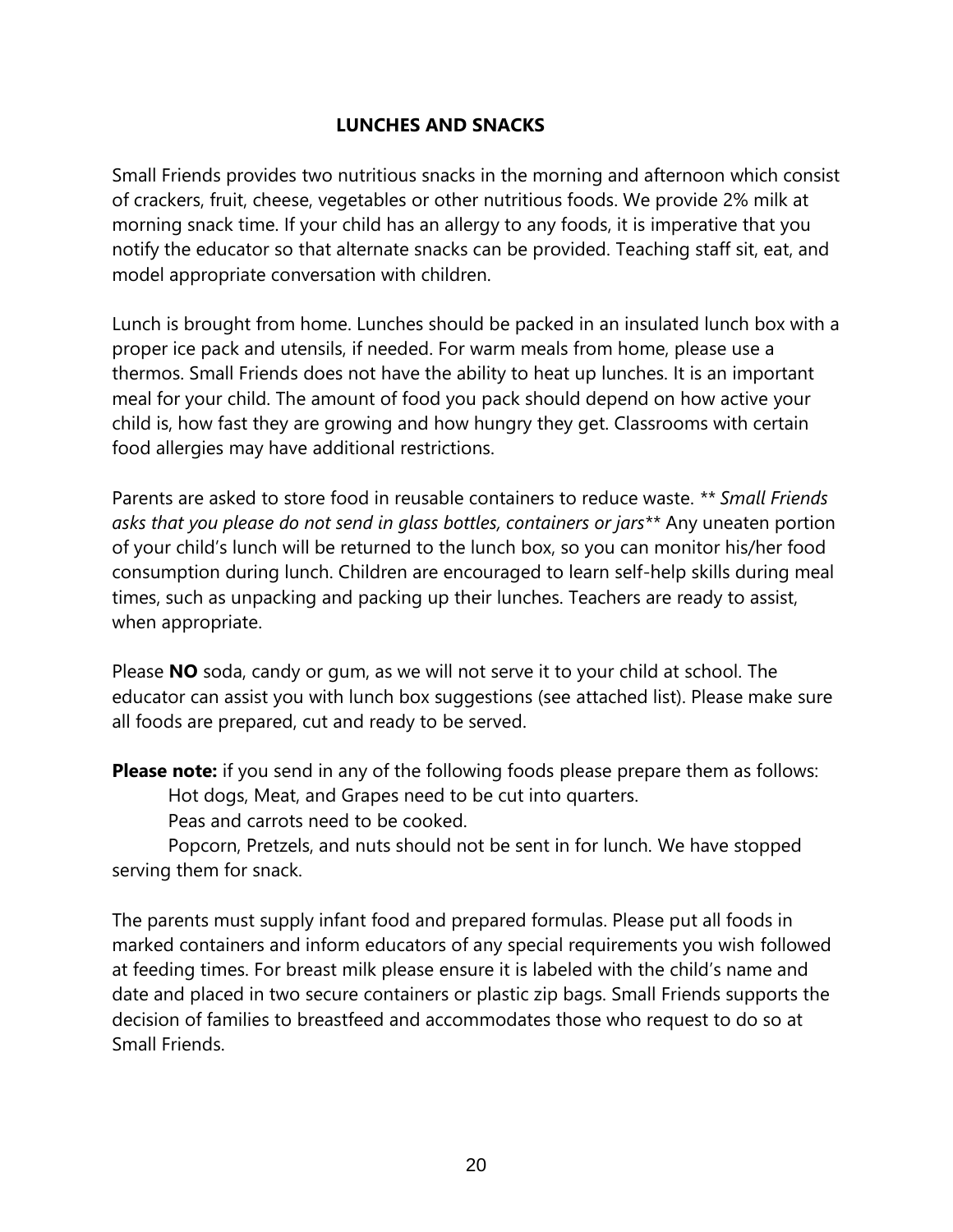Food that comes from home for sharing among the children must be either whole fruits or commercially prepared packaged foods in factory-sealed containers. If you would like to provide a special snack for your child's classroom (for a birthday or special occasion) we ask that you first consult with the educators.

The center follows the Department of Early Education and Cares regulation on tooth brushing. Children in our care brush their teeth once during the day, usually after the lunch time meal. We ask that you please provide 4 toothbrushes for each child. We will store toothbrushes at the center. We will replace toothbrushes every 3 months or following an illness. All children will begin tooth brushing as soon as they get their first tooth. (Infants who do not yet have teeth will have their gums wiped gently with a damp, wet cloth after each feeding). We will not be conducting tooth brushing at this time due to COVID-19.

# **Lunch Box Suggestions**

Milk Cheese on Bagel Eggs **Eggs** Juice - Tomato Lettuce and Tomato **Apple** Whole Grain Bread and Butter **Lettuce** Fruit Salad Milk Grapefruit Juice Egg Salad on Rye **Music Community** Music Music Music Music Cream Cheese Tomato Wedge **Canadian Community** Orange Orange Cucumber Slices Milk Milk Cottage Cheese on Lettuce Cheese on Rye Fruit Salad Cucumber slices Crackers **Banana** Milk Milk Cheese Sandwich Soy Butter on Cracked Wheat Cucumber slices Cucumber Slices Apple Pear Milk **Apple Juice** Tuna Salad on Whole Wheat Cottage Cheese and Banana Pear Crackers Tomato Wedge Tomato Wedge Cucumber slices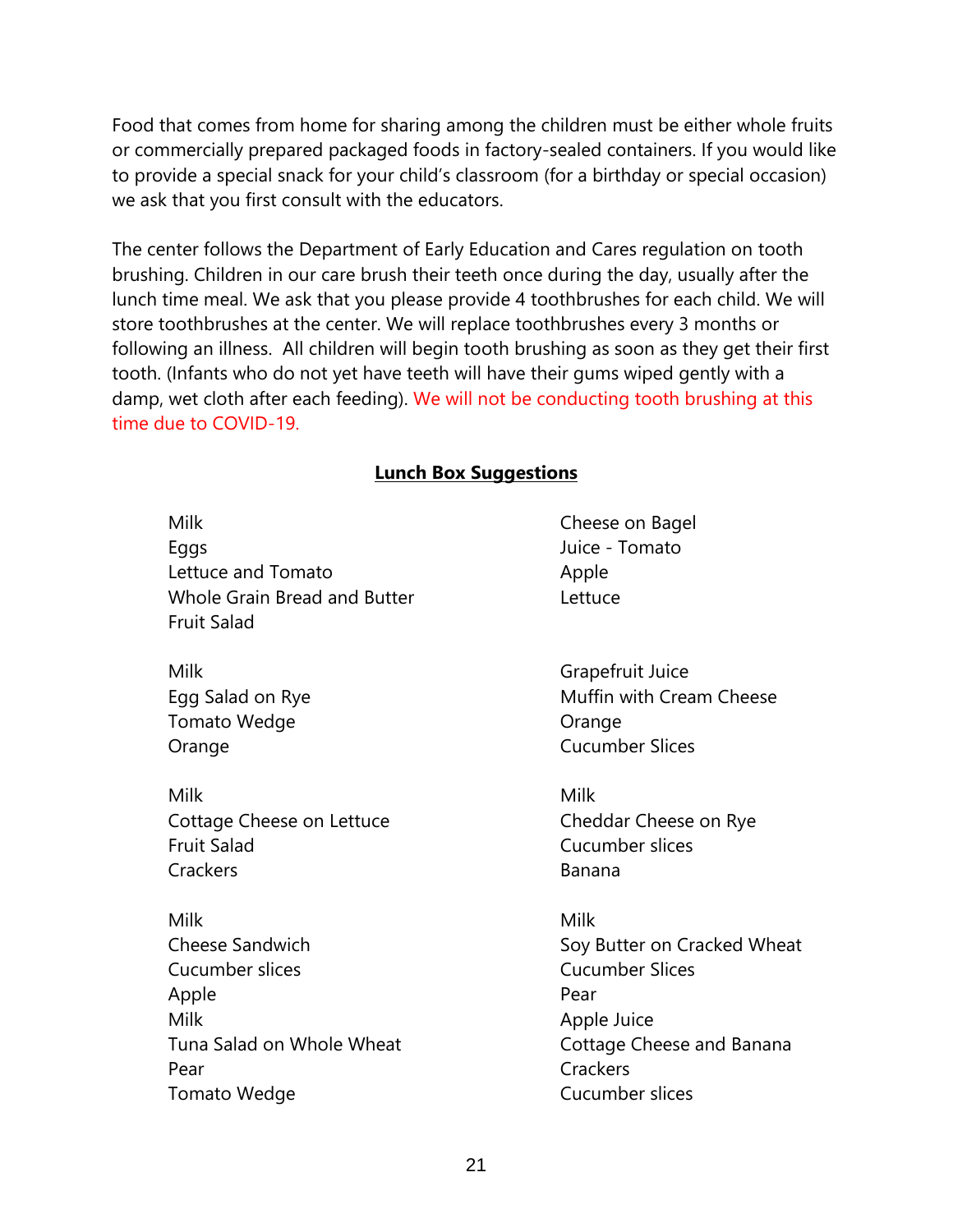# **USDA (U.S. Department of Agriculture) Practice Choking Prevention**

The USDA states children under 4 years of age are at the greatest risk of choking. Young children are still learning how to chew properly, and they often swallow things whole. Young children also like to put things in their mouth, but their small airways can become easily blocked. It is important to make sure that food is served in the appropriate sizes, shapes, and textures to reduce the risk of choking.

As a center we would like to implement these guidelines. Specifically, we ask that children not bring to school soda, candy, gum, popcorn, pretzels, and nuts. Please note: if you send in any of the following foods please prepare them as follows: Hot dogs, meat, and grapes need to be cut into quarters. Peas and carrots need to be cooked.

\*Printed copies of the USDA Nutrition and Wellness Tips for Young Children will be available in the center vestibule under the required postings bulletin board (to the right as you walk in the main entrance).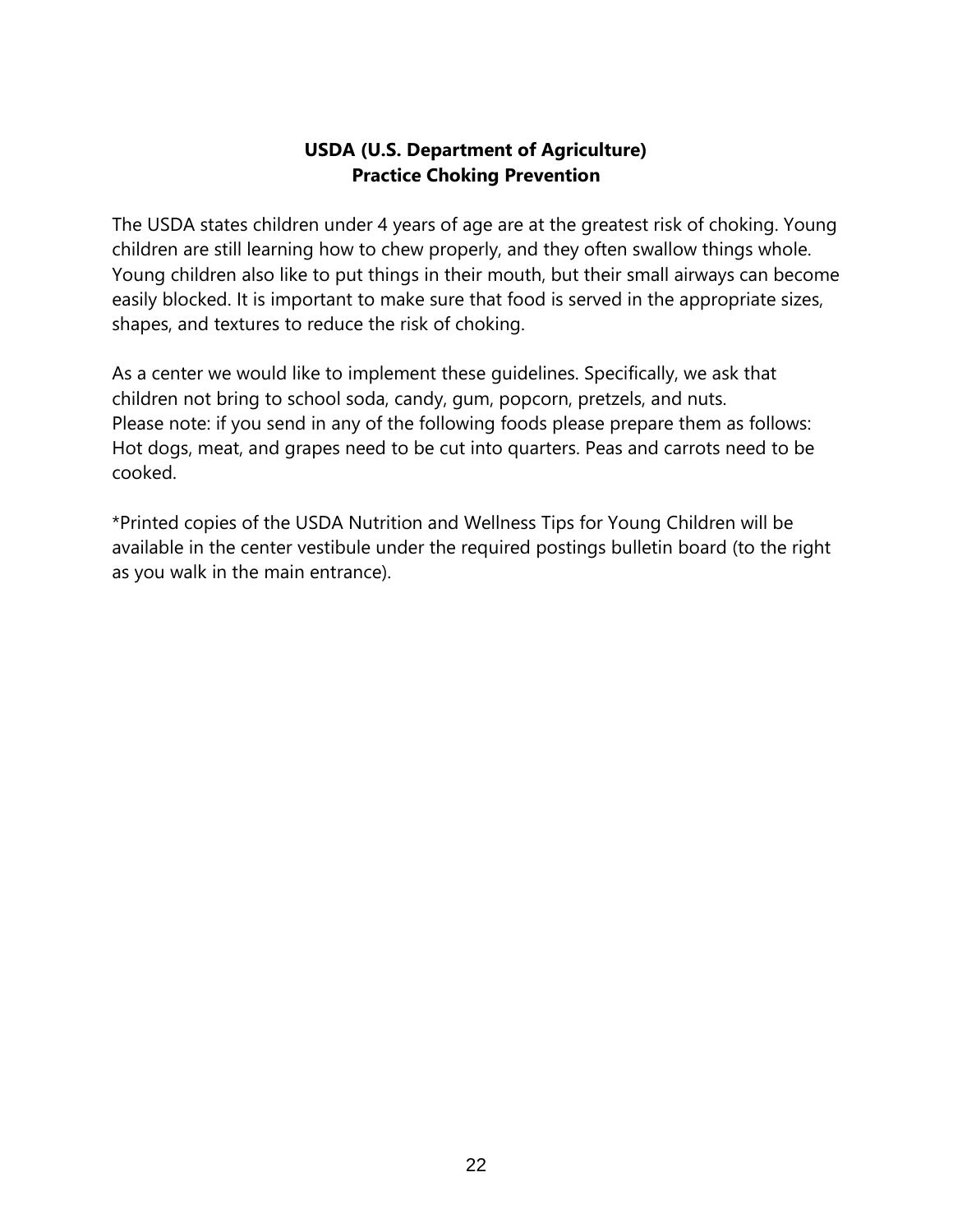## **CHILDRENS RECORDS/REGISTRATION Enrollment Procedures**

## Enrollment Procedures may be done electronically due to COVID-19.

To assure the best possible experience for children and parents, we require a preenrollment meeting. At this time, you will have a tour of the facility, and an opportunity to meet the teaching educators. The Director will review the enrollment packet and center policies and procedures with you. An initial application New Family Registration fee of \$100.00 (per child) and a New Family Application fee of \$25.00 (per child) are required prior to the child's start date. An Annual Enrichment fee of \$50.00 (per child) is due each September. Appointments may be made by calling the center director. We also recommend a pre-enrollment visit with your child in order for him/her to become familiar with the program and environment. All forms must be completed before your child can attend the center.

The following forms are included in the registration packet. It is very important that they be completed in detail for they provide the educators with valuable information about your child. These forms must be updated annually or whenever circumstances change. Please remember to let us know whenever there are changes.

Parents and legal guardians may request to have a child's file released to them at any time. Parents and legal guardians have the right to request the deletion or amendment of information in their child's file, as well as the right to add information and documentation. Any changes made to a child's record will ultimately be made in the sole discretion of the Center, after an opportunity for parents/guardians to meet with appropriate Center staff regarding the request to delete or amend information included in a child's record.

Children's records shall remain confidential and are made available only to Small Friends administrative and teaching staff, as well as to the child's legal guardians. Their contents will be kept in a locked file cabinet and may not be released to anyone outside of Center staff without the written consent from the child's parents/ guardians.

The Program admits qualified children of any race, color, national or ethnic origin, ancestry, sex, religion, cognitive or physical disability, toilet training process, gender identity or sexual orientation to all the rights, privileges, programs, and activities generally accorded or made available to students at the School. The School does not discriminate on the basis of race, color, national or ethnic origin, ancestry, sex, religion, cognitive or physical disability, toilet training process, gender identity or sexual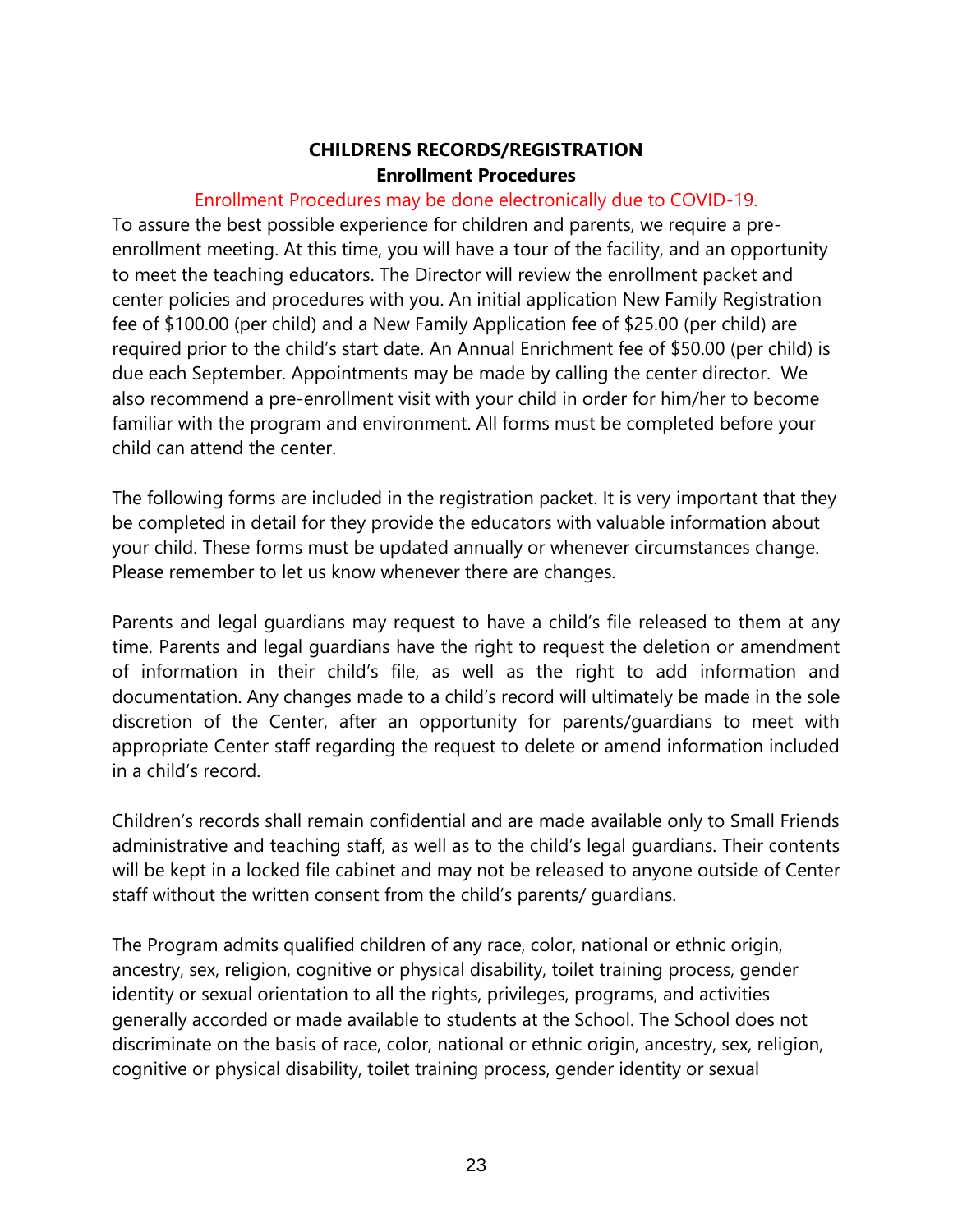orientation, or any other status protected by applicable law in the administration of any of its policies and programs.

# **Face Sheet**

Identifies the child by the following information: name, date of admission, date of birth, age at admission, family's primary language, and names of parent, home address, telephone number, business address, and business telephone number. Also included on the form is the name address and telephone number of the person to contact in an emergency if the parent is not available, a physical description of the child (or current photo can be provided) the name, address and phone number of the child's physician or other source of health care and any known allergies that the child may have.

# **First Aid and Emergency Medical Care Consent Form**

This form authorizes staff in the childcare program who are trained in the basics of first aid/CPR to give your child First Aid/CPR when appropriate.

# **Parent Agreement Form:**

This is an authorization and consent form. Please read and initial each area of consent. The form provides your consent to enroll your child in the program and your agreement to follow all rules and regulations. It provides your permission for photographs/videos, participation in fundraisers, and authorization for first aid, CPR and emergency transportation. It is also an acknowledgement that you have received a Parent Handbook, Health Care Policy and been notified of observers in the program.

# **Alternate Areas for Children Authorization:**

Allows your child to participate in activities on Small Friends property.

# **Transportation Plan and Authorization:**

Please list on this form the method of your child's transportation to and from the center and the people allowed to pick up your child from the center. The educator will ask for photo identification of anyone coming to pick up your child until they are familiar with their identity. Please be sure to keep these names current.

If a situation arises when someone not listed on the authorization forms must pick up your child, you must call the center. When you call the center saying someone not listed will be picking up your child, the educator will call you back at the telephone number in our files to verify this and to ask for a physical description of the person. A photo identification will be required.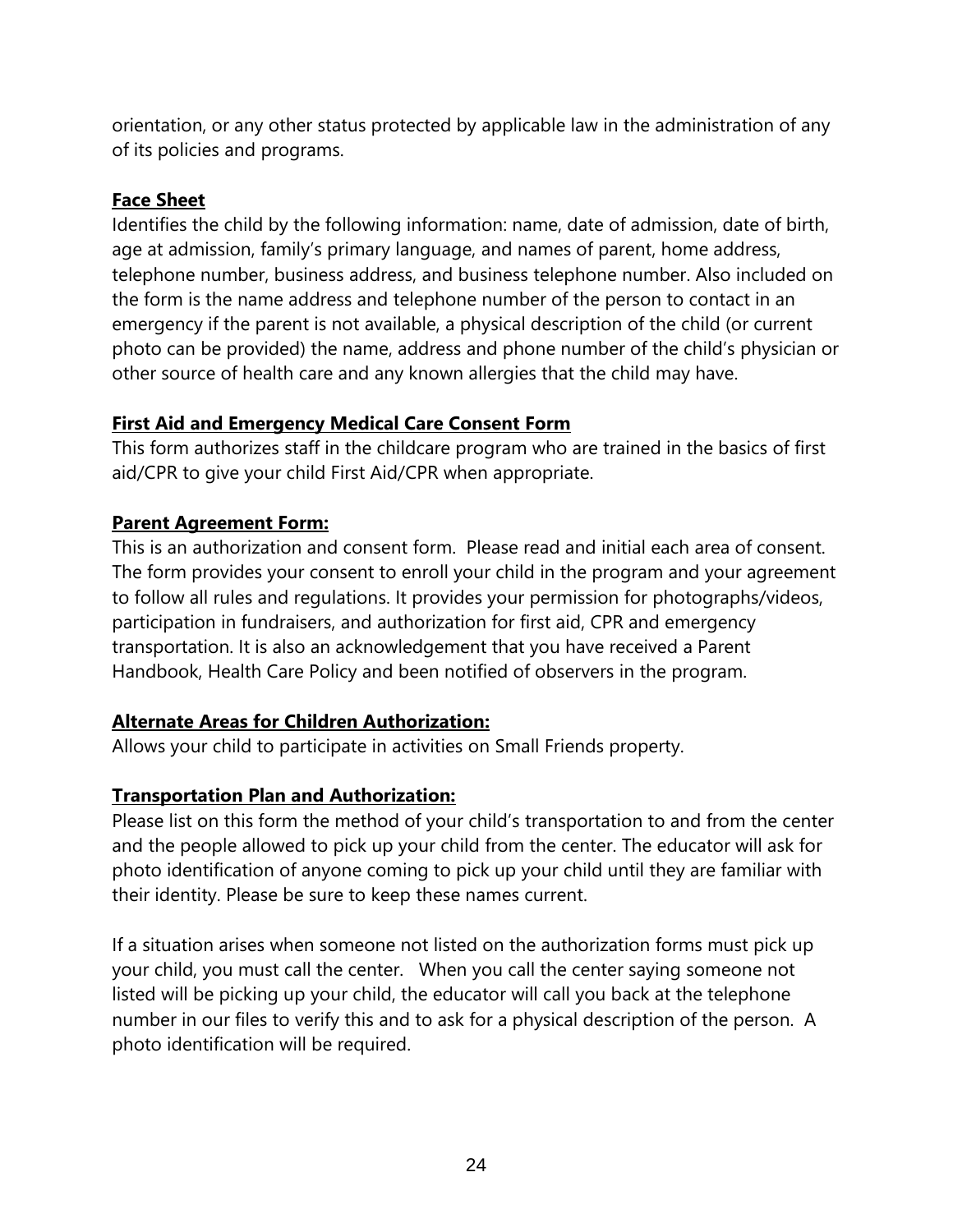We do not resolve issues of custody, or other family challenges that may affect who can pick up or drop off your child. We rely on court documents and written agreements from parents.

# **Developmental History:**

These questions are asked so that we may gain a greater understanding of your child's development and his/her daily needs.

# **Medical Form and Immunization:**

Your child is required to have a physical examination to enter the child care program. The examination must have occurred within 12 months of enrollment and the form must be signed by the physician and submitted prior to start date. Documentation of proper immunization must be submitted at the time of enrollment. Your child will not be able to attend unless this is submitted. All children by the age of twelve months must have lead screening. Lead screening must be updated annually until the age of 4. The Medication Consent Form should be completed by your child's doctor if your child should need medication while they are at the center.

# **Individual Health Care Plan:**

Children with a chronic medical condition (asthma, allergy) which has been diagnosed by a licensed health care professional will have an individual health care plan on file with the center. The plan will describe the chronic condition, its symptoms, any medical treatment that may be necessary while the child is in care, potential side effects of that treatment and the potential consequences to the child's health if that treatment is not administered. The written plan will be authorized by the parent and the child's health care provider and shall be valid for one year (unless withdrawn from the program sooner.)

# **Integrated Pest Management Form**

This form gives you the option to be notified if a pesticide application will be applied to the exterior of the childcare center.

# **Referrals and Consents to Release Information (if applicable)**

This form authorizes permission for Small Friends educators and Administrative staff to collaborate and share information with the Nantucket Public School teachers and administrators in order to best meet the needs of the child.

# **Custody Agreements (if applicable)**

If applicable all custody agreements must be kept on site at Small Friends.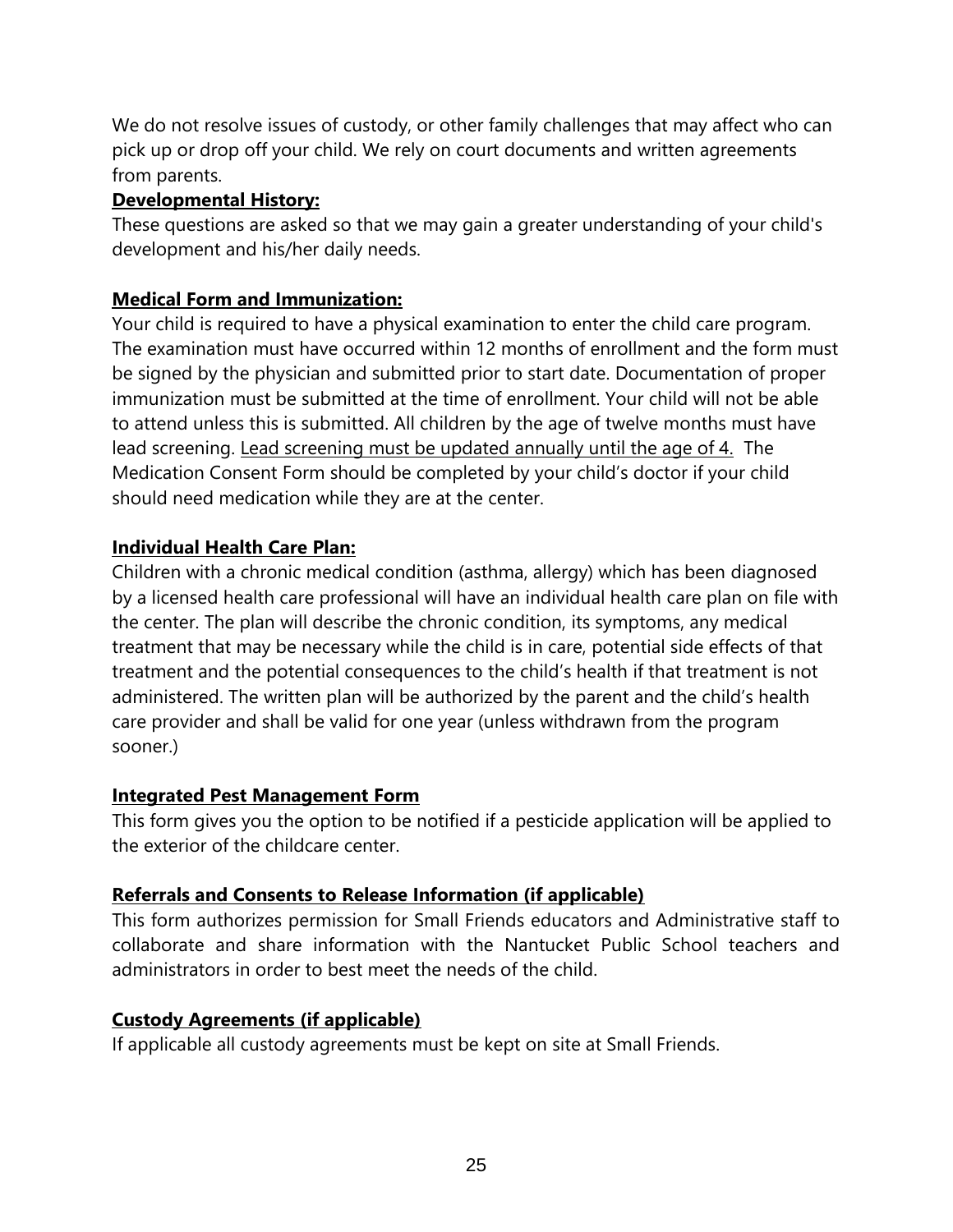## **KEEPING COMMUNICATION OPEN**

Small Friends is committed to nurturing each child and is concerned about their individual needs. We make every effort to keep you informed about what happens at the center concerning your child and appreciate receiving information about your child's activities and progress while at home. The stronger the communication between home and center, the better the experience for both you and your child.

If you have an infant in the center, you will receive daily notes describing your child's day. Parents with preschool age children should check the calendar of activities and feel free to ask the teacher in what activities your child has been participating.

Periodically, but at least every six months, your child's educator prepares a written progress report. You are encouraged to meet with her/him at that time and discuss your child's participation in the center. For infants and children with special needs, a written report is prepared at least every three months. You are welcome to make an appointment at any time whenever you have concerns. Educators are available for teacher conferences upon request. Child evaluations may take place via ZOOM or another method due to COVID-19.

The center will make every effort to keep you up-to-date on all the child care happenings through daily verbal interaction, posted notices, conferences, notes home and letters.

All information contained in your child's record is privileged and confidential. This information is not distributed or released to anyone not directly related to implementing the program plan for the child without your written consent. Please see the enclosed Department of Early Education and Care regulations pertaining to Parental Rights.

The main form of communication from the administration will be in the form of e-mail. Please make sure your e-mail address is legible and clear on your child's enrollment form. You may also receive communication in your child's cubby.

#### **Parent/Guardian Communication**

Parents and guardians are invited to visit (open door policy) or telephone at any time of the day and are encouraged to volunteer in their child's classroom.

Communication with teachers may happen at drop off and pick up times if teachers are not engaged with children. If there is a concern about your child, please first, speak to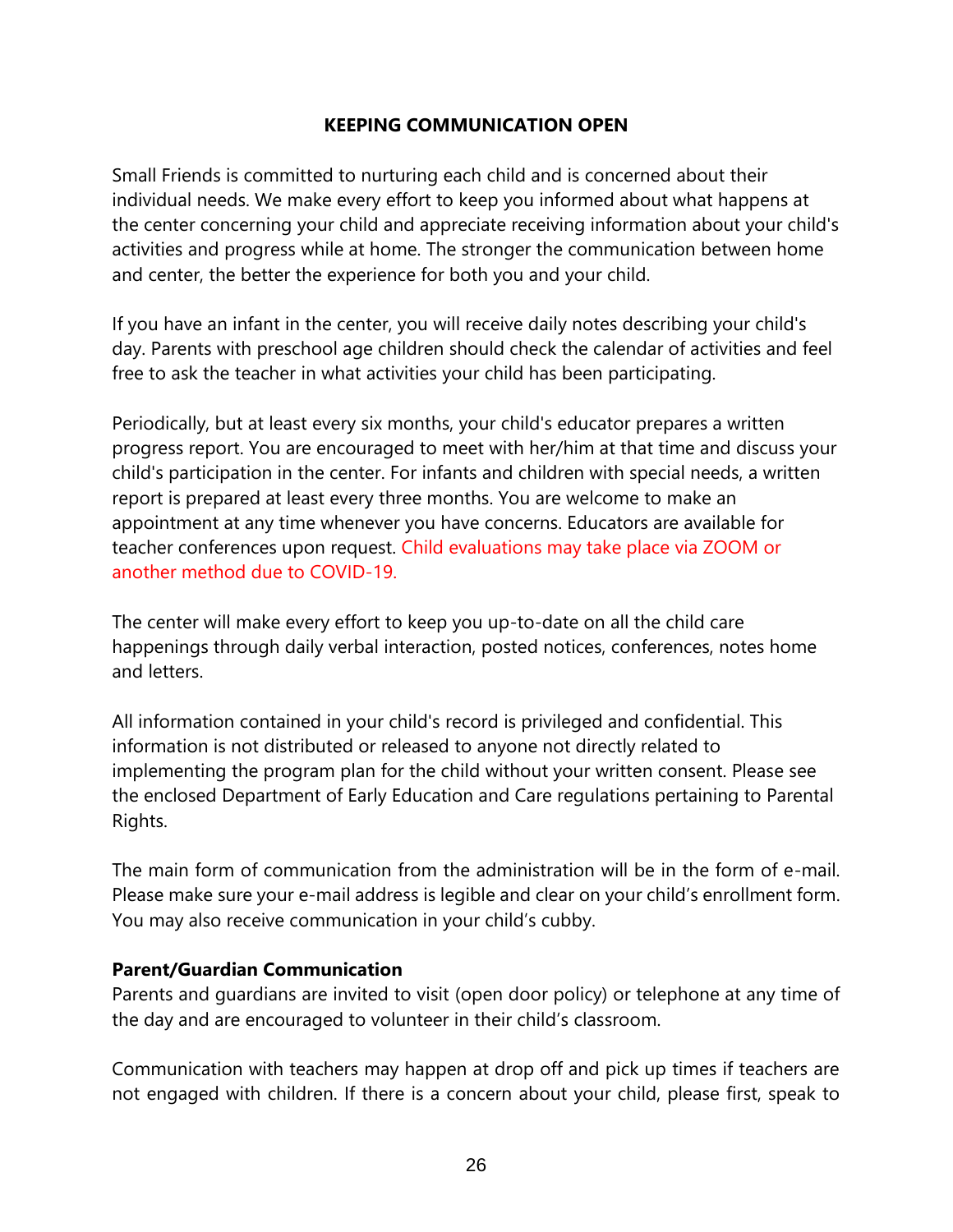your child's teacher(s). The teachers are with your child on a daily basis and should be the first point of contact in helping you with any concerns. If the problem is not resolved at that level, you may request a meeting with the Director to further discuss the issue.

# **Current Family Contact Information**

Parents are expected to keep the Center informed of contact information for emergency situations. If a parent is going to be away from home for an extended length of time, please leave a forwarding address and telephone number where the parent can be reached, as well as information regarding who will be responsible for the child and how they may be reached in case of illness or another emergency.

# **Background Checks**

It is the policy of Small Friends to minimize the risk of violence and other criminal conduct towards its children, parents, employees, volunteers including Board Members, and visitors and to comply with all applicable laws. As such, Small Friends conducts a Background Record Check ("BRC"), through the Department of Early Education and Care ("EEC"), on all applicants for employment, current employees, and current and prospective volunteers who may have potential for unsupervised contact with children (including parents), and any person who provides transportation on behalf of Small Friends, whether employed directly by Small Friends, subcontracted with Small Friends or as a parent volunteer. A BRC consists of, at a minimum, a Massachusetts Criminal Offender Record Information ("CORI") from the Massachusetts Department of Criminal Justice Information Services ("DCJIS"), a Department of Children and Families ("DCF") background record check, a Sex Offender Registration Information ("SORI") from the Sex Offender Registry Board ("SORB"), and a fingerprint-based check of state and national criminal history databases.

# **Multiple Households**

In order for the Center to most effectively communicate with parents and support each student, it is important for teachers and administrators to be aware of children who spend time in multiple households. Please be sure to communicate to the Center about primary caregivers in the event of an emergency, and whether special co-parenting arrangements exist. If there are court-ordered guidelines regarding visitations, picking up a child from the Center, parent involvement in field trips or other issues, please include the Center in your communication loop. These situations can be stressful for parents and confusing for children, and your help in minimizing the Center's phone calls to you for clarification is very important. Unless otherwise specified, each parent for whom the Center has current contact information will receive a copy of the child's progress reports as well as other informational mailings and electronic communications during the year.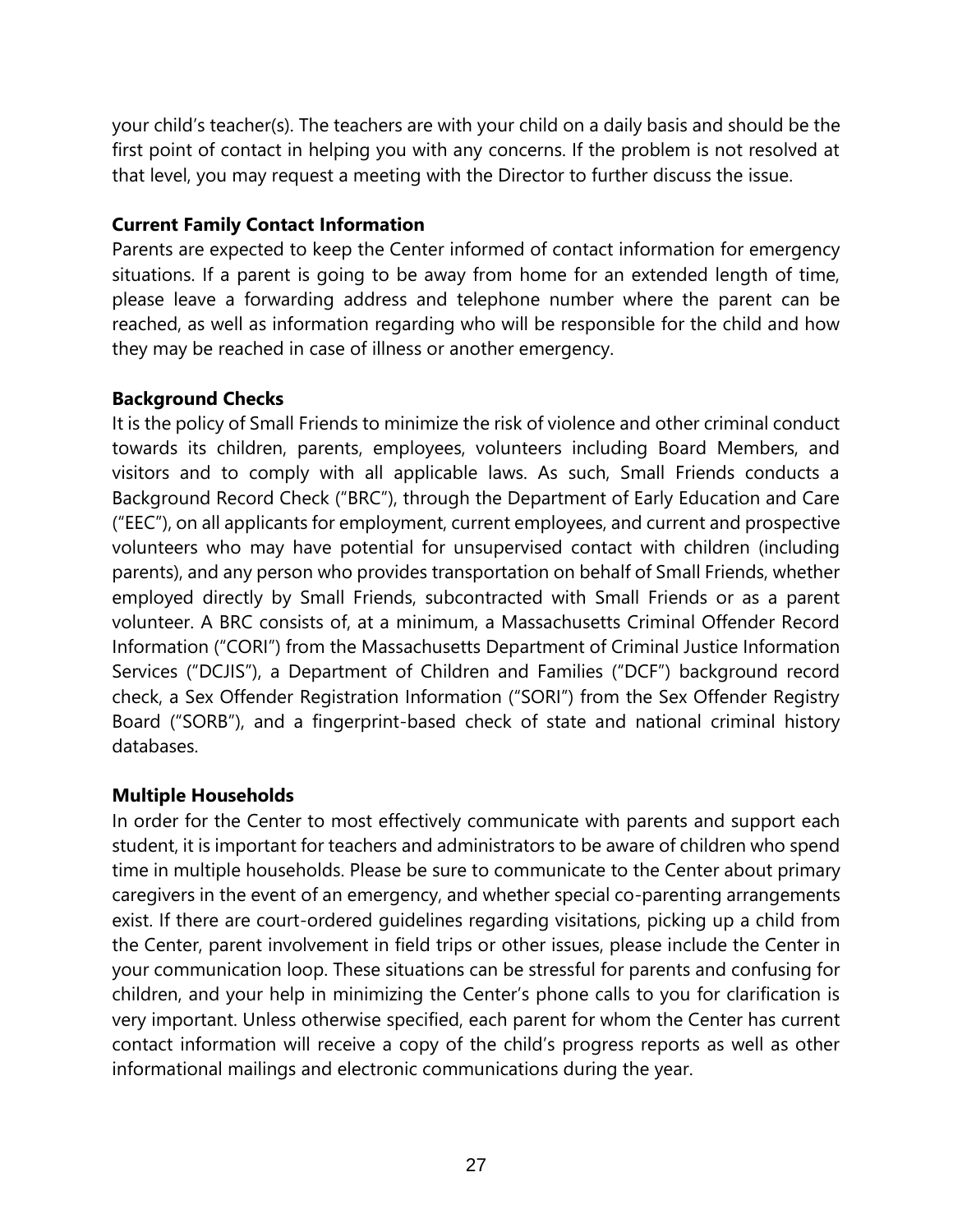#### **Parents and Other Visitors**

Upon arrival, all visitors are requested to check in with the Main Office and sign in. Parents are permitted to visit the Center at any time, unannounced, as long as they have a child enrolled at the school and in attendance on the day of the visit. We ask that you be considerate of visiting during rest time. Due to COVID-19 Small Friends will continue to limit non-essential visitors to the maximum extent possible. Small Friends understands parents/guardians have the right to visit the program unannounced at any time while their child is in care. Due to COVID-19 we ask that you please contact the center prior to arriving to allow us to ensure we have proper screening measures in place.

### **Pets on Campus**

Family pets need to be left at home at all times for health and safety reasons. They should not be in attendance during the school day or at special occasions. If a student wishes to bring a family pet for Show and Tell, a brief visit can generally be accommodated. Parents need to discuss the visit ahead of time with the teacher and, if approved, remain with the animal at all times. No matter how gentle and beloved, we do not want a dog, cat, ferret, bird, or any other pet introduced into a classroom, hallway, or play area where a child may have severe allergies or fears that can be triggered by the presence of animals.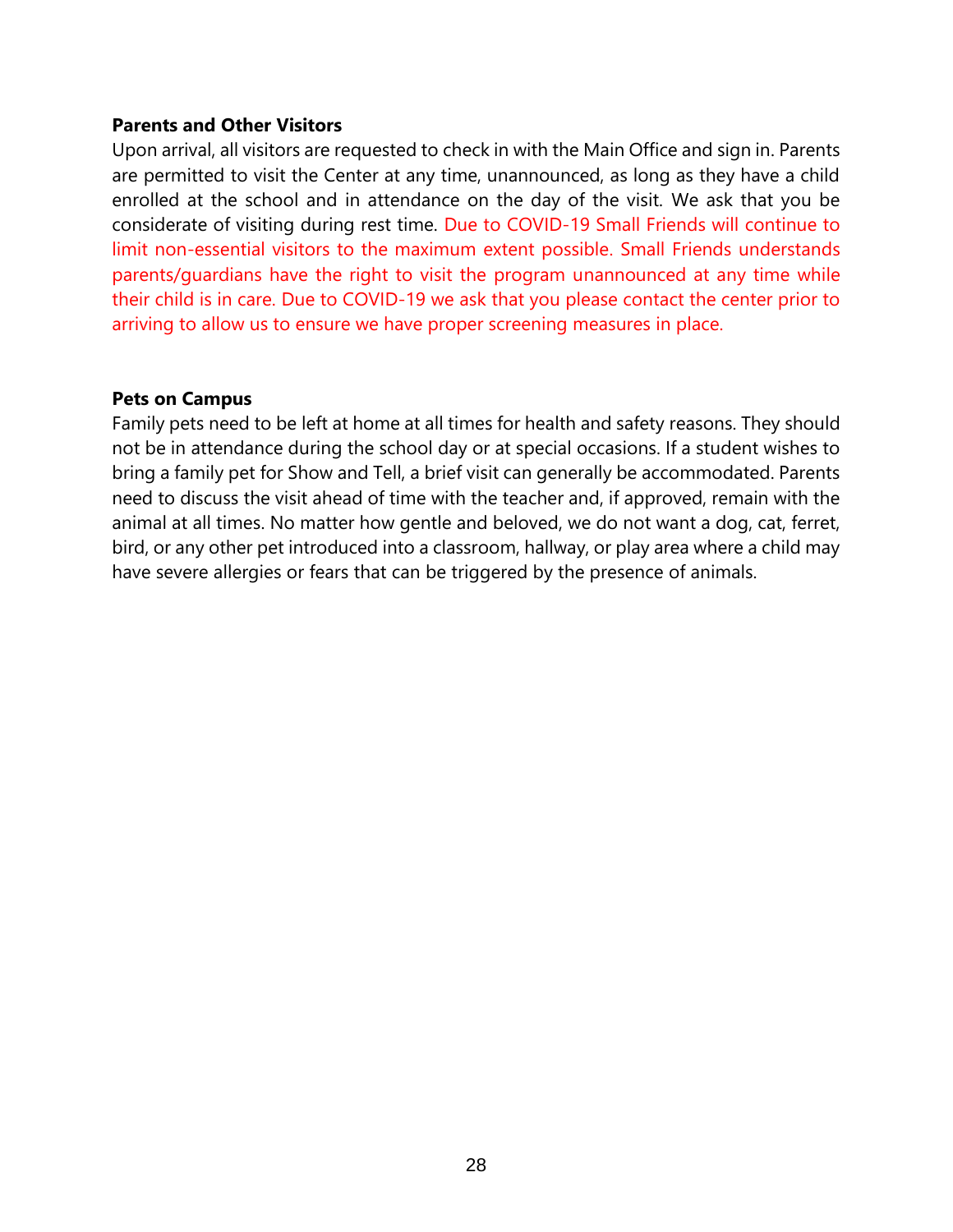### **SPECIAL EVENTS**

### **Birthdays**

We recognize that birthdays are a big milestone in a child's life. At Small Friends, we want to celebrate with your child. If you wish, you may send a small snack (preferably healthy) to share with the entire class. We ask that you do not have your child's birthday here at Small Friends; balloons, party favors, and other party supplies should be reserved for your child's birthday party outside of the Center. In addition, Small Friends teachers will not distribute birthday invitations. Specific classrooms may have restrictions on time and treats depending on the needs of the group. Please speak to the classroom teacher or Director to ensure proper health requirements are being followed due to COVID-19.

### **Field Trip Policy**

Small Friends will notify parents in advance of field trips requiring transportation and any other special arrangements that may be necessary.

Parents or legal guardians are required to sign a consent form for all field trips prior to the trip.

A first aid kit along with children's emergency contact numbers and Emergency lifesaving medications will be taken on offsite activities. At least one staff person with current First Aid and CPR certification will accompany children on offsite activities.

Field trips will be planned as part of the overall curriculum and/or children's interests and will provide learning opportunities through hands on participation.

All children will wear an identifying item with information that gives Small Friends' phone number and address. A specific caregiver will be assigned to each group of children. A staff member will accompany children to a public restroom.

While on walking trips, parents/guardians are expected to model pedestrian safety to only cross at the corner, and only after looking left, right and left again.

Parents/guardians and educators are expected to keep younger children together on walking trips with the aid of a travel rope (a knotted rope) that the children hold onto, which is stretched between 2 caregivers while they walk. Children may also hold the hand of an adult or otherwise maintain a physical connection to an adult at all times.

If a child has medication needs, a teacher will carry and administer any medication as needed during the field trip.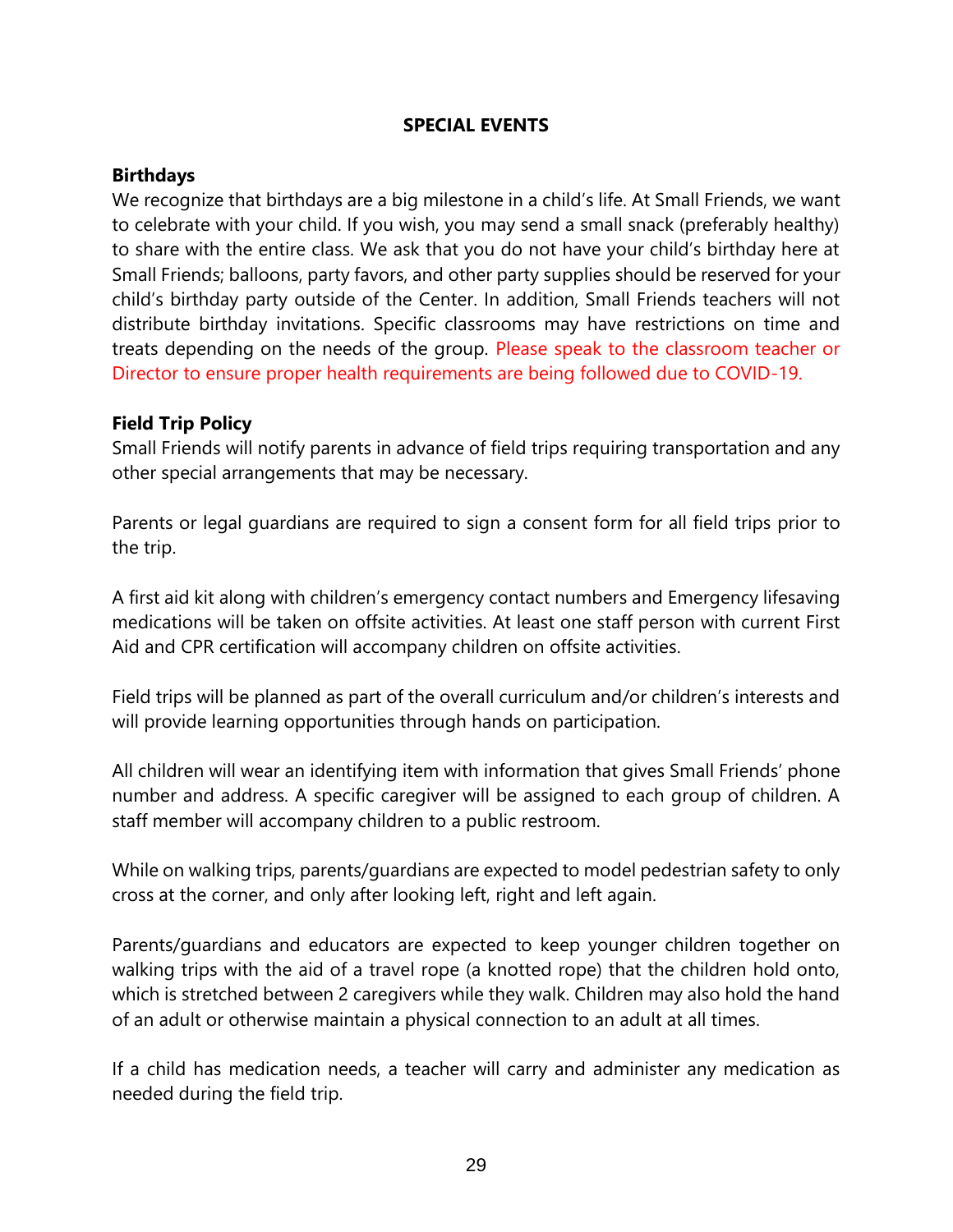# **Emergencies While on a Field Trip**

If an accident or acute illness occurs while on a field trip, the head teacher will take charge of the emergency, assess the situation, and give first aid as needed. The urgency of transportation for the child to receive medical treatment will be determined by the teacher based on the severity of the emergency or illness. If appropriate, 911 will be called to send an ambulance.

In the case of a medical emergency, every effort will be made to contact parents or an emergency contact listed by parents. Parents will be asked on admission to sign a consent form authorizing Small Friends to call EMS and secure medical treatment in the event of an emergency. Small Friends staff members are trained in CPR and first aid.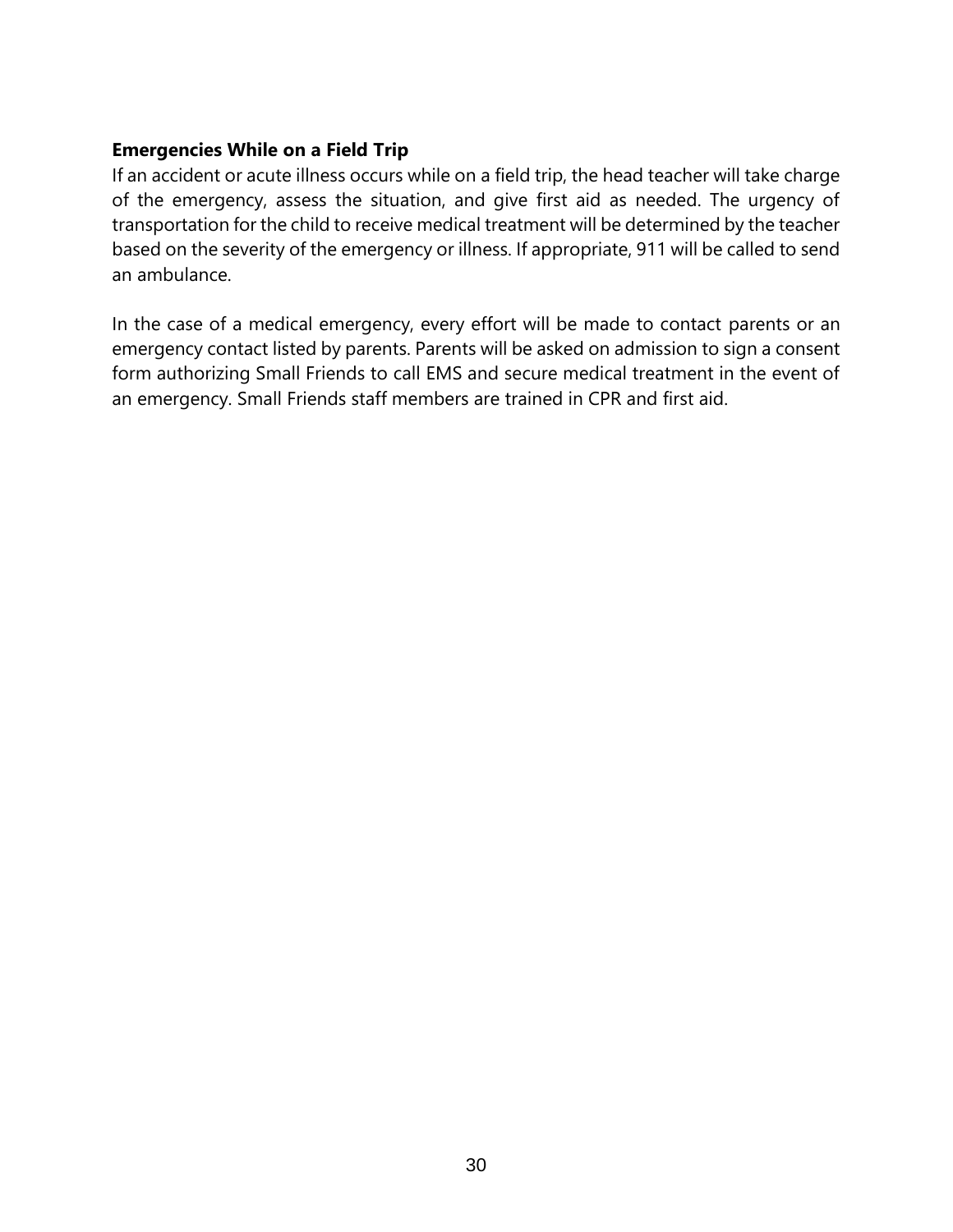# **HEALTH CARE POLICIES AND PROCEDURES**

# **Administration of Medications**

In order for the staff to give your child prescription medication, the medicine must be up to date and in the original pharmacy container with the child's name, dosage and physician's name on the label. You must complete and sign an "authorization for medication" form stating the above information, duration which the medication is to be given, and the time of day to be given. The Center will not administer any medication contrary to the directions on the label, unless so authorized by written order of the child's physician.

Oral non-prescription medication must be in original container with original label with the child's name affixed. It must be accompanied by an "authorization for medication" form completed and signed by the physician and yourself and include brand name, dosage, frequency and criteria for administration, including when and under what circumstances the medication is to be administered. This authorization must be updated weekly with dosage, times, days, and purpose.

Unanticipated non-prescription medications for mild symptoms (e.g., acetaminophen, ibuprofen, antihistamines) require written authorization from the physician and the parent and must be in original container with original label with the child's name affixed. This authorization must be renewed annually.

In order for us to apply any topical ointments or creams (sunscreen, Vaseline, Chapstick, non-prescription hand lotion, Desitin, etc.), we must have a signed authorization from the parent/guardian instructing us as to when and under what circumstances these are to be applied, including the brand name. Sunscreen should be applied in the morning prior to your child's arrival and will be re-applied in the afternoon before going outside. Please make sure to bring in a labeled bottle of sunscreen for your child to keep at school. This authorization must be renewed annually. Please label product with your child's name.

When topical ointments and sprays are applied to wounds, rashes, or broken skin, the Center will require parental authorization and a written order, signed by a physician. Parents will be informed on days when topical ointment is applied to a diaper rash.

Please give all medications directly to the staff member. Do not leave them in a diaper bag, lunch box or cubby. Any unused or expired medications will be returned to the parent.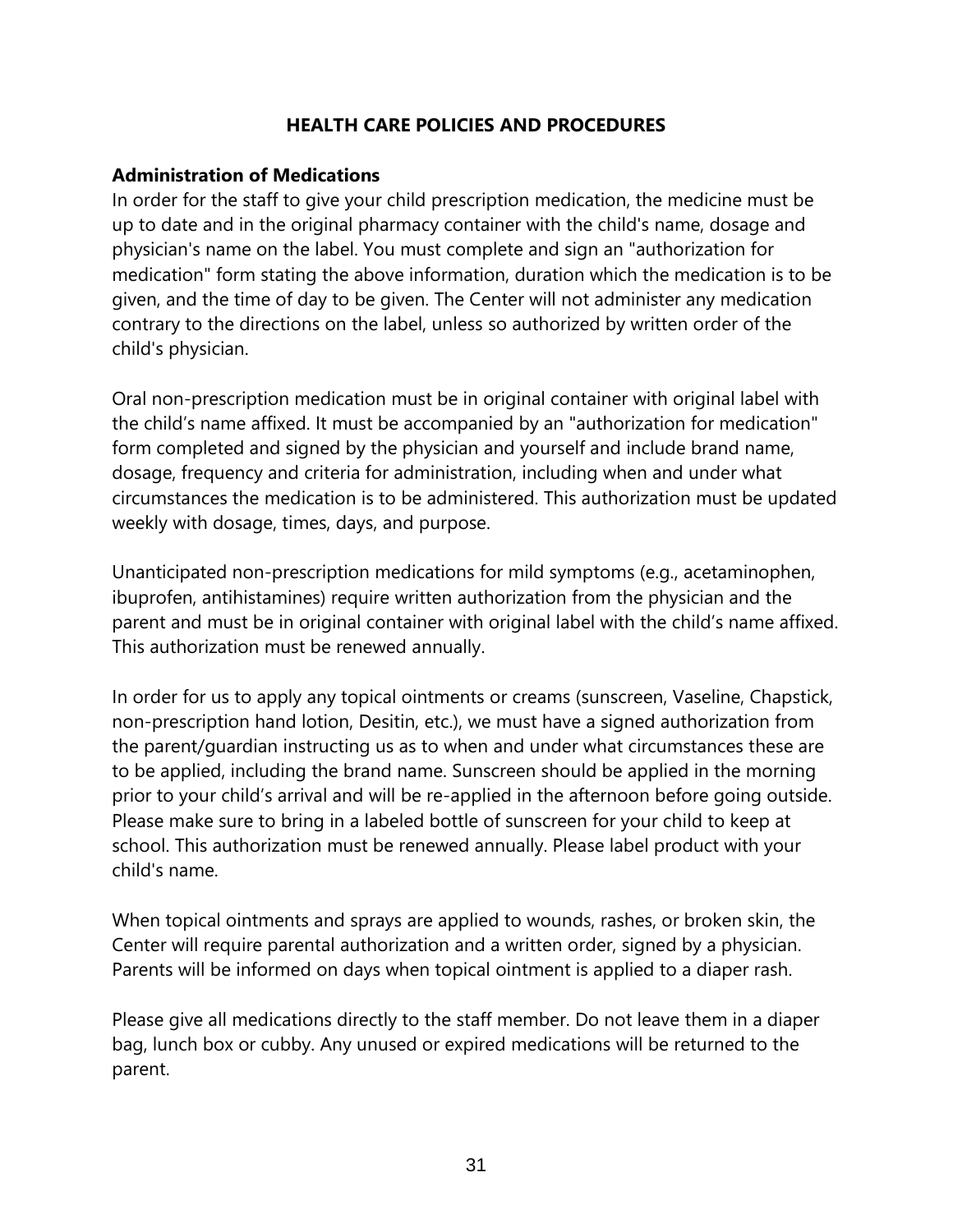For all medications administered at the Center, please note the following:

- The first dosage must be administered by the parent at home, in case of an allergic or other adverse reaction.
- Medications must be given to the teacher directly by the parent.
- Medications will be stored in a locked cabinet and refrigerated, as appropriate, out of the reach of children.
- The Center will maintain a written record of the administration of any medication (excluding topical ointments and sprays applied to healthy skin) which will include the child's name, the time and date of each administration, the dosage, and the name of the staff person administering the medication.

# **Individual Health Care Plan**

Children with a chronic medical condition (asthma, allergy) which has been diagnosed by a licensed health care professional will have an individual health care plan on file with the center. The plan will describe the chronic condition, symptoms, any medical treatment that may be necessary while the child is in care, potential side effects of that treatment and the potential consequences to the child's health if that treatment is not administered. The written plan will be authorized by the parent and the child's health care provider and will be valid for one year (unless withdrawn from the program sooner).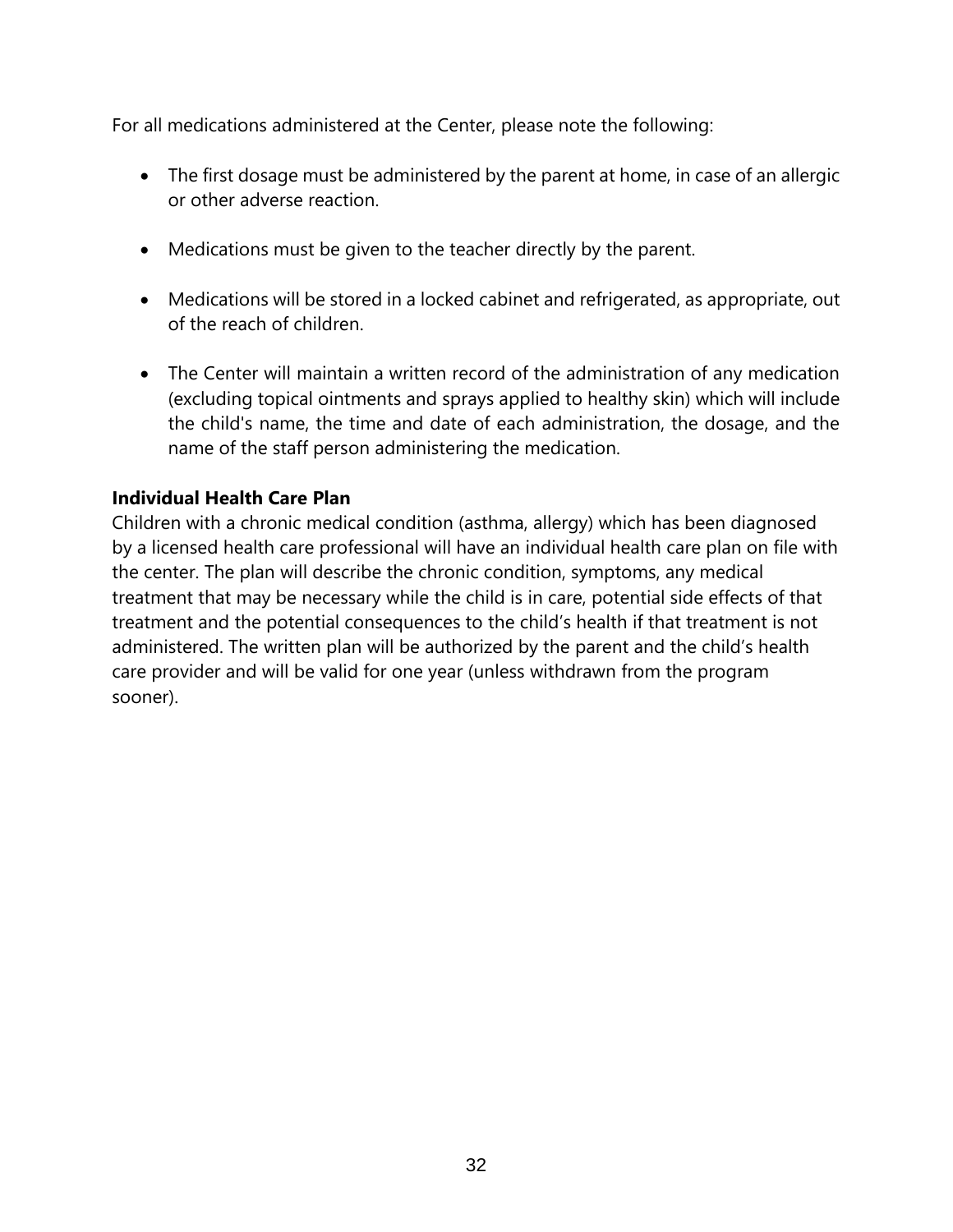# **SICK CHILD POLICY AND PLAN FOR MANAGING INFECTIOUS DISEASES**

Small Friends does not provide care for sick children. This sick child policy sets our guidelines for exclusion from the center. When a child is brought to the center, it is expected that the child will be able to participate with reasonable comfort in the day's activities.

Children who are overly tired, upset or feel ill during the day will be given a chance to rest in a quiet area away from other children and will be under frequent observation. The educator will monitor the child's temperature and give the child water to drink. The child will be allowed to sleep or read books during this quiet period. If the child feels better, they will be encouraged to return to the group.

If symptoms persist, parents will be notified and asked to make arrangements to have the child picked up within an hour. The parent will be responsible for letting the center know who will be picking up their child. It is expected that, if a child is well enough to be at the child care center, he is also well enough to go outside with the rest of the group. Educator ratios do not allow for an educator to stay inside with a child while the rest of the group is outside.

These guidelines have been established for the comfort and well-being of your child and that of other children in the center.

Children who do not feel well should be at home. If children begin to show signs of sickness while at school, parents will be notified to pick up their child. Until the parent's arrival, the child will be asked to lie quietly on a mat and covered with a blanket. Children will not be permitted to come to the center if:

- They pose a significant health risk to other children.
- They are feeling so poorly that they are unable to participate in classroom activities.
- They are feeling so poorly that they need comfort from their own parents.
- Their mucus secretions are a green color, indicating an infection, which may be a risk to other children.

In the event that a communicable disease has been introduced into the center, parents will be notified in writing or by a telephone call from the director or lead teacher.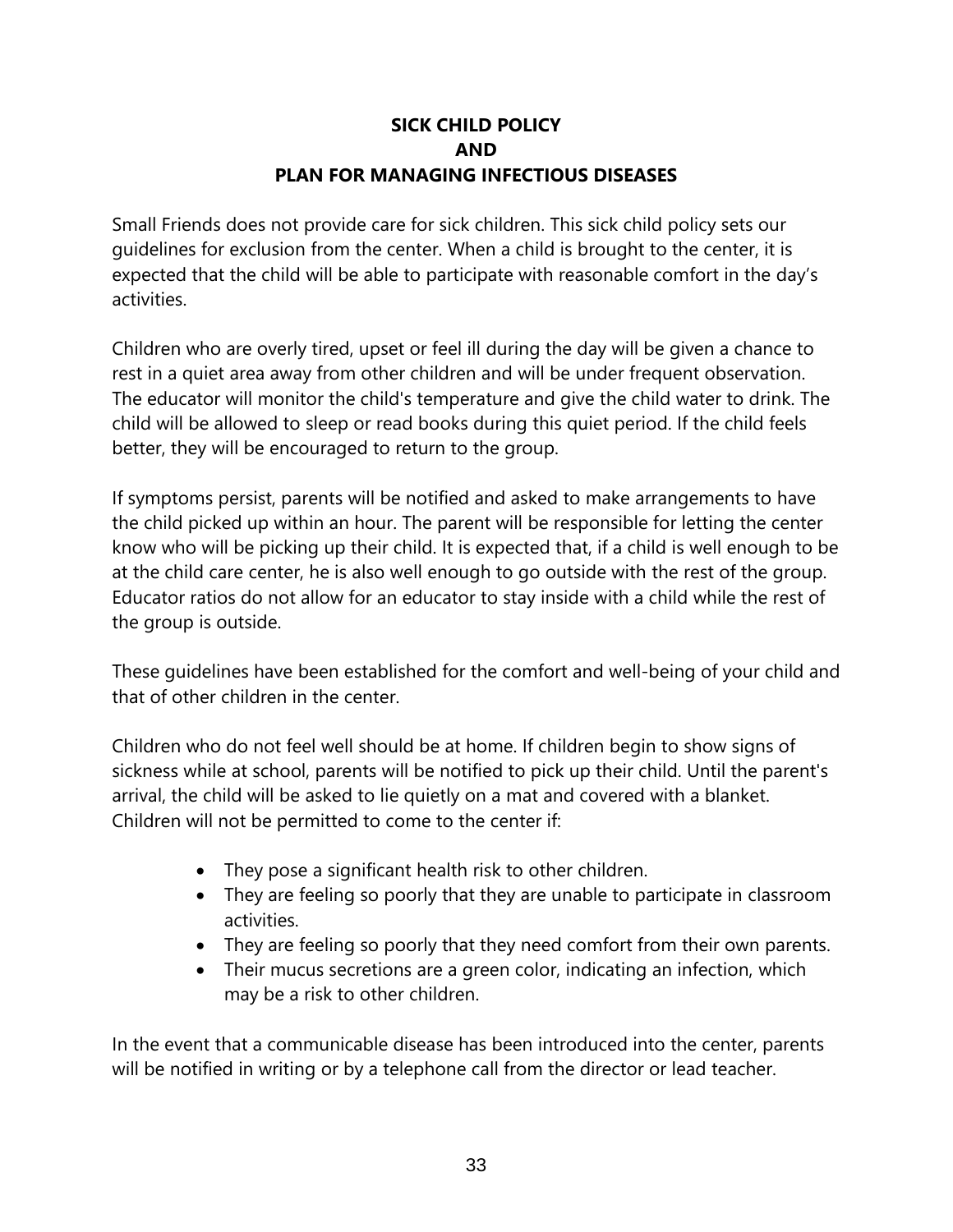Listed are the specific illnesses and Small Friends guidelines for treatment. These are based on Department of Public Health Guidelines for Infectious Diseases.

### **Fever**:

No child with a temperature of 100 or higher will be accepted at the center. If a child develops a temperature, parents will be notified to pick up their child and they must be kept home for 24 hours or fever free without medication. Temperatures taken at the center will be using an Exergen Temporal Scanner (Infared Thermometer).

## **Diarrhea**:

An increase in the number of loose stools (more than 2 in 24 hours at home or once at the center) over what is normal for the child is considered diarrhea. If the child has diarrhea, parents will be notified to pick up their child and they must be kept at home until the diarrhea has subsided and they are acting well.

# **Vomiting**:

If vomiting has occurred two or more times in the previous 24 hours, the child must remain home the next day. If the child becomes ill at school, the parents will be notified to pick up the child. Once the vomiting has subsided and the child is acting well, they may return to school.

# **Rashes**:

Since our educators do not have a medical background, we are unable to diagnose or decide treatment for rashes. If your child develops an unexplained rash, we will ask you to pick up your child and consult with your child's doctor. Your child may return to the center with a note from his/her physician stating that they are not contagious.

# **Eye Infections, Bacterial and Viral**:

Conjunctivitis (pink eye), infection of the eye, is identified by crustiness or yellow oozing from the eye along with a pinkish tint to the whites of the eye. These conditions are very contagious and should be treated by a physician. Your child may return to the center once treatment has begun.

# **Impetigo**:

Bacterial skin infection, which appears as a rash that is oozing, red and round and may have a flat honey-colored crust. This infection is easily spread and should be treated by a physician. The child needs to remain home for 24 hours after medication has begun or all sores are covered.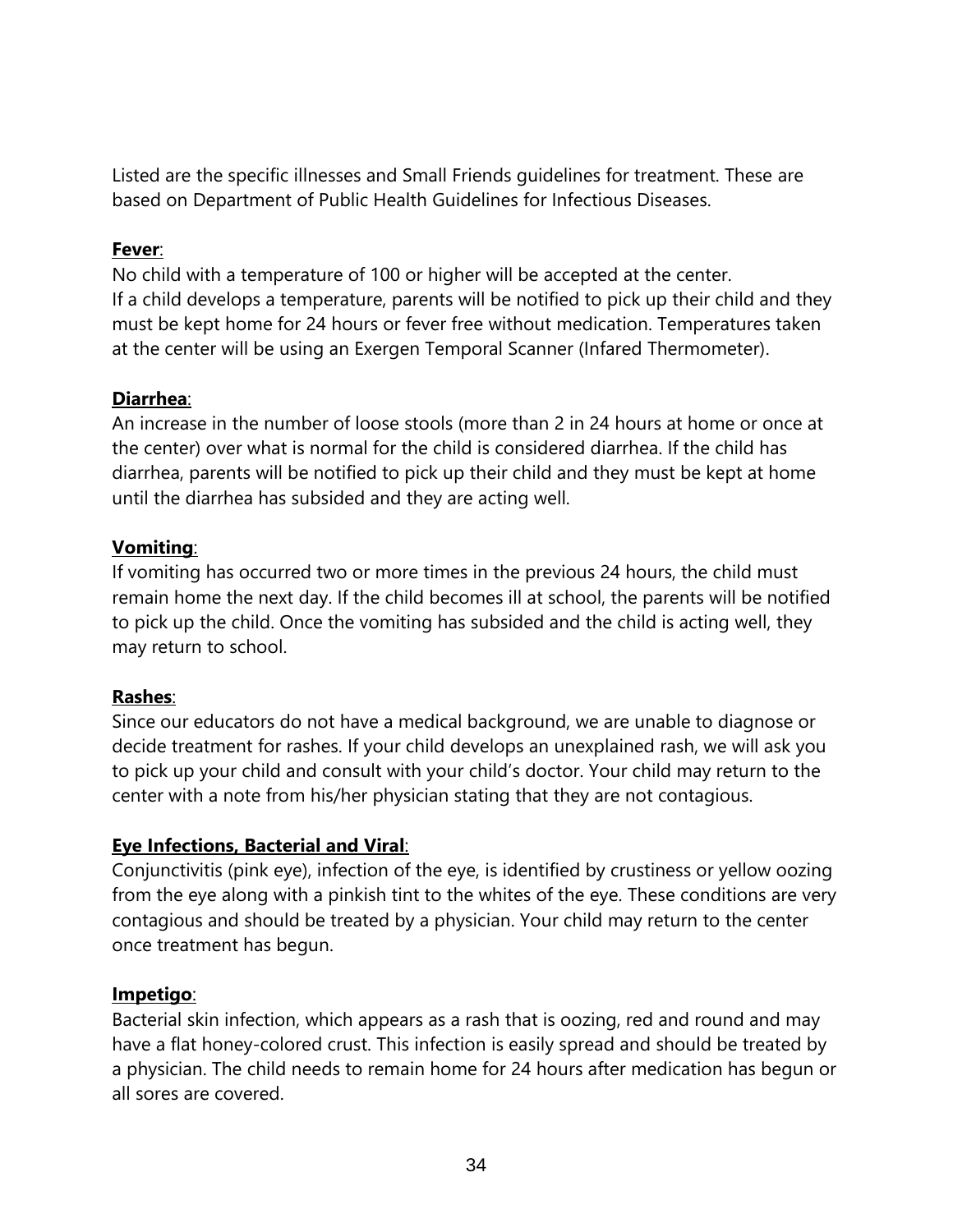### **Head Lice**:

Head lice are tiny insects that live only on people's scalps and hair. Symptoms include itching of head and redness of neck. If the child has active head lice, the parents will be notified to pick up the child and will be asked to take all of the child's bedding home to be washed. The child may return to school as soon as the proper shampoo treatment has been given and the nits or scabies have been removed from the scalp and is free of all mites.

#### **Strep Throat**:

Streptococci bacteria causing a sore throat. This tends to be accompanied by fever, tender, swollen neck glands, headache and stomachache. If a child has a positive culture or test for strep, he should stay home and receive 24 hours of medication and free of fever for 24 hours before returning.

## **Chicken Pox**:

Very contagious disease caused by the varicella zoster virus. It begins with a mild fever and an itchy rash usually starting on the back and stomach. Chicken Pox is contagious from two days before the rash appears until the last blister has developed crusts. It takes 10-21 days from exposure to development of symptoms. Children will be excluded from the center until all blisters are crusted over and dry.

#### **Meningitis**:

Meningitis is a serious infection involving the lining of the brain. Usual symptoms include fever, headache, neck pain, lethargy and/or rash. If your child is diagnosed with meningitis, it is imperative that the Center Director be notified immediately.

#### **Tuberculosis**

Tuberculosis is an infection or disease caused by a germ that you breathe into your lungs. There are two forms of TB: TB infection and TB disease. The center should be notified immediately.

#### **Pertussis/Whooping Cough**:

This is a serious infection of the respiratory tract in infants and children. Initial symptoms include fever, coughing and/or choking. If your child is diagnosed with pertussis, the Center Director must be contacted as soon as possible.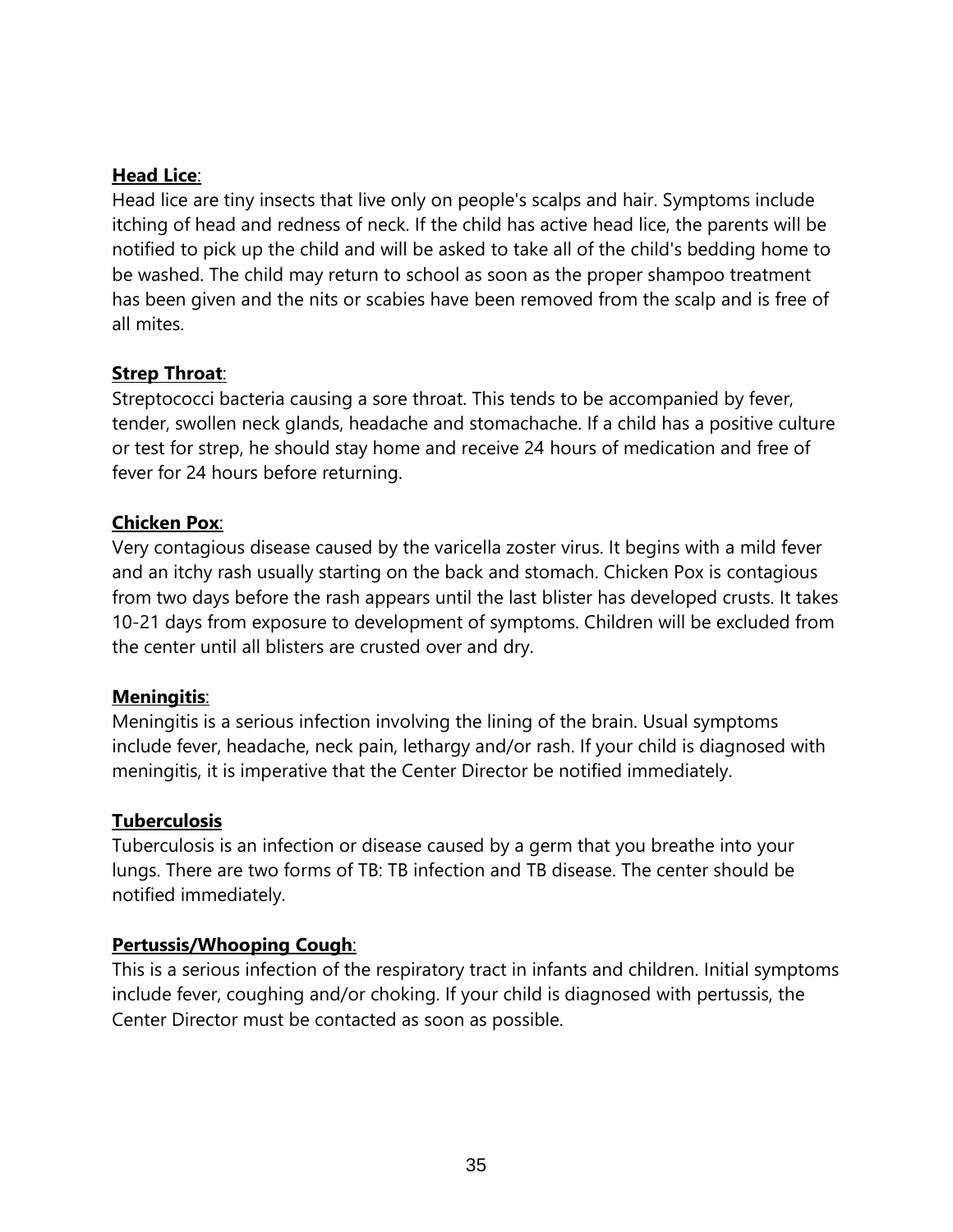# **Hemophilus Influenza**:

(H Flu or HIB) This is an extremely serious disease though uncommon. It is the most common cause of meningitis and other illnesses that would be diagnosed by your physician. Treatment includes antibiotic therapy usually in a hospital setting. Should a child come down with an H Flu disease, it is imperative that the center director be informed as soon as possible.

# **Coughs and Colds**:

Judgement by parent and educator are the best guide in dealing with these illnesses. In general, children do not need to stay home. However, if the child is so uncomfortable or coughing so frequently that he is unable to participate with reasonable comfort, then he should not be in the center and the parents will be called to pick up the child.

## **Thrush and Yeast Infections**:

This is a contagious condition, but children need not be excluded from the center. Proper handwashing and care will be used.

## **Fifth Disease**:

This disease is highly contagious and of concern to pregnant women. Patients are most infectious before the onset of a rash, 4 to 14 days. Children with Fifth Disease should be seen by a physician and may return to the center after the rash appears, when they are no longer contagious.

These guidelines, in conjunction with other health practices, will provide all of the children in the center with a healthier environment. Other health practices required of all staff include:

- Proper toileting and diapering procedures as described in our policies
- Use of gloves to change diapers and to deal with any body fluids, blood, mucous, etc.
- Proper handling of all body fluids in compliance with OSHA standards and universal precautions,
- Daily washing of all toys mouthed by infants and toddlers
- Blankets and mats cleaned weekly
- Daily scrubbing of toilets and sinks used by children.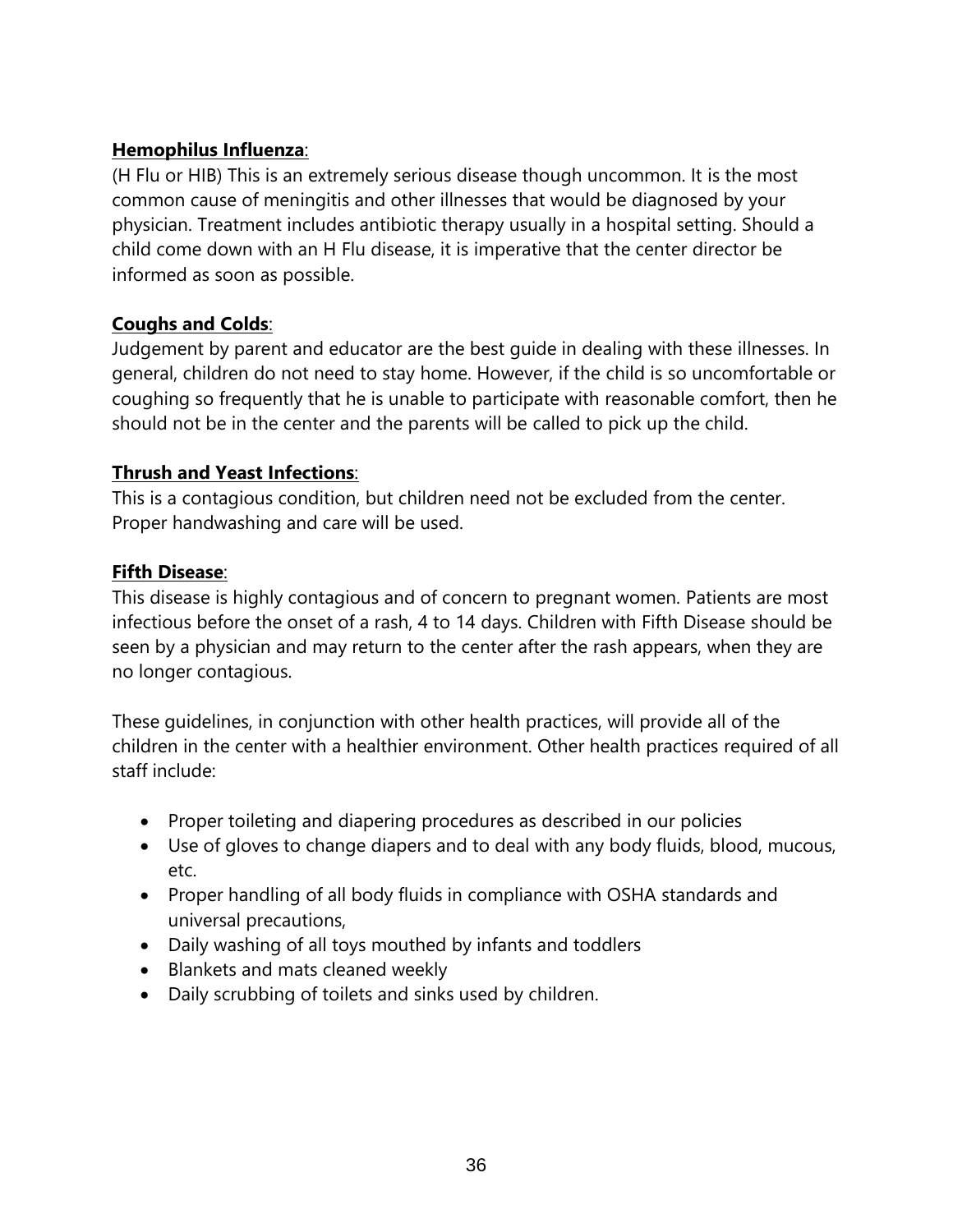### **COVID-19 (Coronavirus):**

The information below has been updated as of January 27, 2022 and follows The Department of Early Education and Care COVID-19 Mitigation Protocols and Guidelines for Child Care that provide guidance related to COVID-19 quarantine, isolation, and mitigation strategies.

Small Friends has opted in to the Testing for Child Care. This program will enable Small Friends to help ensure children (ages 2 and up) and staff have access to COVID-19 testing and can safely continue attending care. This program is designed to help minimize program closures while maximizing health and safety.

There are three testing protocol options for child care providers to use under Testing for Child Care. These include:

- Symptomatic Rapid Testing (New): Rapid antigen testing for staff or children who show symptoms consistent with COVID-19 (consent form required).

- Rapid Cohort Testing (New): Rapid antigen testing for individuals with a known direct exposure to an individual who has been confirmed COVID positive to replace the need for exclusion from care (consent form required).

- Weekly Surveillance Pooled Testing: Weekly PCR testing for all individuals who have provided consent. If an individual has tested positive Weekly Surveillance Pool Testing will be available on day 91 after testing positive. (Currently being offered- consent form required)

Symptomatic Rapid Testing:

Child care programs care for children who frequently display symptoms consistent with COVID-19. The use of immediate, rapid antigen tests can help programs identify when symptoms are related to COVID-19, so they can immediately isolate confirmed positive COVID-19 cases. This will reduce further risk of transmission, and reassure families whose children have symptoms but no known direct exposure to COVID-19, that their children do not need to be excluded from child care unless otherwise required by the program's illness policy (e.g., the child has a fever). Please note- in the event a child exhibits symptoms, is registered for Symptomatic Rapid Testing, and is not COVID-19 positive, the program will follow their sick policies located in the Parent Handbook.

Who Is Eligible: All staff and children ages 2 and older who show symptoms consistent with COVID-19, and attend an EEC-licensed or approved child care program are eligible to participate. Individuals under the age of eighteen (18) must have written parent/guardian consent to receive a COVID-19 test administered by an individual who is not their legal guardian.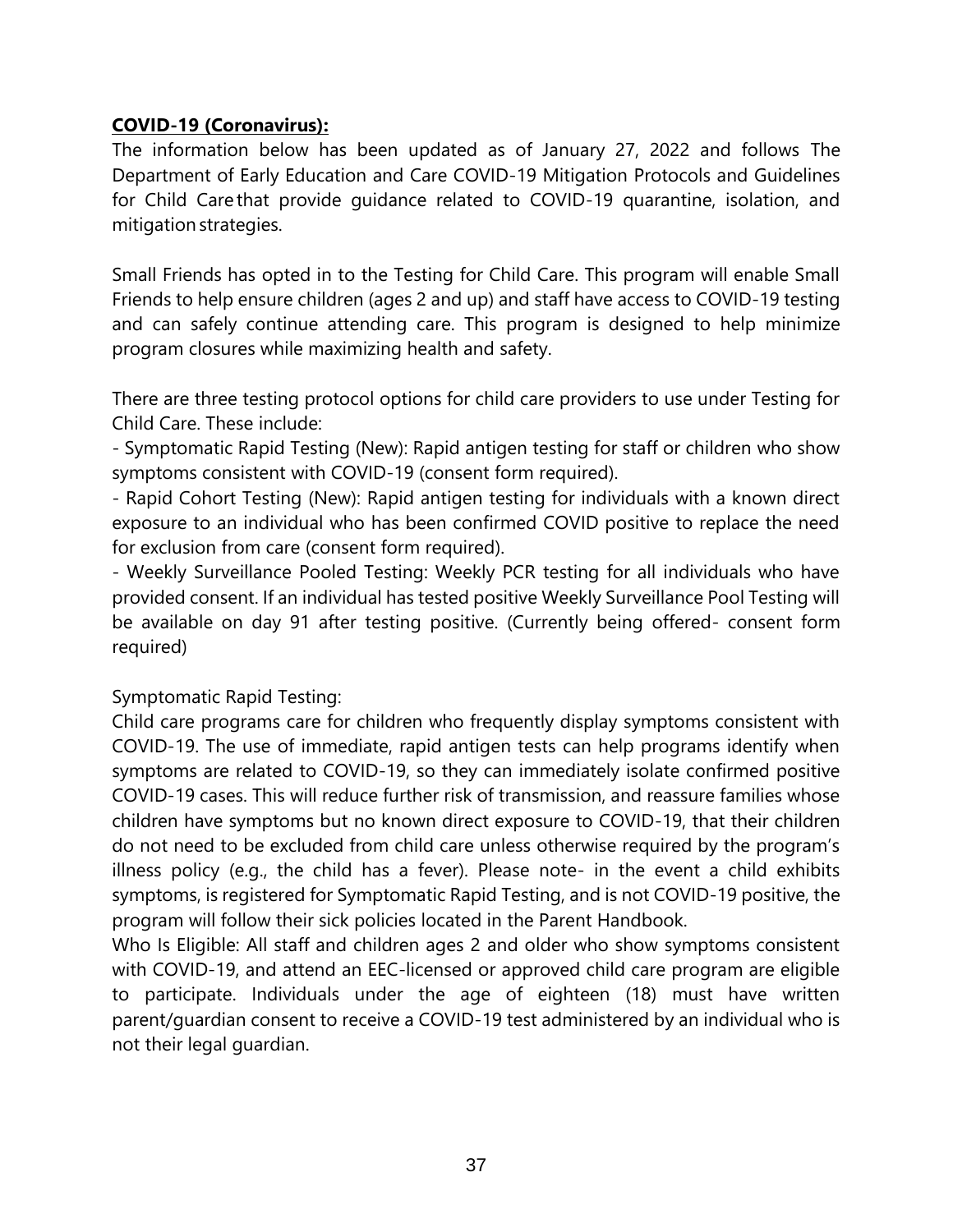When to Use This Strategy: When a child or staff member has onset of symptoms consistent with COVID-19 while attending or providing care in an EEC-affiliated child care program.

# Protocols for Using This Strategy:

Individuals at the child care program who display symptoms consistent with COVID-19 should be immediately isolated in accordance with the child care program's child illness policy. Additionally, programs should use an antigen test or provide families with an antigen (such as a BinaxNOW, iHealth or other authorized viral test) to determine if they test positive. If the individual tests positive, Small Friends will follow the isolation protocol in accordance with the COVID-19 Mitigation Protocols and Guidelines for Child Care, and any unvaccinated individuals with direct exposure to the COVID positive person can participate in Rapid Cohort Testing and, if negative, remain in care.

## Rapid Cohort Testing (NEW! RECOMMENDED BY EEC):

Rapid Cohort Testing should be used to support continued attendance in child care for children and staff members who have had direct exposure to an individual who has tested positive for COVID-19. This option ensures that unvaccinated children and staff who experience direct exposure to COVID-19 within a child care setting can monitor their health while continuing to attend care.

Who Is Eligible: Educators/staff and children ages 2 and older with a known direct exposure to an individual who has been confirmed COVID-19 positive within their cohort. EEC and DPH strongly recommends this option to support continued attendance for children 2-5 years old who cannot be vaccinated.

Vaccinated children and staff are exempt from quarantine requirements and are eligible but not required to participate in Rapid Cohort Testing in order to remain in care after a direct exposure.

When to Use This Strategy: Rapid Cohort Testing should be used to test a cohort who have had direct exposure in a child care setting to someone who has tested positive for COVID-19 (for example, individuals in a positive pool sample who have been exposed to the positive individual but did not test positive themselves) instead of requiring the entire cohort to be excluded from care.

Protocols For Using This Strategy: When a staff or child tests positive for COVID-19 all unvaccinated cohort members ages 2 and older (usually defined by classroom) can remain in care as long as they commit to daily rapid antigen testing either administered by the child care program or the family (legal guardian) for five consecutive days. These five consecutive days refer to calendar days following the last exposure to the individual who tested positive.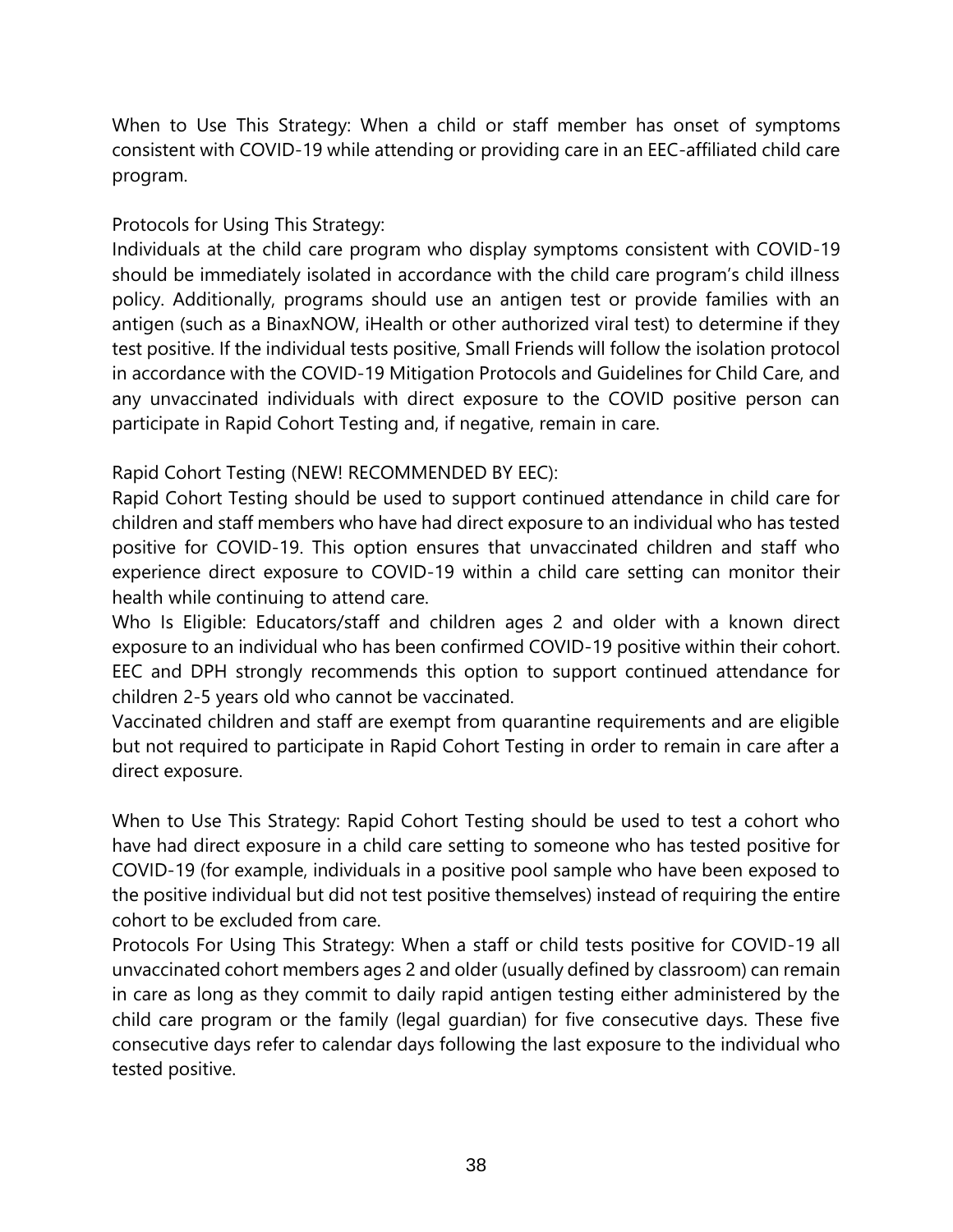- Children and staff participating in this option must test negative at the start of each day and adhere to EEC's general mask-wearing policy appropriate to the age grouping to continue attending child care.

- Exposure to the COVID-19 positive case must occur at the EEC-affiliated program during care hours in order to participate in this option. COVID-19 exposure outside of the EECaffiliated program is not an appropriate use of this option.

- Staff or a child designated as a close contact who chooses not to participate and is not otherwise exempt from quarantine will need to be excluded from care in accordance with the COVID-19 Mitigation Protocols and Guidelines for Child Care for at least five days from point of exposure.

- Individuals participating in the Testing for Child Care Program who test positive for COVID-19 at any point must immediately isolate in accordance with the COVID-19 Mitigation Protocols and Guidelines for Child Care.

Weekly Surveillance Pool Testing (Currently being offered):

Weekly asymptomatic surveillance pool testing provides programs with an additional layer of COVID-19 mitigation. Routine, pooled testing combines several individuals' test samples together into one "pool" and then tests the pooled sample for COVID-19. This approach increases the number of individuals that can be tested at one time and allows for regular asymptomatic testing in EEC-affiliated child care programs. This protocol will help programs detect any asymptomatic positives and prevent transmission of the virus within the child care site.

Small Friends COVID-19 Policy and Protocols: Updated January 27, 2022

# Travel

A negative test is not required for any individual returning from domestic travel. Families and child care programs are encouraged to follow the recommended travel guidelines set by the CDC. https://www.cdc.gov/coronavirus/2019-ncov/travelers/index.html

# Masks

Although the Nantucket Department of Public Health lifted the mask mandate as of October 21, 2021- The Department of Early Education and Care has stated effective September 7, 2021, all individuals (adults and children five years of age and older) are required to wear masks in EEC licensed and approved programs. Mask wearing is strongly recommended for children ages two –five and is at the discretion of the parent/family.

• Children under the age of 2 years must not wear face masks or face coverings of any kind unless requested by a parent and the program received written parental consent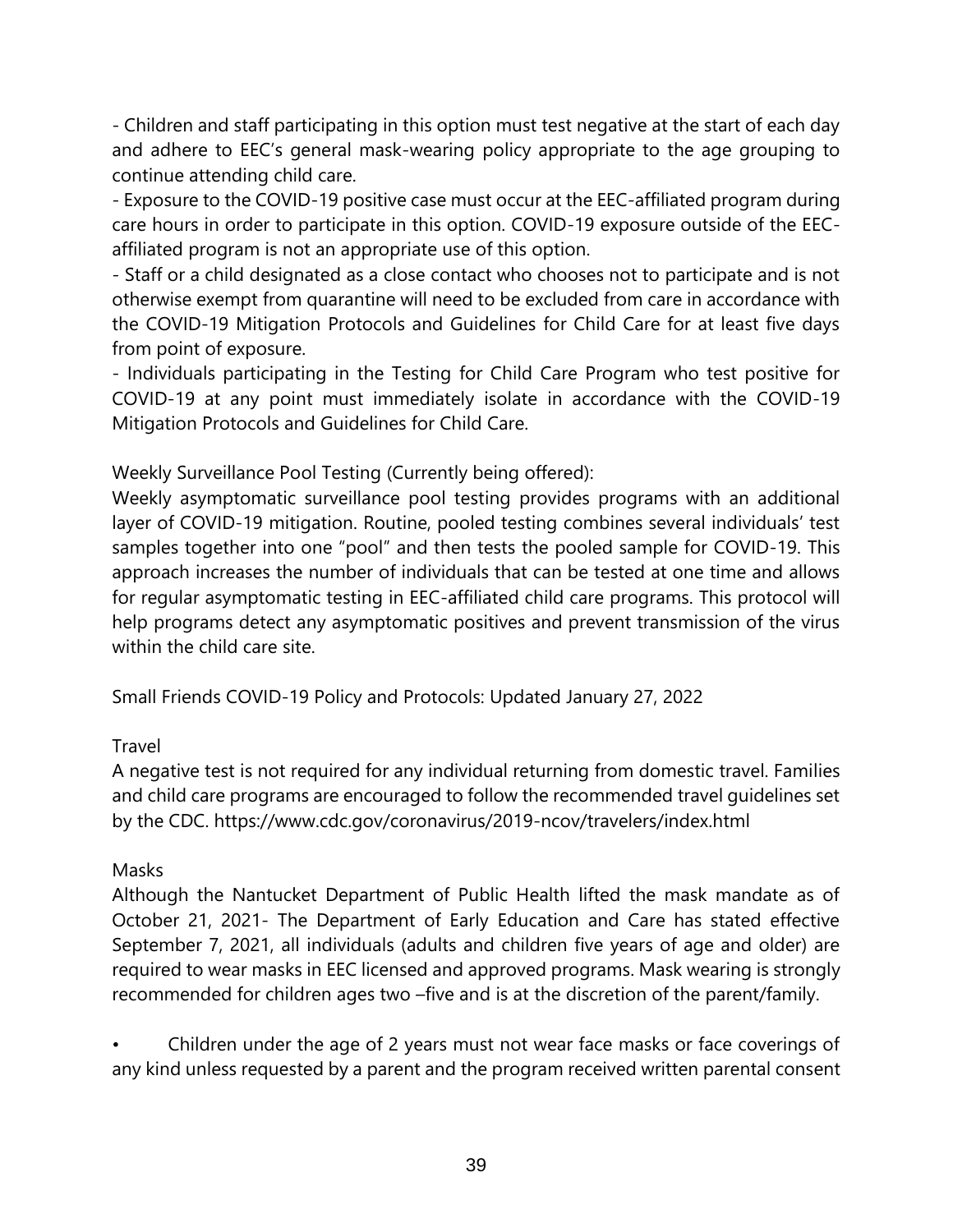• Children are not required to be masked while eating, drinking, playing outdoors or napping.

When children are not able to mask, EEC advises programs to try to establish three (3) or more feet of physical distance between individuals.

• Masks should have two or more layers of washable, breathable fabric; completely cover the nose & mouth; fit snugly against the side of your face and don't have gaps; have a nose wire to prevent air from leaking out of the top of the mask

## Drop Off/Pick Up

• Small Friends will continue our process with drop-off and pick-up at a single location. Staff will continue to observe children at drop-off and throughout the day for symptoms related to COVID-19.

## Illness/Returning to Care

Please monitor for symptoms and stay home when sick, or if exposed to a COVID-19 positive individual.

• Families should not send their children to the program if they exhibit COVID-19 symptoms, or are a close contact of a COVID-19 positive individual.

• Should your child exhibit any signs of illness please contact the center prior to dropping off your child. Small Friends will let you know the next steps based on guidance from the Department of Early Education and Care

#### **Visitors**

• We will continue to limit non-essential visitors to the maximum extent possible.

# Physical Distancing

Indoor space and routines have been arranged to promote a minimum of 3 feet of distance

Indoor space and routines have been arranged to promote a minimum of 6 feet of distance during certain times with increased risk of transmission (nap or meal times) to the extent possible

• Children and adults have been assigned to stable, discrete groups, as much as possible

# Promote frequent hand hygiene

Hand sanitizer stations have been strategically placed at the front entry, in classrooms and throughout the center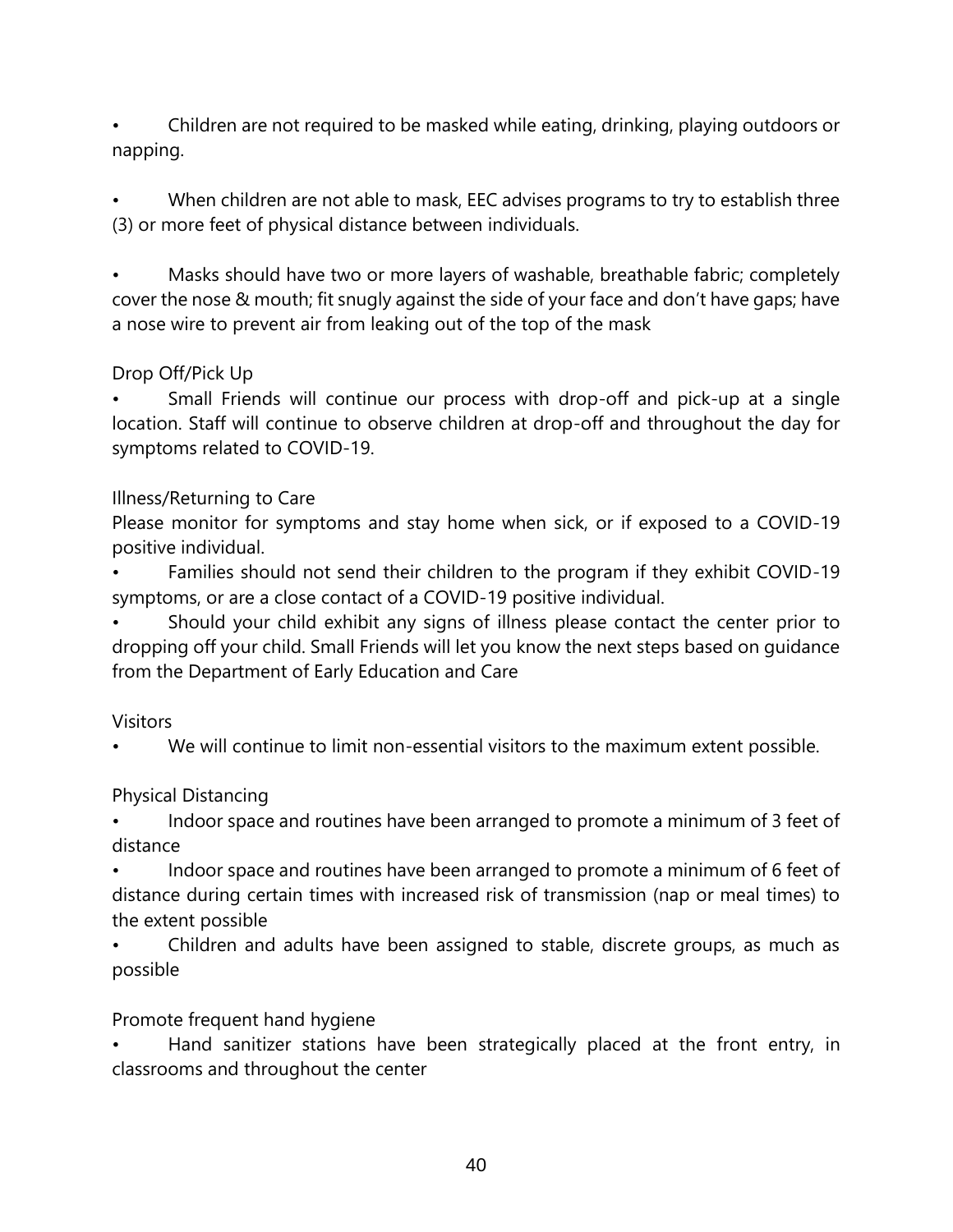- Signage that uses pictures are displayed at children's eye level to encourage hand washing
- Children are reminded regularly on how to wash hands, wear masks, and physically distance safely and effectively

Isolate sick or symptomatic individual

- A space has been designated for the isolation of sick or symptomatic individuals until they can leave the program or take a rapid antigen test
- Nichole and/or Heidi has been designated responsible for regularly reviewing EEC's COVID-19 Mitigation Protocols and Guidance and identifying updates that need to be addressed

Routine and targeted cleaning practices

- High touch surfaces (door handles) are cleaned once a day
- When illness is confirmed, increase targeted cleaning and disinfection of high touch surfaces
- Disinfecting products used are on the list of EPA- approved products for use against COVID-19
- The center is cleaned professionally each evening after all children are dismissed

Modify health and safety practices for special populations

- Appropriate and adequate PPE is provided for staff
- Guidance is available and provided as needed
- Individual health care plans are reviewed and updated to incorporate any necessary modifications that may be needed due to changing COVID-19 protocols

Track community risk

• Policies are adjusted as needed based on the recommendations and guidance from the Department of Early Education and Care and the Nantucket Board of Health

Quarantine Exemption

• Vaccinated persons with an exposure to someone with COVID-19 are not required to quarantine if they meet all of the following criteria: 1. Are fully vaccinated, which means it's been more than 14 days since they received two doses of the Moderna or Pfizer or one dose of the Johnson and Johnson COVID-19 vaccine; and 2. Have remained asymptomatic since the most recent exposure to COVID-19.

Information regarding sibling quarantine- please contact the center for specific guidance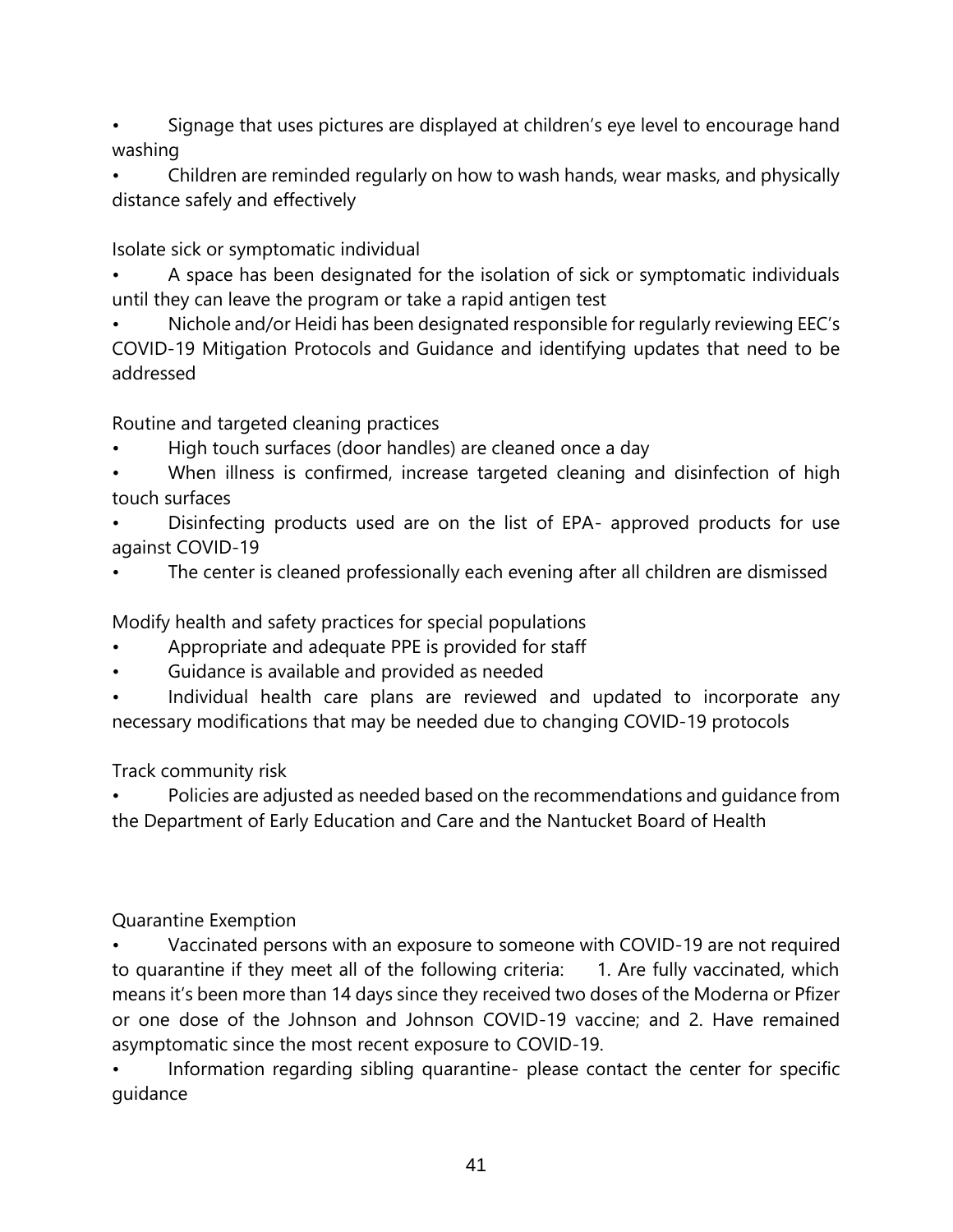Ventilation and circulation of fresh air

We will continue to open windows and doors to increase the outdoor air coming in, where safe to do so.

- Use of ceiling fans to move air from inside to outside.
- Hold activities outside as much as possible, where safe to do so.
- Continue use of our Energy Recovery Ventilator system (ERV) which by way of two fans, ERVs draws clean, fresh air into the center and removes stale air.

# Testing

• Children over the age of 2 are eligible, with parent consent, to participate in Testing for Child Care (Symptomatic Rapid Testing, Rapid Cohort Testing).

• Children 5 and under and staff are eligible, with parent consent, to participate in Testing for Child Care (Weekly Surveillance Pool Testing-PCR)

At this time the FDA has not approved Rapid Antigen Testing for children under the age of 2. Small Friends can no longer recommend or accept Rapid Antigen Test results. A PCR test will be required for a child under the age of 2 to return to care if symptomatic or identified as a close contact.

Small Friends has been advised that it is highly unlikely for a child or staff member who has had COVID-19 to become reinfected within 90 days. That being said a child or staff who has been identified as a close contact, and are asymptomatic will not be required to test

Information regarding sibling testing- please contact the center for specific guidance

Attached please find a Consent Form For Rapid Antigen COVID-19 Testing. If you consent, Small Friends will conduct a free iHealth, or other FDA approved diagnostic Rapid Antigen rapid test for the COVID-19 virus in alignment with EEC's Testing for Childcare program, rapid antigen tests will be used in two instances: Symptomatic Rapid Testing and Asymptomatic Rapid Cohort Testing. This testing will start immediately.

With the continuing evolvement of COVID-19 and its variants please understand this information may change based on new guidance released. I will be sure to promptly update all families and staff as needed.

# **Communication system for staff and families for self-reporting**

Staff and families will contact Small Friends at 508.228.6769 to report systems and/or notify of exposure or potential exposure.

Small Friends will use Constant Contact and/or Call-Em-All notification system to notify staff and families of program closures.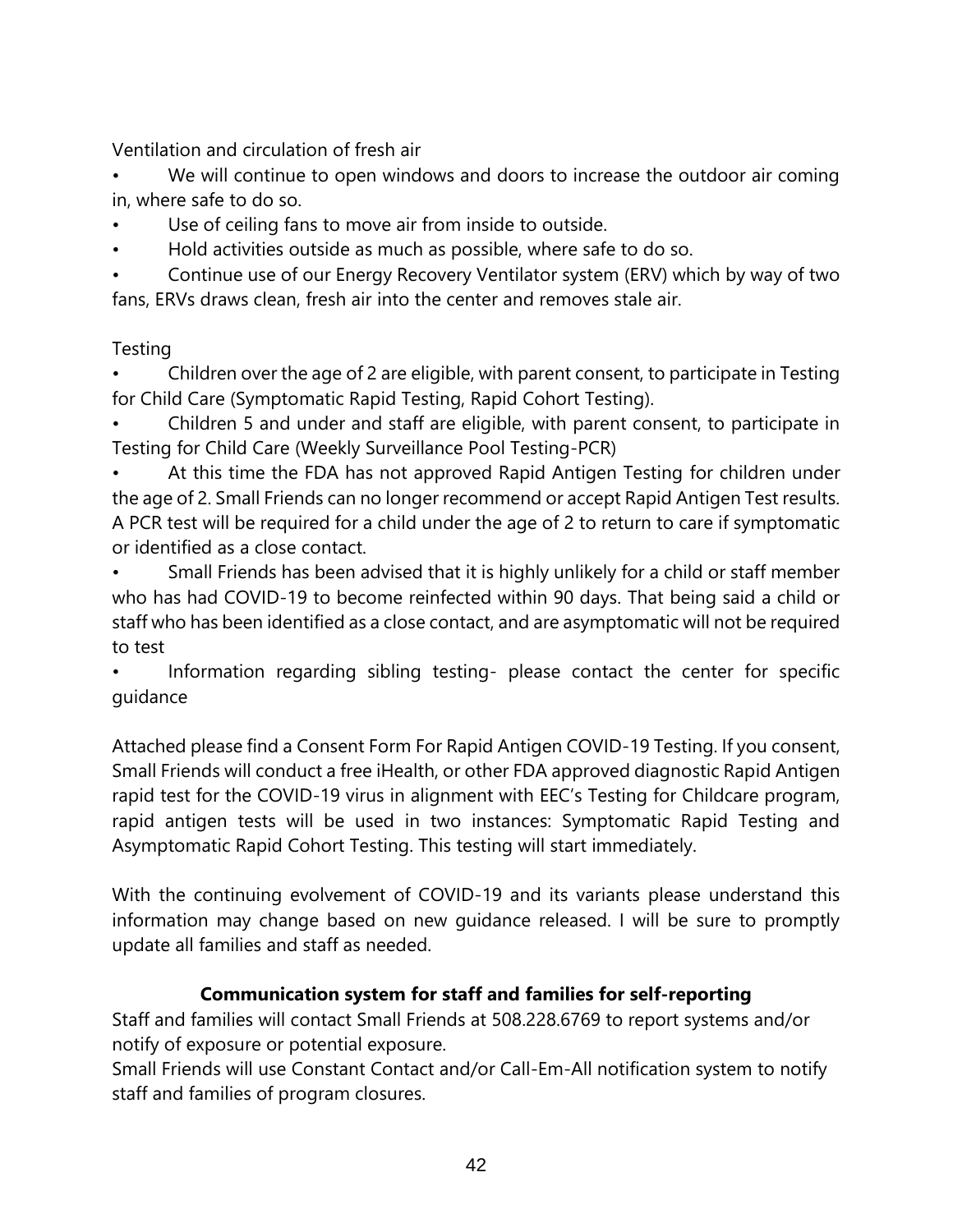# **SAFE SLEEP POLICY FOR INFANTS (Sudden Infant Death Syndrome)**

Small Friends follows the SIDS Policy listed below.

- Infants under 12 months in age must be placed on their backs for sleeping, unless the child's healthcare professional orders otherwise, in writing.
- Each child must nap in an individual crib, port-a-crib, playpen or bassinet; with a firm, properly fitted mattresses and a clean fitted sheet with no potential head entrapment areas. Always use a firm sleep surface. Car seats and other sitting devices are not allowed for routine sleep. Cribs and toddler beds must meet CPSC and ASTM safety standards. Slats on cribs must be no more than 2- 3/8 inches apart.
- Blankets, comforters, pillows, stuffed animals, wedges, positioners, bumper pads or other soft padded materials or toys must not be placed in the crib with the baby. Sleepers and sleep sacks are good alternatives to blankets.
- Bottles must never be propped, and babies should not sleep sucking on a bottle of milk. Propping the bottle increases the risk of choking and of ear infections. Falling asleep with milk pooled in the mouth leads to serious dental caries in developing teeth.
- Home monitors or commercial devices marketed to reduce the risk of SIDS must not be relied upon for the supervision of sleeping babies.
- Supervised awake tummy time is required daily to facilitate development and minimize the occurrence of positional plagiocephaly (flat head).
- Children who are younger than six months of age at the time of enrollment must be under direct visual supervision at all times, including while napping. In family child care, direct visual supervision is required specifically during the first six weeks they are in care.
- Group child care programs must include in their written health care policy "a plan to ensure that all children twelve months of age or younger are placed on their backs for sleeping, unless the child's health care professional orders otherwise in writing"
- All educators working have taken the SIDS training as stated in the EC Infant Sleep Safe Policy prior to working with children.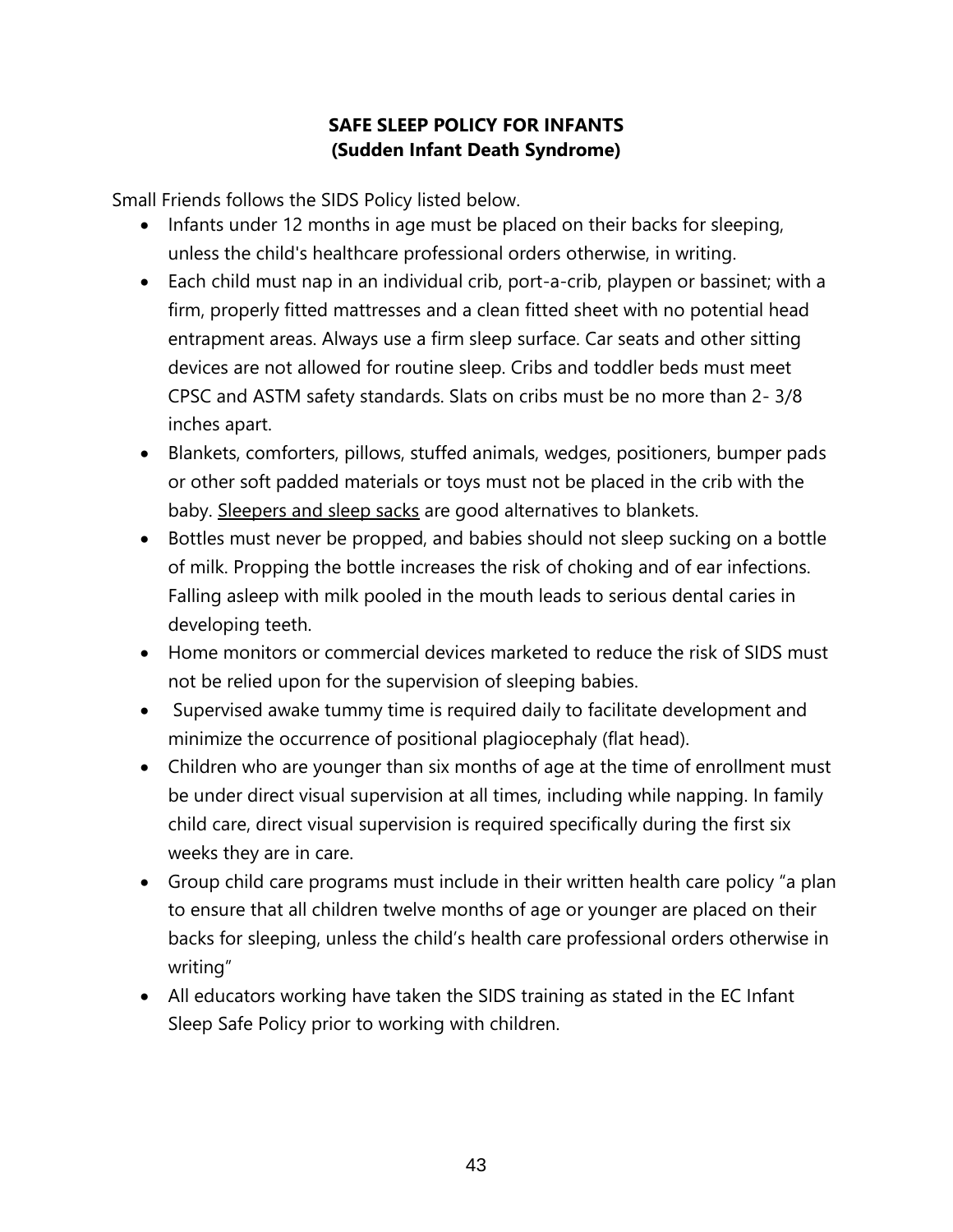• If alternative sleeping positions are required, the center will need a written explanation/authorization from child's physical in order to accommodate the request.

We encourage all parents to view EEC's training [Reducing the Risk of SIDS in Child Care,](http://www.mass.gov/edu/birth-grade-12/early-education-and-care/licensing/licensing-resources-for-family-child-care-providers/professional-development-and-online-trainings.html) which is available in multiple languages located on the Department of Early Education and Care's website.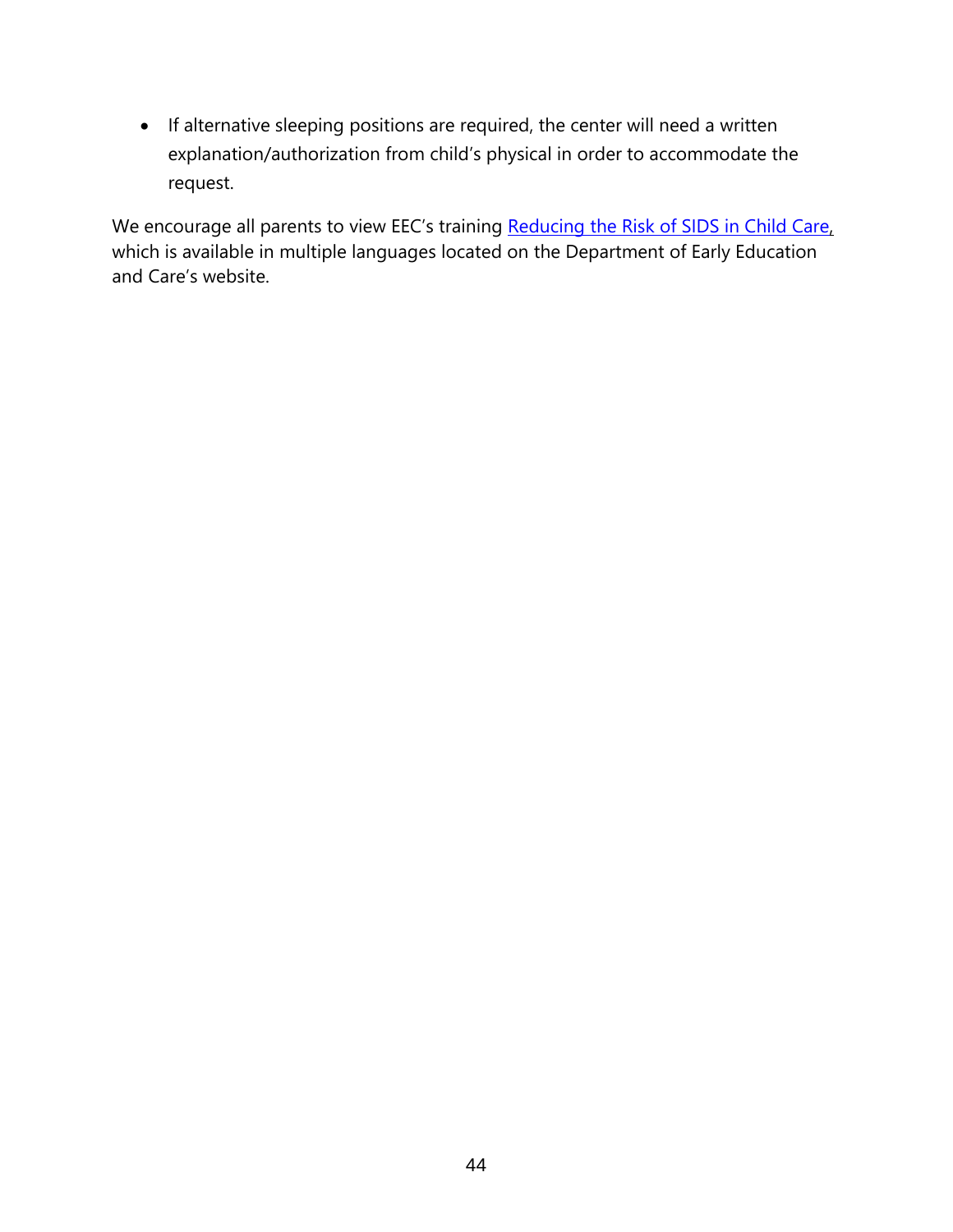#### **FIRST AID AND TRANSPORTATION TO THE HOSPITAL**

In the case of an emergency or illness (such as a seizure, a serious fall or serious cut), the teacher in charge will generally begin administration of emergency first aid while the assistant teacher or second teacher takes other children to another area or room.

Parents will be contacted and asked to pick up the child or, if response time is a factor, to have the parent meet the child and accompanying staff at the emergency room of the Nantucket Cottage Hospital.

In the event a situation arises that is life threatening or the child cannot be comfortably restrained in a car, 911 will be called. The parent will be called to meet the child and staff at the hospital. The teacher or other designated staff will go with the child in the ambulance.

If the emergency is non-life threatening and the child is transported to the hospital by the Center, a licensed administrative or teaching staff member will drive in the staff member's car and another staff member will generally accompany the child for comfort, if the day's staffing and ratios allow. The child will be properly restrained in a car seat and in a seat belt. If the day's staffing and ratios do not allow for staff to transport the child, and the child's parents/guardians cannot be reached, an ambulance will be called to transport the child to the hospital.

When parents cannot be reached, those listed as emergency contacts will be called. In the event a parent cannot be reached immediately, a designated staff person will continue to attempt to reach parents. If necessary, the child will be transported to the hospital as described above.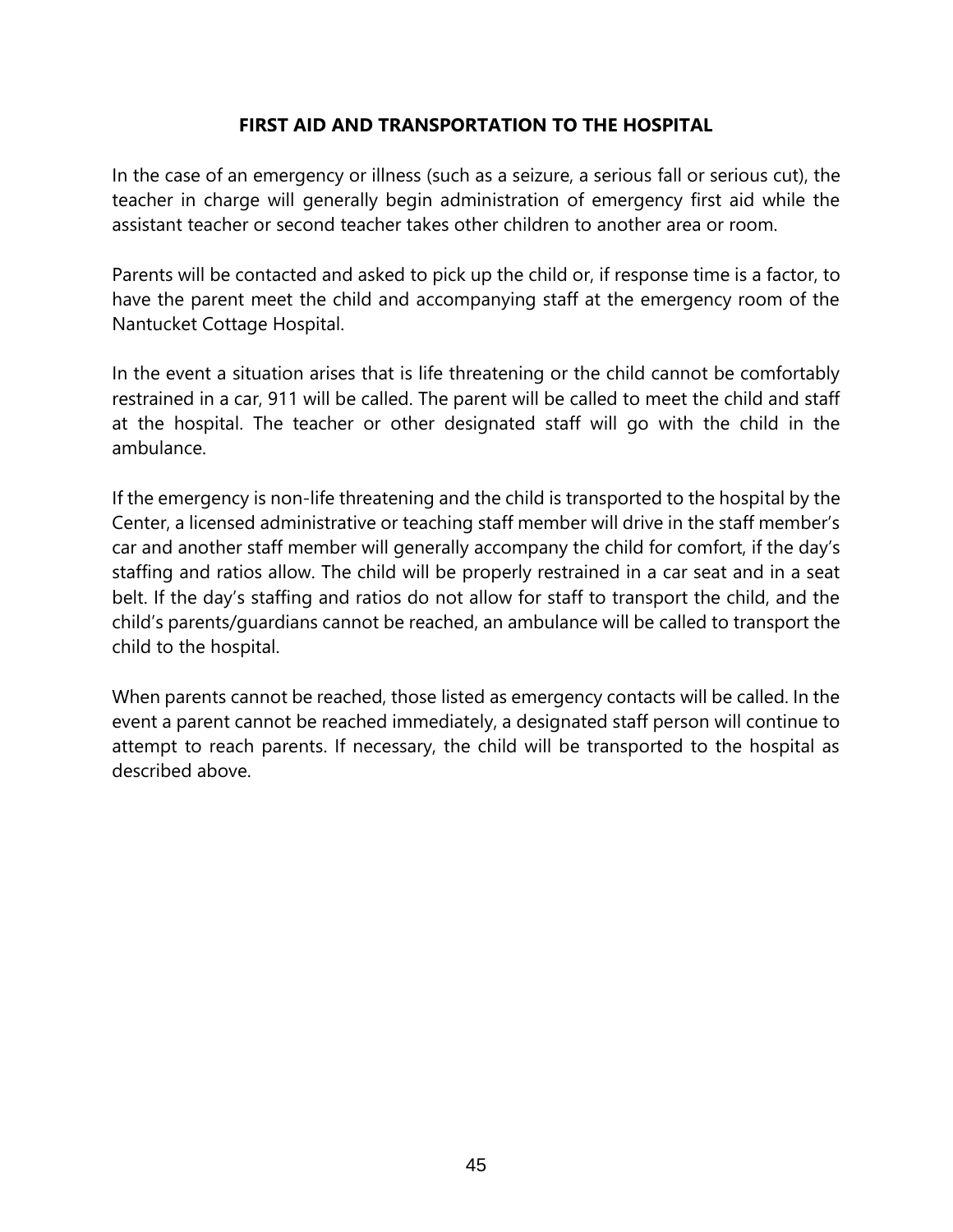#### **STUDENT SUPPORT SERVICES**

#### **Accommodations and Referrals**

The center does not discriminate against applicants on the basis of disabilities that may be reasonably accommodated. The center will discuss with families of applicants with known disabilities whether Small Friends will be able to offer their children the appropriate accommodations to help them be successful at the center.

Teachers communicate with parents on a regular basis about their child's development and progress through frequent reports for younger children, as well as through progress reports and biannual parent conferences. Teaching staff observe and assess children using a variety of assessment documentation tools, primarily the Teaching Strategies Gold Tool.

The center is committed to ensuring that students with disabilities are provided with equal access to all of the school's programs and services, in accordance with applicable law. For children who need additional support or adjustments, the school requires documentation indicating that the student's disability substantially limits a major life activity, not including lack of toilet training. Parents/guardians who present the center with appropriate documentation of disability will be granted those requested accommodations that are supported by the documentation and considered reasonable in this setting. Any adjustments to child's participation at the center would be made through an interactive process between parents and the Center Director.

If the center is unable to offer accommodations to a child, the school will inform parents of its decision within 30 days of receiving requested documentation.

In addition, the center may suggest a referral to another organization in order to support a child. Prior to making a referral, the teaching team and the Director will review the child's records. If a referral is appropriate, the teaching staff and director will meet with the parents and provide contact information for the relevant agency to which the child is being referred. Staff will also provide parents with written material, including the reasons a referral is being made, a summary of their observations and the efforts they have made thus far to accommodate the child's needs. Upon obtaining parental consent, the teachers and director will assist parents in contacting the appropriate agency and making the referral, if desired. Most commonly, Small Friends makes referrals to Cynthia Sherman at Early Intervention, and representatives from The Nantucket Public School's Pathways program. Additional community resources include, but are not limited to, A Safe Place, Nantucket Behavioral Health Services and the Weaver Center. Parent conference, referral, and outcomes are tracked and recorded in the child's record.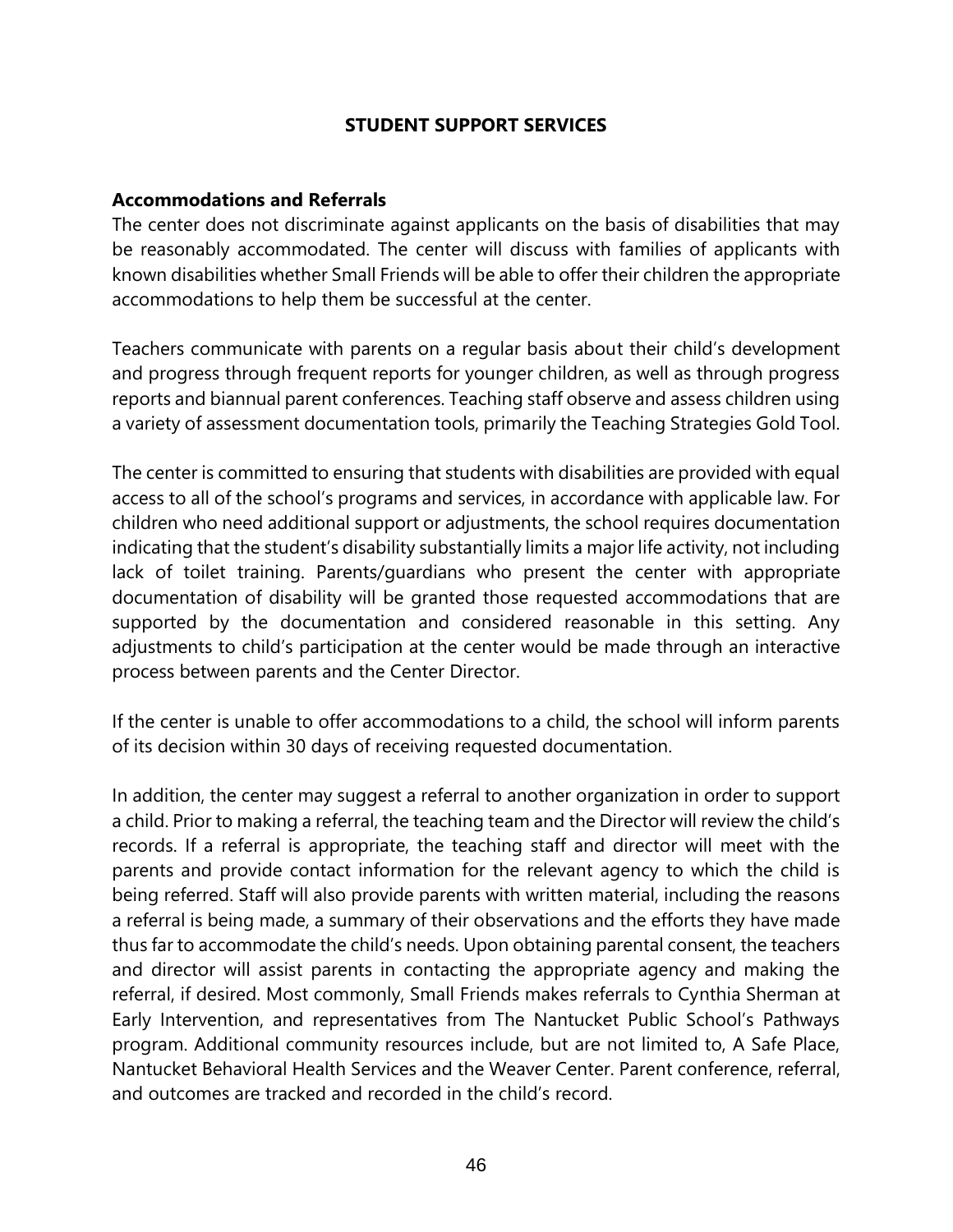#### **Confidentiality**

Members of the school community commit themselves to maintaining appropriate professional tact and discretion with regard to confidential information they receive. However, confidential information may be disclosed to the Center Director, appropriate administrators, outside professionals, law enforcement officers, parents/guardians and others when there is a compelling reason for doing so, including, without limitation, in cases of health and safety emergencies (when children or others are in imminent danger of harm); when there is concern about an individual's ability to function emotionally, physically, and/or mentally within the school environment; or when legal requirements demand that confidential information be revealed.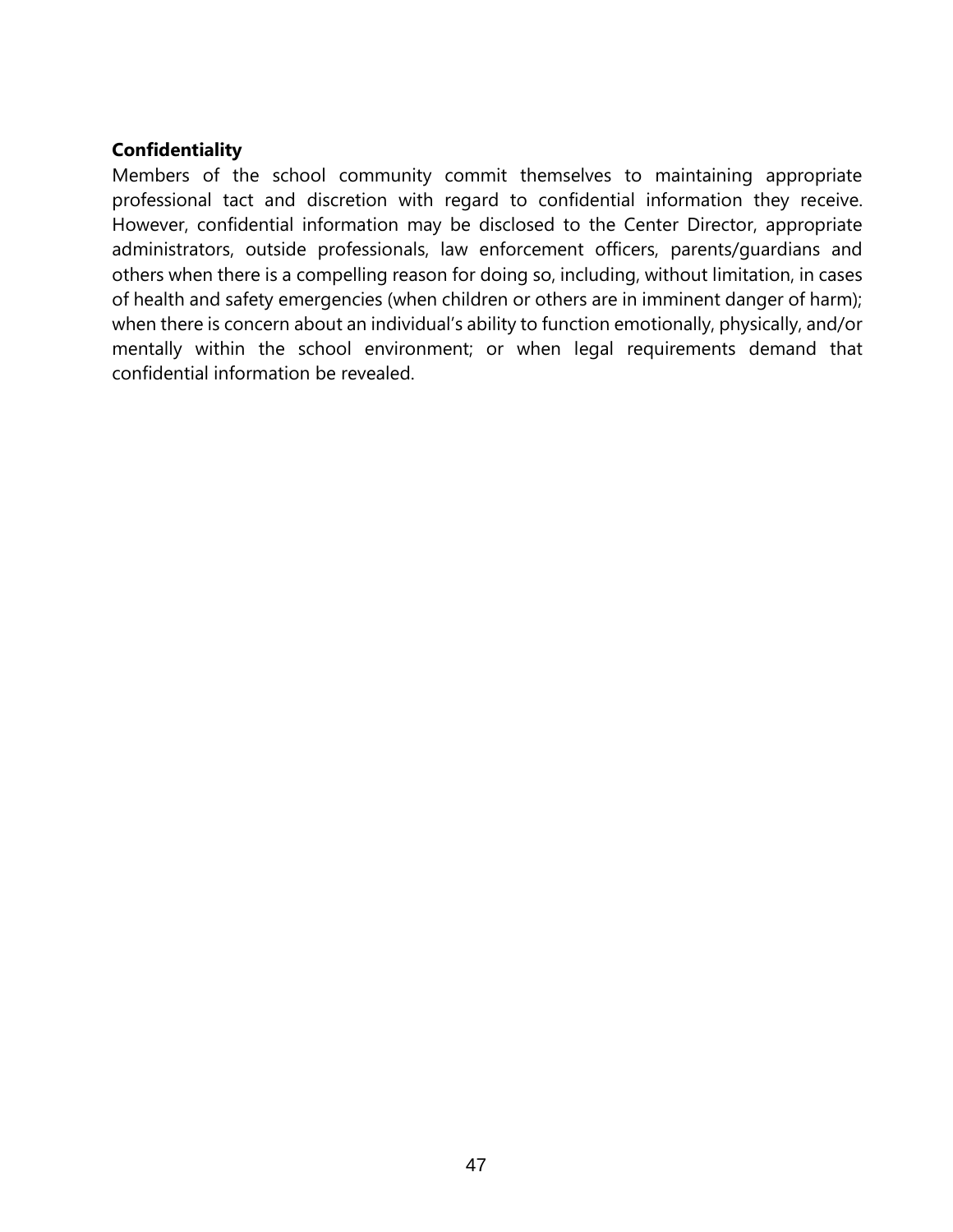### **CHILD ABUSE AND NEGLECT PREVENTION POLICY**

Small Friends is committed to the highest standards of care for its children. Any form of abuse or neglect of children while in care at Small Friends is strictly prohibited. The Center has a policy in place that is intended to ensure that children are protected from any inappropriate or hurtful actions by adults responsible for their care. In addition, under Massachusetts law, all professionals responsible for the care of children are required to report suspected abuse or neglect of children under the age of eighteen (18).

Massachusetts law requires professionals responsible for the care of children (including, but not limited to, care workers, teachers, administrators, etc.) to make a report to the Department of Children and Families (DCF) when, in their professional capacity, they have reasonable cause to believe that a child under the age of eighteen (18) is suffering from abuse or neglect (defined below). The responsibility to report rests both on Small Friends and all professionals responsible for the care of children who are associated with Small **Friends** 

Small Friends has a written child abuse prevention policy, which is available to anyone upon request. All personnel are required to sign a statement saying that they have not only read the policy but will abide by it. Two professional and one personal telephone reference must be received before employment.

All educators hired to work at Small Friends have a criminal records check completed by the Criminal History Systems Board. Applicants must undergo:

- a Criminal Offender Record Information ("CORI") check;
- a Department of Children and Families ("DCF") background check;
- a Sex Offender Registry Information ("SORI") check; and
- a fingerprint-based check of the national and state criminal history databases.

Additionally, all childcare educators are required to attend trainings annually on issues relating to child safety, discipline and abuse.

All childcare educators are required to attend a Child Abuse Prevention training within three months of hire, which is renewable yearly. In addition, parents are invited to trainings on these topics. Literature will be provided to parents as it becomes available. All children in Small Friends participate in various safety procedures, including how to protect themselves from harm. Parents will be notified in advance of videos, guest speakers or field trips related to this topic.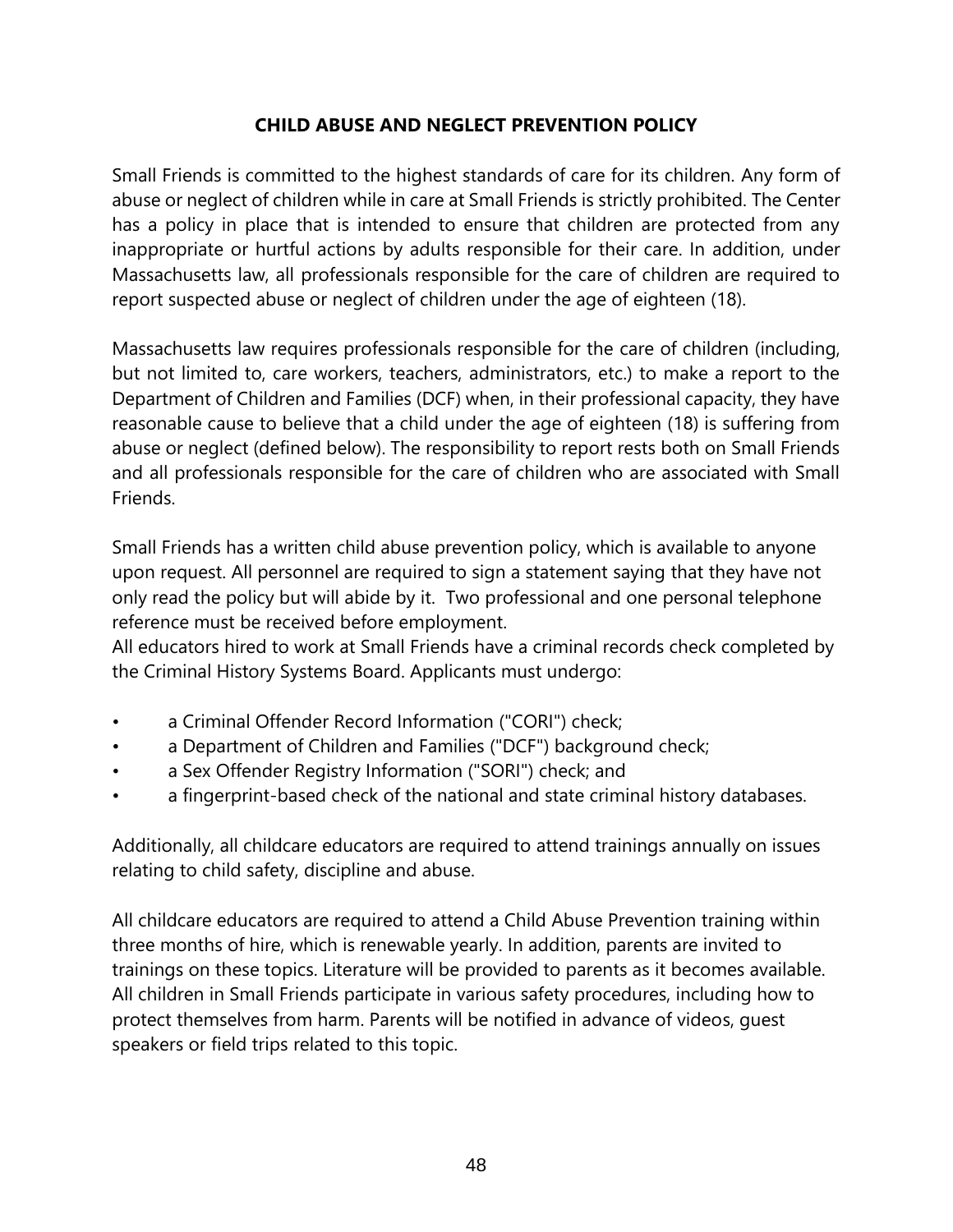All childcare educators are mandated reporters in the Commonwealth of Massachusetts. As mandated reporters, educators must file a 51A report with the Department of Children and Family Services if they have reasonable cause to believe that a child is being abused or neglected.

The Center Director is responsible for notifying the Department of Early Education and Care immediately after filing a 51A or learning that a 51A report has been filed alleging abuse or neglect of a child while in the care of the center or during a program related activity.

In the event the reported incident or suspicion involves an employed educator or volunteer, the educator (or volunteer) would be removed from direct care of the children until all allegations have been cleared.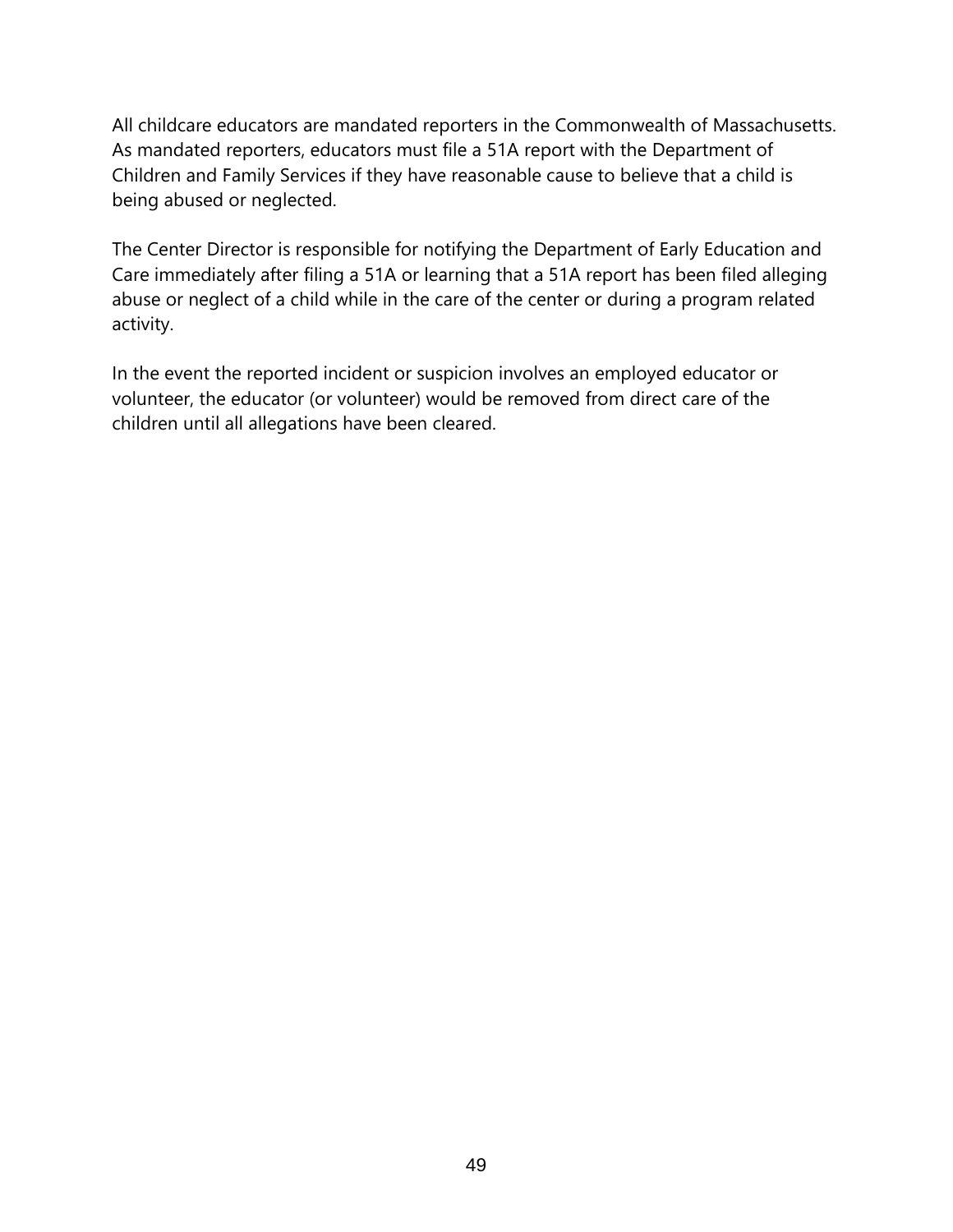### **DISCIPLINE GUIDELINES**

#### **Behavior Management Plan**

Discipline and guidance will be consistent, reasonable and based on an understanding of the individual needs and the level of development of each child. The goal of all discipline is to maximize the growth and development of self-discipline, while ensuring the safety of the group and the individuals within it.

Where appropriate and feasible, children will participate in the establishment of classroom rules. Care will be taken that all rules and limits are clearly explained to the children frequently so that the children understand them. Children need to feel secure that the adults in charge care enough to keep them safe and in control.

Developmentally and individually appropriate methods of behavioral management will be used in dealing with the behavior. These methods include use of some of the following techniques: setting reasonable and positive expectations, offering choices, providing children the opportunity to express their feelings, distraction, redirection, gentle reminders, natural consequences, and, when absolutely necessary, "renewal time." Renewal time is time away from the situation to relax and renew self-control. During "renewal time" the child is offered a choice of quiet activities and is allowed to return to play when self-control is regained. Behaviors, which might call for "renewal time", include:

1. Repeated behavior, which threatens the physical and/or emotional safety of the child or the other children (i.e. biting, hitting, kicking, throwing objects, pushing, and temper tantrums.)

2. Repeated defiance of rules set down for the children's safety (only after said rules are thoroughly established, however).

#### Some Do's and Don'ts of Behavioral Management

- 1. Spanking or other corporal punishment is prohibited.
- 2. No child is ever to be subjected to cruel or severe punishment such a humiliation, verbal or physical abuse, neglect or abusive treatment.
- 3. No child is to be denied meals or snacks as a form of punishment.
- 4. No child is to be force fed.
- 5. No child is to be disciplined for wetting, soiling or for not using the toilet. Forcing a child to remain in soiled clothing, to remain on the toilet or any other unusual or excessive toileting practice is prohibited.
- 6. Labels or name calling such as "bad boy" "naughty girl" are never to be used. Care is taken to remember that it is ALWAYS the BEHAVIOR that is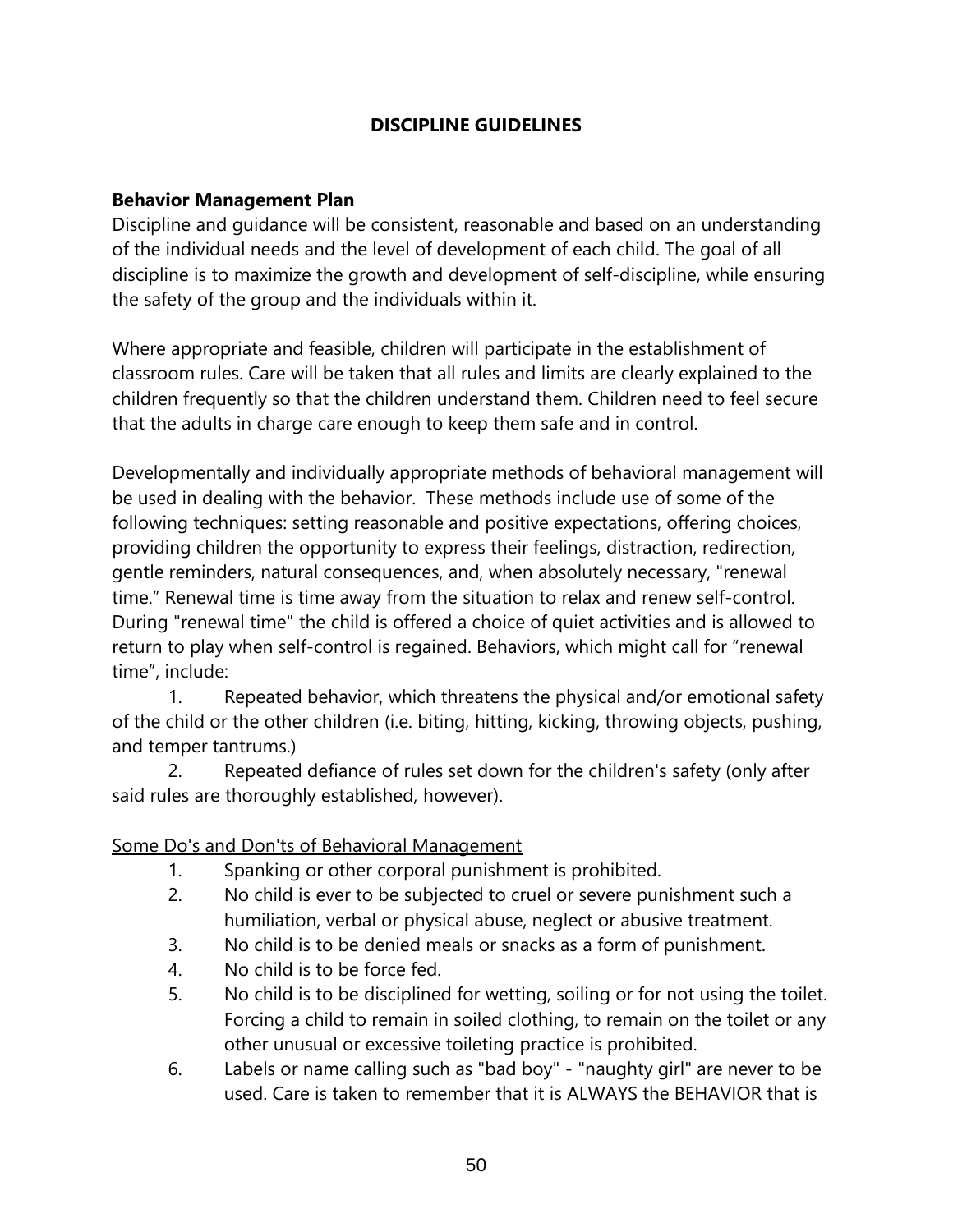unacceptable, NOT THE CHILD. It is fine to say, "hitting is not allowed in school." It is not acceptable to say, "You are naughty to hit."

- 7. Confining a child to a swing, highchair, playpen, or other piece of equipment for an extended period of time in lieu of supervision is prohibited.
- 8. Use of "renewal time" may not exceed one minute for each year of a child's age and must take place within an educator's view.

Teachers arrange their classrooms to promote focused play and engagement. They schedule their days to provide ample time for quiet as well as physical activities. They plan transitions appropriately. Teachers use positive techniques of guidance, including anticipation of potential difficulties, redirection, positive reinforcement and encouragement. Consistent, clear rules and expectations are explained to children.

Parents may be called in for a meeting to discuss a child's challenging behavior and may be asked to agree to a behavioral management plan. Small Friends will consider the best interests of the child as well as the other children at the Center when working with behavioral matters in the classroom. If parents do not agree with or adhere to the behavior management plan, the relationship between the family and school may terminate, in the school's sole discretion.

If a child is physically harming another child or teacher, the child's parents may be called and the child be sent home for the remainder of the day. When the child comes back the next day, the child and parent are expected to check in with the teacher or Director, before being dropped off for the day.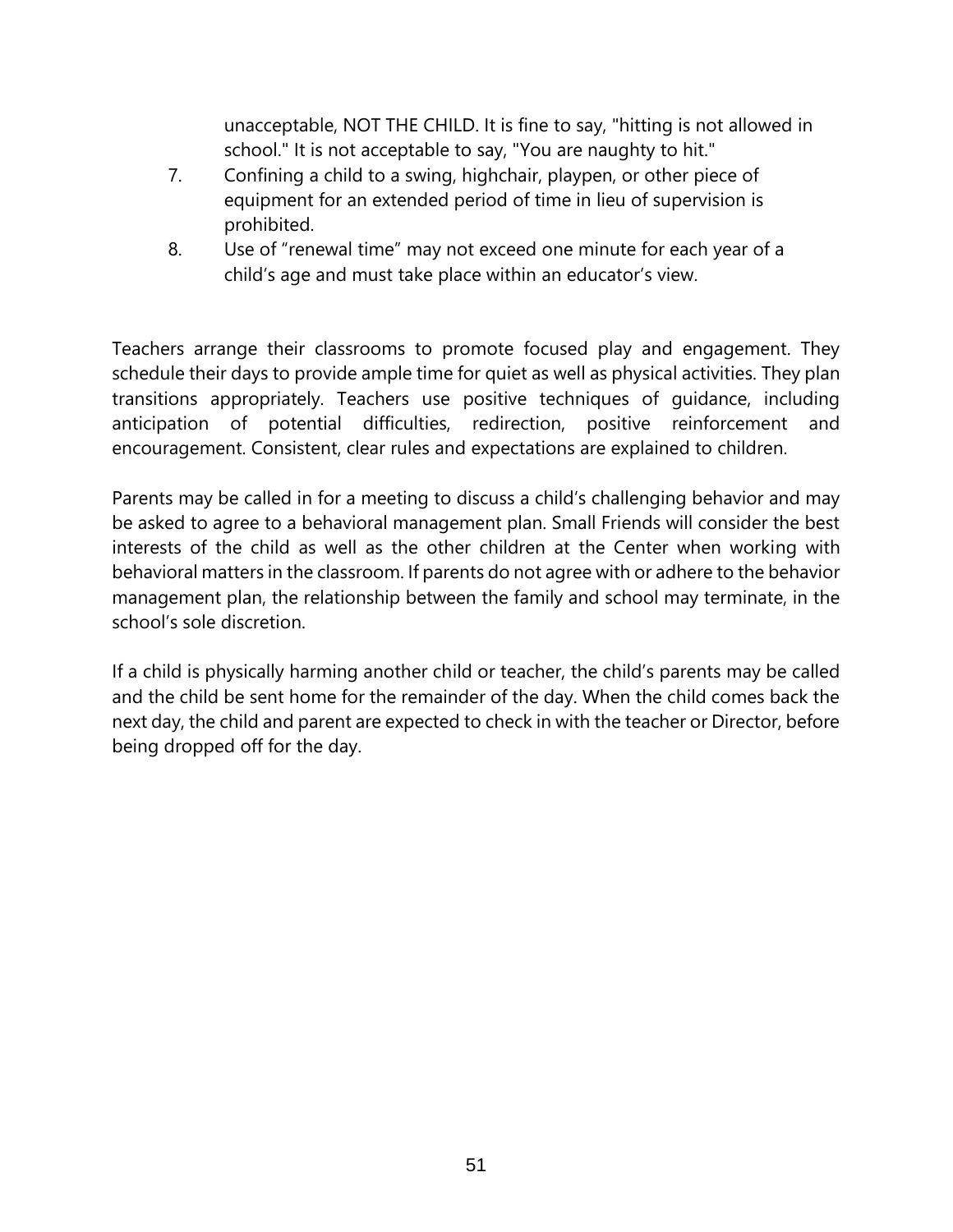### **Termination**

A child may be terminated from Small Friends on Nantucket, if: the health and safety of the child or other children cannot be assured (see Behavior Termination Policy), the child's developmental needs are not being met, the child's tuition payments are not current, chronic tardiness when picking up a child from the program, chronic failure of parents to return necessary authorizations and physical examinations and immunizations required by the state for licensing, or the parent(s) violate the school's Parental Comportment and Support for School' Policies provision below, or exhibit threatening or harassing behavior toward staff members or administrative staff.

The school strives to avoid termination due to a child's challenging behavior. The school will generally apply the following strategies before terminating a child:

- Meet with the family to discuss other options;
- Provide referrals for evaluations and services if recommended accommodations are not having a positive effect on the child's behavior;
- Establish behavioral management plans at home and in the program;
- Implement any other behavioral strategies that the school deems appropriate, including, but not limited to, shortening the child's day at school.

Termination decisions will be made between the child's teacher and the Center Director, generally after other possible options and interventions have been explored. If parents do not agree to referral services, termination may be necessary for the best interest of all the children in the classroom. Termination decisions are made in the school's sole discretion.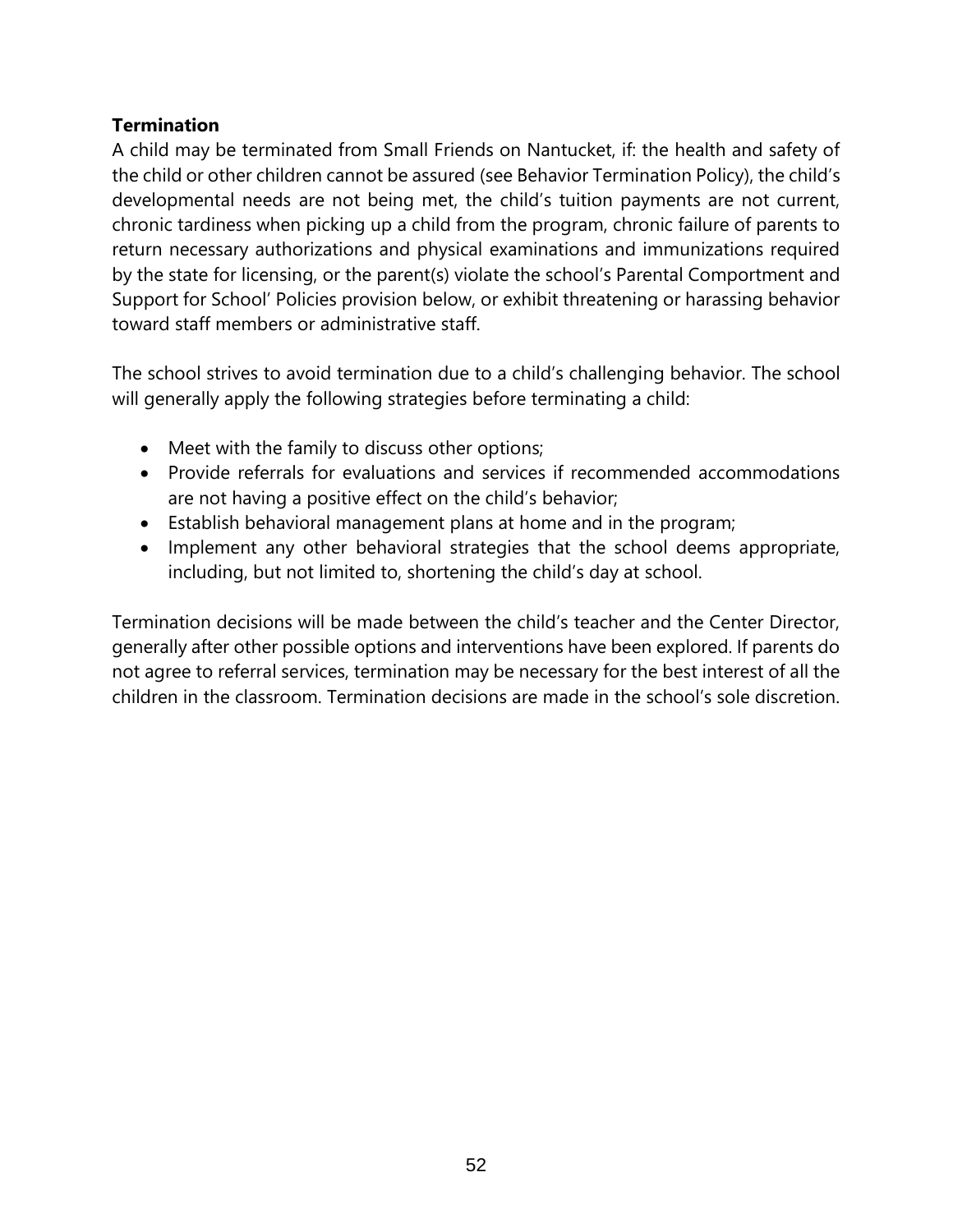#### **BEHAVIOR TERMINATION POLICY**

Small Friends reserves the right to suspend and or terminate child care services when the health, welfare, or safety of other children and/or are at stake. Children in Small Friends will be terminated/suspended due to on-going or severe inappropriate behavior. Whenever possible, the following steps will be taken by Small Friends staff:

- 1. Informal verbal warning
- 2. Written warning and meeting with parent to offer referral for evaluation, diagnostic or therapeutic services
- 3. Written warning and suspension until a conference is held with the parent and the Child Care Director
- 4. Termination

Small Friends will thoroughly evaluate all options to providing services and will make reasonable accommodations to provide care. The parent will be given written documentation of the reasons for the termination/suspension and will have an opportunity to meet with the center director. A copy of the reasons for termination or suspension will be kept in the child's permanent record.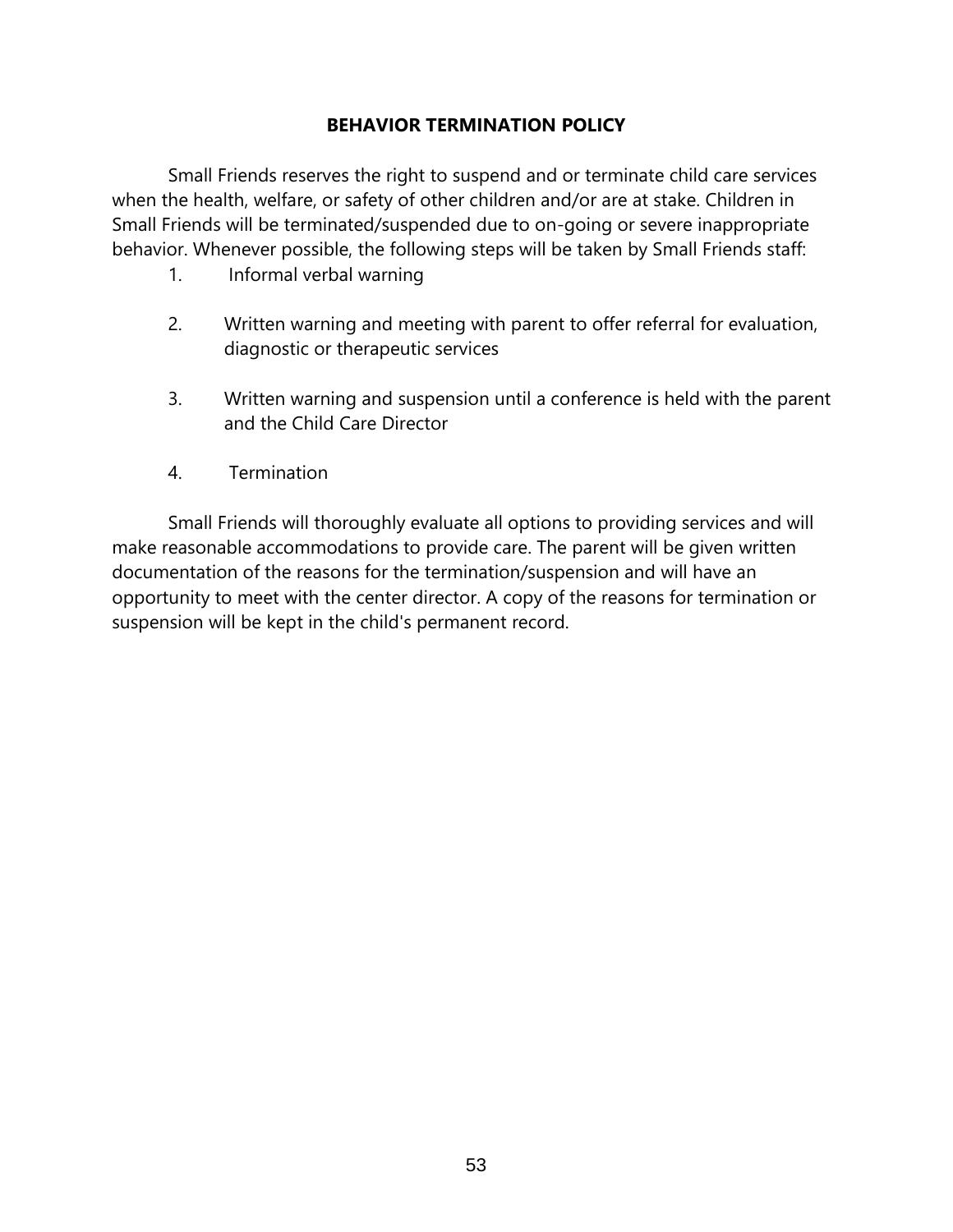#### **PARENT INVOLVEMENT**

### **Parental Comportment and Support for School Policies**

At Small Friends, we believe that a positive relationship between the school and a child's parents or guardians is essential to the fulfillment of the school's mission. We recognize that effective relationships are characterized by clearly defined responsibilities, a shared commitment to collaboration, and open lines of communication, mutual respect, and a common vision of the goals to be achieved.

The school understands and appreciates that parents and guardians may employ different means to meet the expectations and responsibilities expressed in this policy. Nevertheless, Small Friends, at all times may dismiss a child whose parent, guardian, family member or other adult involved with the child, in the sole judgment of the school, fails to comply with this or any other policy or procedure of the school, engages in conduct either on or off the school's property that could undermine the authority of the school's administration, and/or otherwise behaves in a manner that is unbecoming of a member of the school community. The school may refuse re-enrollment of a child if the school, in its sole discretion, believes the actions of a parent or guardian on or off the school's property make a positive, constructive relationship impossible, or otherwise may interfere with the school's accomplishment of its mission and/or educational goals.

To assist in creating the most effective relationship, the school expects that parents will observe the following guidelines:

- 1. Share in the school's vision.
	- Support the mission of the school.
	- Understand and support the school's philosophy, policies, and procedures.
	- Support the school's disciplinary process and understand that the school's authority in such matters is final.
	- Be supportive of the school's commitment to a diverse and inclusive community.
	- Acknowledge that the payment of tuition is an investment in the education of the child, not an investment of ownership in the school.
	- Support the school's emphasis on sustainable practices.
- 2. Provide a home environment that supports the intellectual, physical and emotional growth of the child.
	- Be aware of the child's online activities and use of computers, television, and video games.
	- Encourage integrity and civility in the child.
	- Be a role model, especially when it comes to behavior at school and at outside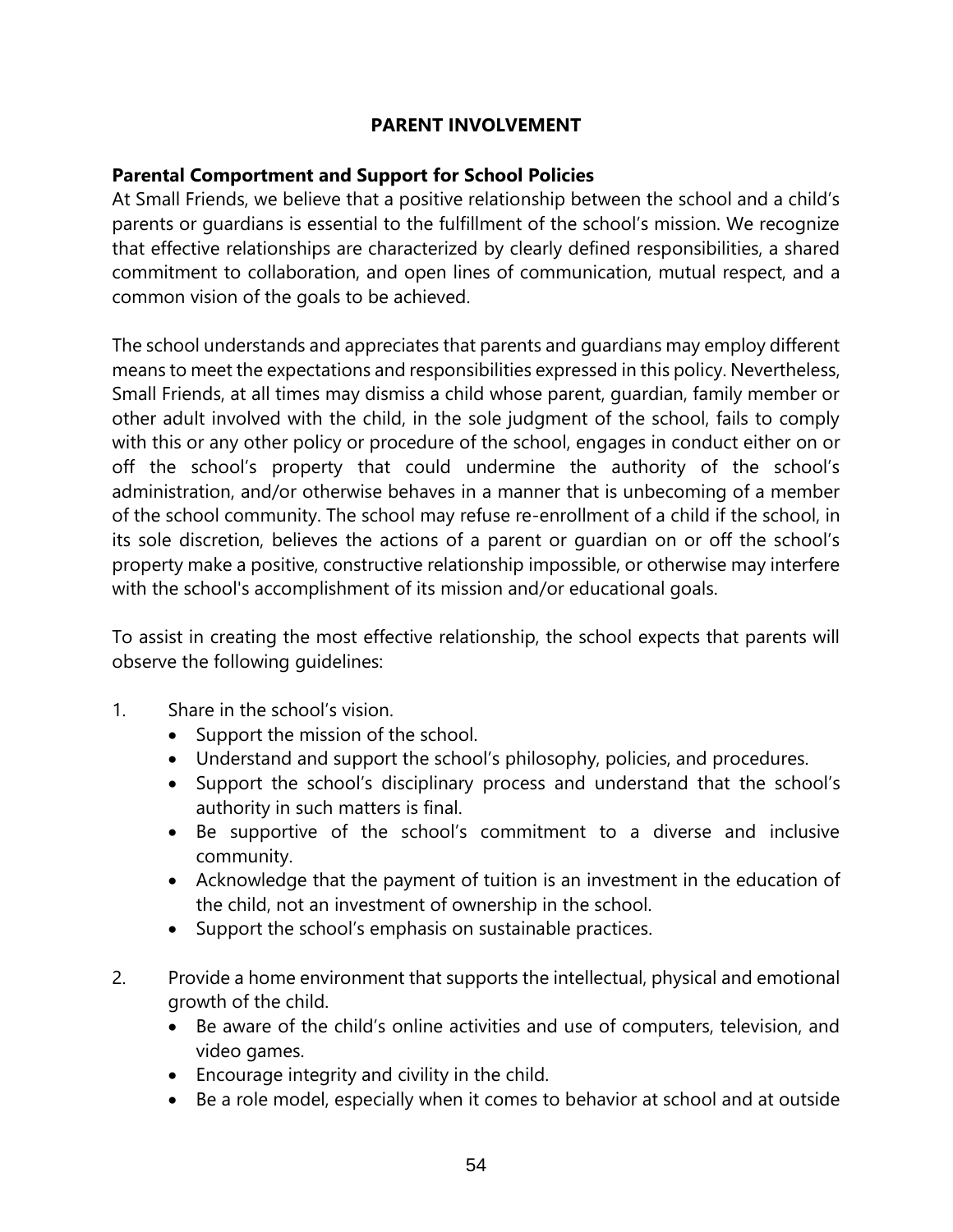events and field trips.

- 3. Participate in the establishment of a home/school and school community relationship built on communication, collaboration, and mutual respect.
	- Provide a home environment that supports positive attitudes toward the school.
	- Treat each member of the community with respect, assume good will, and maintain a collaborative approach when conflicts and challenges arise.
	- Help build and maintain a positive school environment by not participating in or tolerating gossip.
	- Maintain tact and discretion with regard to confidential information. In cases when children or others are in imminent danger of harm, when there is a compelling reason for doing so, or when legal requirements demand that confidential information must be revealed, information may be disclosed to the Center Director, administrators, outside professionals, or law enforcement officers.
	- Respect the school's responsibility to do what is best for the entire community, while recognizing the needs of an individual child.
	- Seek to resolve problems and secure information through appropriate channels (*i.e.*, teacher, Center Director, in that order).
	- Acknowledge the value of the educational experience at the school by making regular and timely school attendance a priority, scheduling non-emergency appointments outside the classroom day.
	- Support the school through volunteerism and attendance at school events.
	- Financially support the school to the best of one's ability.
	- Share with the school any religious, cultural, medical, or personal information that the school may need to best serve students and the school community.

# **Parent/Teacher Network (PTN)**

The Small Friends Parent Teacher Network is a group of interested parents/guardians who meet monthly and assists the director and educators in creating a quality program for all families at the center. This organization works on behalf of Small Friends families and staff to provide various community building activities, such as family potlucks, movie nights, and carnivals. The Parent Teacher Network contributes a great deal to the center through organized fundraisers with the profits going toward equipment and toys for the children, as well as defraying costs of special events. For further information about the PTN, please contact the PTN Chair. If you are interested in participating, please feel free to attend. Your input will be greatly welcomed.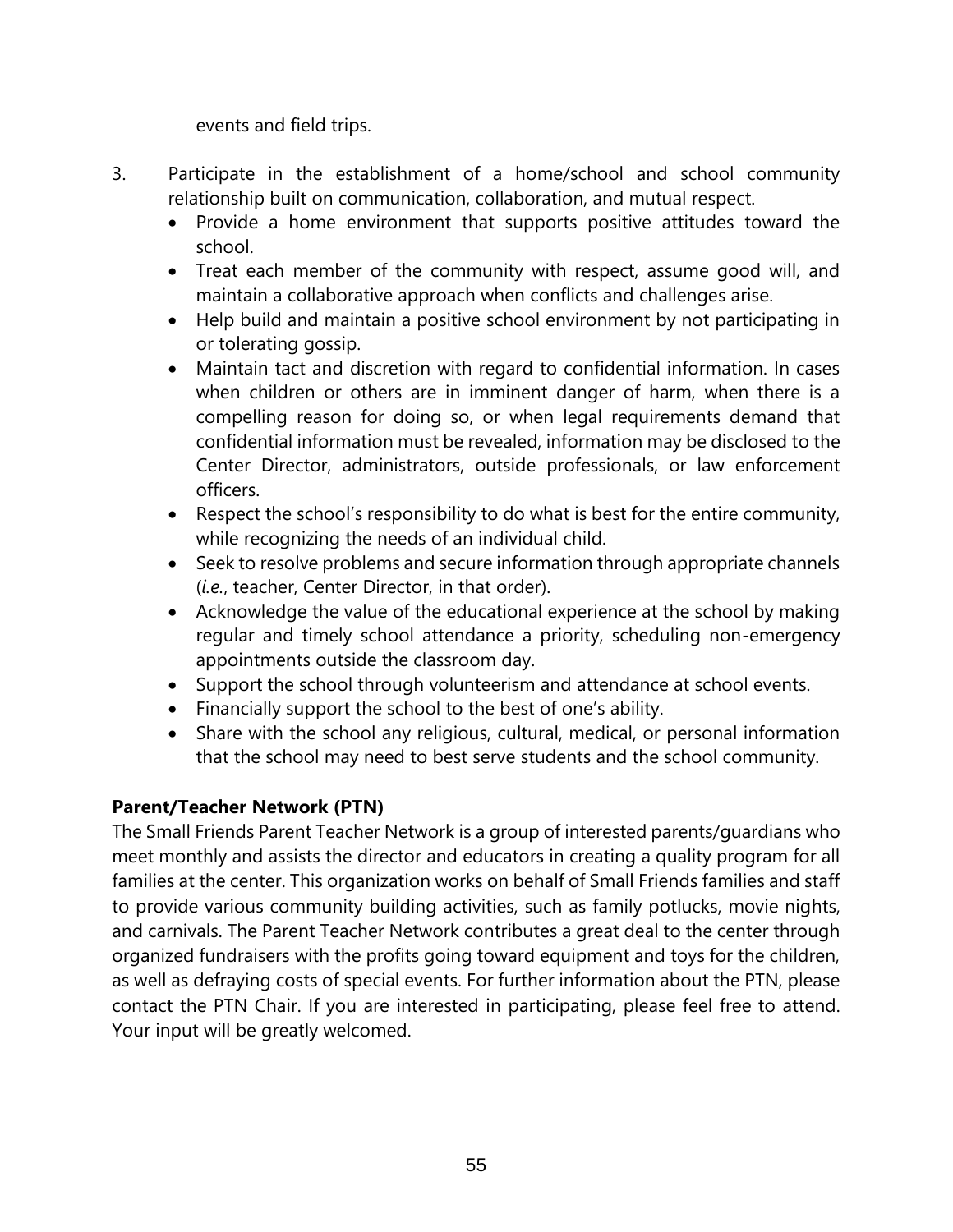# **SMALL FRIENDS STAFF CODE OF CONDUCT Employee Code of Conduct, Workplace Professionalism and Child Protection Policy**

To ensure orderly operations and provide a supportive, professional workplace, Small Friends expects you to follow rules of conduct that will protect the interests and safety of all children, employees, family members, vendors and visitors. You are expected to be a positive reflection of Small Friends by being courteous to co-workers, children, family members, vendors and visitors, by using Small Friends' resources and equipment for business purposes only, and by complying with Small Friends' policies and practices and with federal, state and local laws. For all employees, professional conduct should be a matter of course.

- 1. Although Small Friends does not discriminate or interfere with the lifestyle of its employees, it does require that in the performance of their job they will abide by the standards of conduct set forth by Small Friends. It is the responsibility of every employee to perform his/her duties to the best of his/her ability and to the standards as set forth in her/her job description or otherwise established.
- 2. To have regular attendance (i.e., to be at work every scheduled day); to be on time for work (i.e., to be in their classroom, ready to begin work, at the scheduled starting time); to be physically and mentally prepared for the job to be done; to put in a full day's work; to recognize and respond positively to supervision; to learn the job at hand as well as new jobs; to modify work habits and schedules (as required); to respond to the operation al needs of Small Friends and the needs of its families; and to cooperate with fellow employees and all others with whom work-related interactions occur.
- 3. Staff must appear clean, neat and appropriately attired
- 4. Small Friends reserves the right to review an employee's public Social Networking Sites (Blog, Facebook, Instagram etc.). Employees may be subject to termination of the sites are deemed inappropriate and do not meet Small Friends guidelines/expectations.
- 5. Small Friends reserves the right to take any corrective action it deems appropriate where, in its opinion, an employee fails to adhere to the Standard of Conduct, or in any other way acts in contradiction of interests of Small Friends or its families, staff, or public-at-large. Corrective action will generally take the form of progressive discipline (i.e., coaching session, written warning #1, written warning #2, and termination). However, the seriousness of an employee's conduct as determined exclusively by Small Friends will determine the severity of any disciplinary action.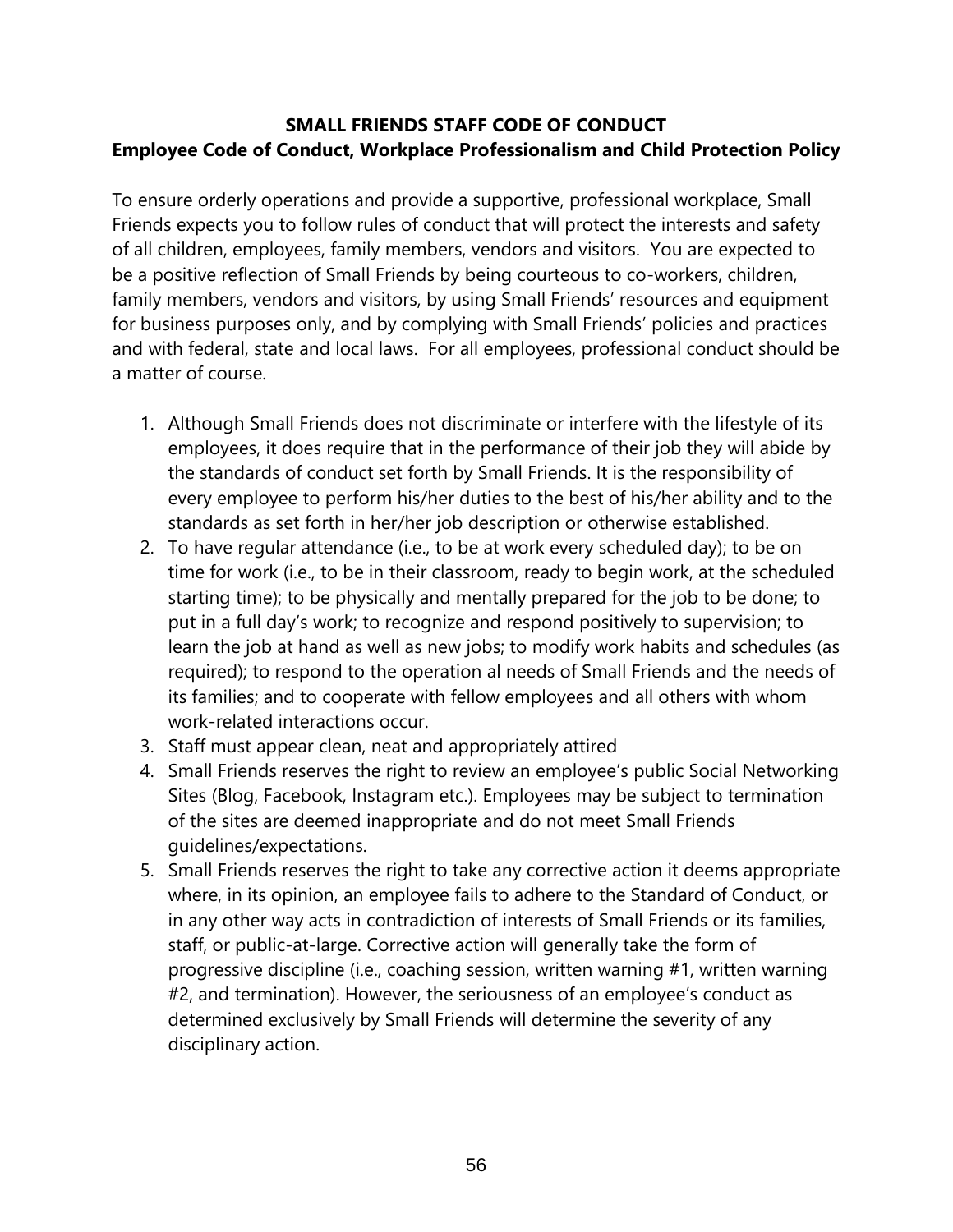While it is not possible to list all the forms of behavior that are considered unacceptable at Small Friends, the following are examples of violations that may result in disciplinary action, up to and including termination of employment:

- Physical, verbal or emotional abuse of a child
- Endangering the safety of a child
- Inappropriate conduct including but not limited to language, jokes, sarcasm, sharing intimate details of one's personal life and any kind of harassment toward a child, family member or other employee
- Theft, damage to or inappropriate removal, use or possession of Small Friends' property or the property of a child, family member, co-worker or visitor
- Falsification of timekeeping records, I-9 forms, business or travel expenses or any other employment records
- Working under the influence of alcohol or illegal drugs
- Possession, distribution, sale, transfer, or use of alcohol or illegal drugs in the workplace, while working or while operating Small Friends-owned vehicles or equipment
- Fighting or threatening violence in the workplace
- Boisterous or disruptive activity in the workplace
- Insubordination
- Conduct, including but not limited to speech, which harms or threatens harm to others or that is abusive or offensive
- Violation of safety, security or health rules
- Violation of Small Friends policies regarding sexual or other harassment
- Possession of dangerous or unauthorized materials, such as explosives or firearms, in the workplace
- Excessive absenteeism, tardiness, abuse of meal/break periods, or any unauthorized absence
- Unauthorized use of telephones, the mail system, or any Small Friends-owned equipment
- Unauthorized disclosure of proprietary, confidential or personal information or violation of Small Friends' policies safeguarding such information
- Unsatisfactory job performance or conduct, including refusal to perform assigned duties
- Jeopardizing the safety of a child
- Loss of any qualifications to perform duties
- Violating or failing to comply with EEC guidelines/regulations
- Unethical, dishonest or criminal conduct
- Failure to report injuries of a child or staff person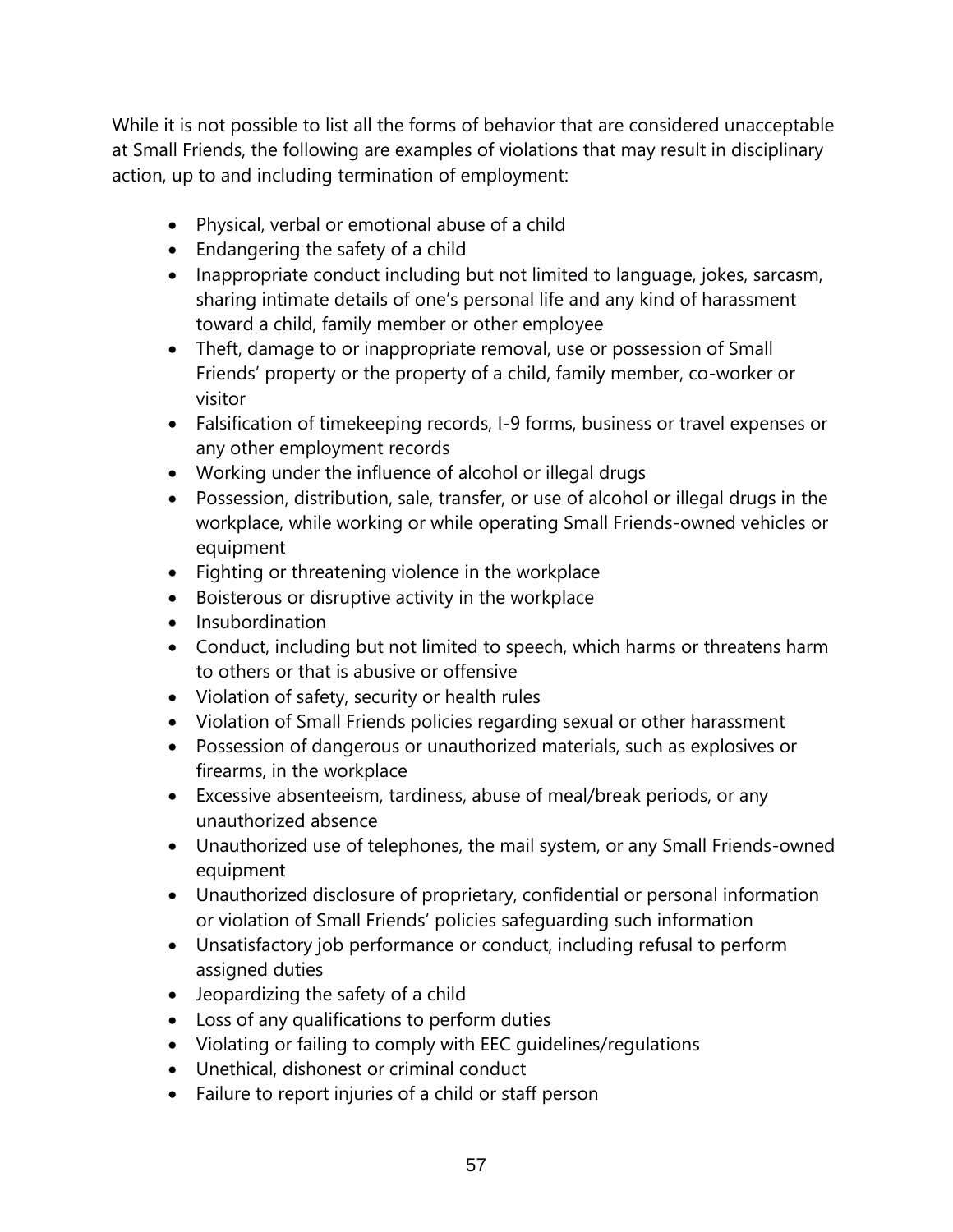- Spreading of malicious rumors
- Discrimination against or harassment of a co-worker, supervisor, family member, child because of race, color, age, creed, sex, sexual preference, national origin or handicap.
- Obtaining employment through the use of false statements
- Sleeping on the job or otherwise neglecting job duties
- Engaging in any other conduct in which Small Friends sole discretion has a detrimental effect on Small Friends or its staff, children or families
- Violation of Small Friends Electronic and Voice Mail policies
- Leaving work before the end of the shift without supervisory permission
- Violation of confidentiality

The foregoing are examples only, and Small Friends reserves the right to take disciplinary action in all circumstances it considers appropriate.

If your performance, work habits, overall attitude, conduct, or demeanor becomes unsatisfactory, as determined by Small Friends in its sole discretion, based on violations of this or any other Small Friends policies or rules, you may be subject to disciplinary action, up to and including termination.

Your position with Small Friends may involve working directly with children. It is important to be aware of the expectations and approved conduct for staff and volunteers who interact with youth. As a Small Friends staff or volunteer you are a crucial component of creating an abuse-free zone at Small Friends. Please be aware of the following standards regarding conduct with children.

- 6. In order to protect the Small Friends staff, volunteers and program participants, at no time may a staff person be alone with a single child where others cannot observe them. As staff supervises children, they should space themselves in a way that other staff can see them. Volunteers will never be alone with children without a staff member present.
- 7. Staff shall never leave a child unsupervised. Children must always be within sight and sound of a staff member. Staff will utilize name to face counts attendance and the "Rule of Three" (where a staff member is one of the three) during all transitions.
	- a. The "Rule of Three" specifies that there should always be at least three people present (i.e., one employee and two children or two employees and one child, NOT three or more children unsupervised).
- 8. All staff and volunteers will complete the Child Abuse Training through Pro First Aid: A Pro Trainings Course within the first 30 days of employment.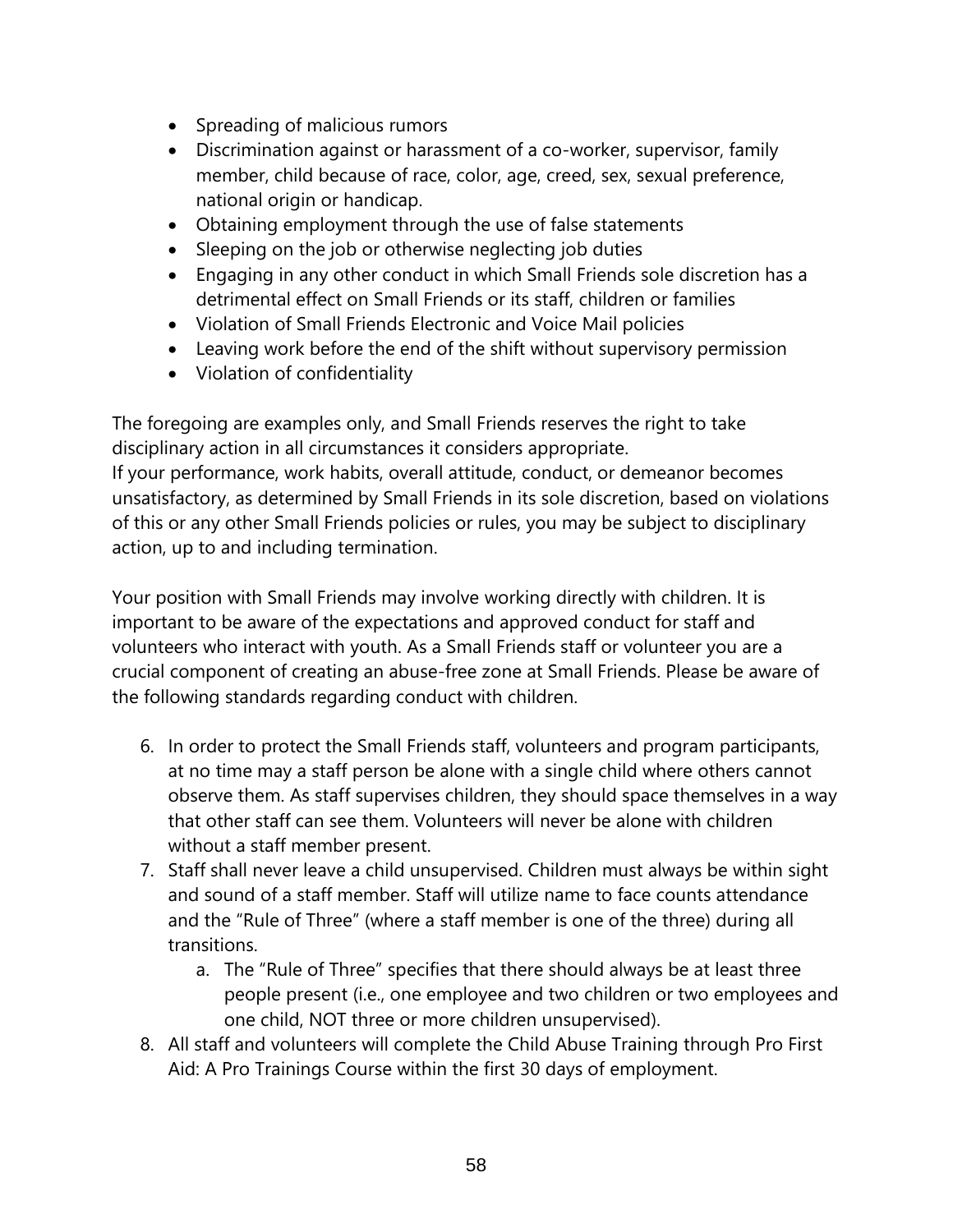- 9. Parental permission must be given to take photos of Small Friends participants. The use of personal cell phone to photograph Small Friends participants is prohibited. Staff cannot use photographs taken at Small Friends and/or of Small Friends participants for purposes other than those directly related to the program or to Small Friends.
- 10. Staff will respect children's rights to not be touched in any way that may make them feel uncomfortable and their right to say "no". Other than diapering, children are not to be touched on areas of their bodies that would be covered by a bathing suit.
- 11. Staff/volunteers will not give gifts (unless all gifts are equal), ask children to keep secrets, or show favoritism to certain children.
- 12. Under no circumstance should staff release children to anyone other than the authorized parent, guardian, or other adult authorized by the parent or guardian. (Written parent authorization must be on file with Small Friends).
- 13. Staff are not to abuse children, including:
	- a. Physical abuse: strike, shake, slap
	- b. Verbal abuse: humiliate, degrade, threaten
	- c. Sexual abuse: inappropriate touch, exploitation, verbal exchange
	- d. Emotional abuse: shaming, withholding love, cruelty
	- e. Neglect: withholding/forcing food, water, basic care, etc.
- 14. Staff must use positive techniques of guidance, including redirection, positive reinforcement and encouragement rather than competition, comparison and criticism.
	- a. Staff will have age appropriate expectations and set up guidelines and environments that minimize the need for discipline.
	- b. Physical restraint (supportively holding a child in the least restrictive way) is used only in pre-determined situations (necessary to protect the child or other children from imminent danger). All incidents must be immediately reported to the Executive Director, parent notified (always maintaining confidentiality) and documented.
- 15. Staff should report any concerns about a child's physical condition, noting any fever, bumps, bruises, burns, etc. to the Director. Questions or comments will be addressed to the parent or child in an open-ended, non-threatening way. Any questionable marks or responses will be documented and reported the Director.
- 16. Staff shall respond to children with respect and consideration and treat all children equally regardless of race, color, age, creed, sex, sexual preference, national origin or handicap.
- 17. Staff will be a positive role model for youth by exhibiting professionalism in all interactions, portray an attitude of respect, loyalty, patience, courtesy, tact, maturity and always maintain confidentiality to children and families.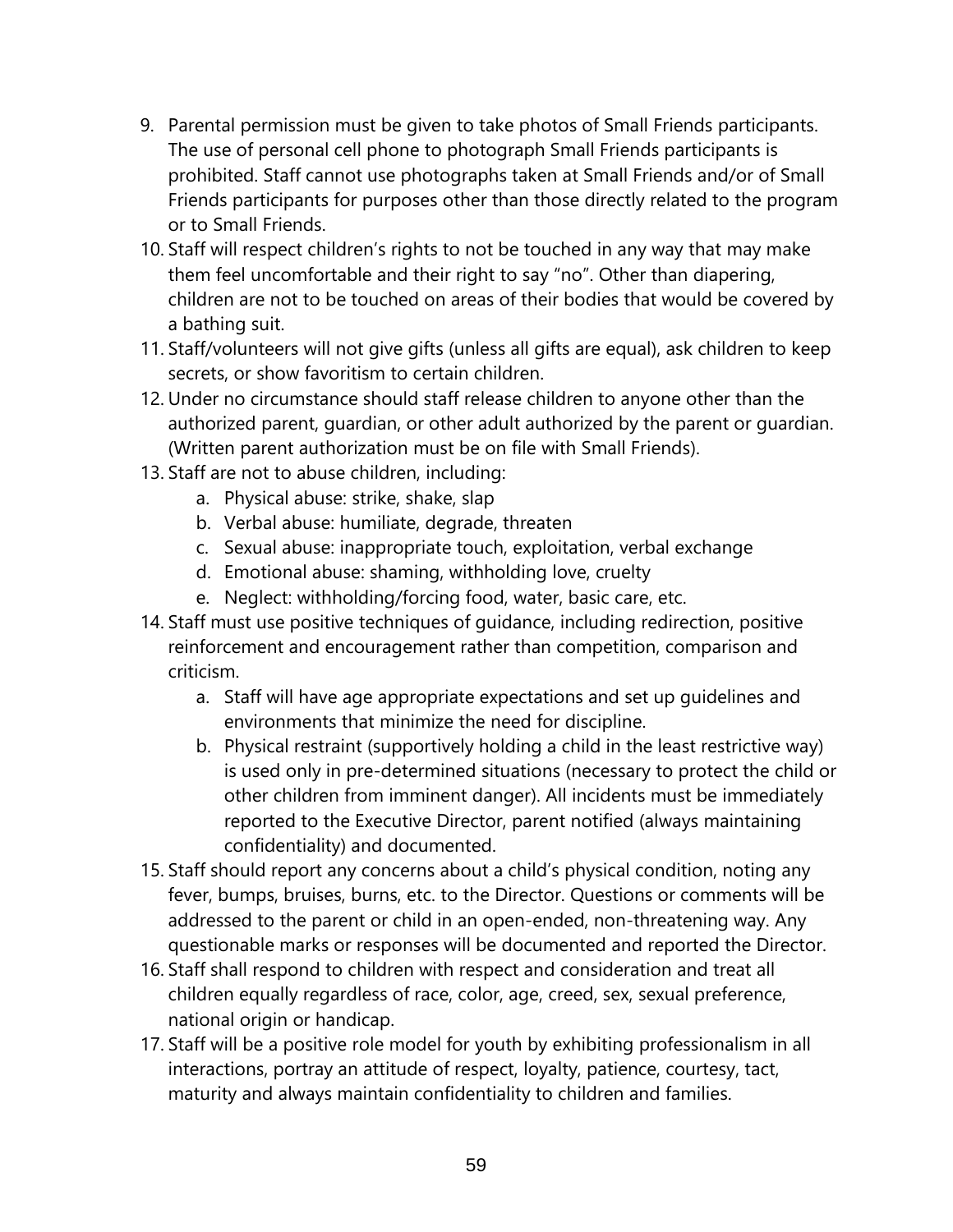- 18. Staff are required to read and sign all polices related to preventing, recognizing, responding, and documenting and reporting child abuse and attend trainings on the subject, as instructed by the Director.
- 19. All Small Friends staff fall under the Massachusetts Guidelines of Mandated reporting and are mandated by law to report all incidents of suspected abuse or neglect of children under the age of 18. Small Friends staff will report to the Director any indication of, or warning signs concerning, abuse involving a child, inappropriate behavior by a staff member/volunteer, AND any instances of staff violating this Code of Conduct and Child Protection Policy. Any Small Friends staff who identifies suspicious behavior or a violation of policy by a fellow staff person must report the event to the Executive Director immediately.

#### Reporting Requirements:

- Staff members who feel subjected to any type of violent behavior must report such behavior to the Director immediately. If the Director is the alleged perpetrator of such behavior, then such behavior must be reported to the President of the Board of Directors.
- Staff members who observe or have knowledge of any violation against this policy should immediately report it to the Executive Director.
- If it is determined that an employee has violated any part of this policy, Small Friends will take such action as is appropriate under the circumstances. Such action may range from coaching, counseling and discipline to termination from employment.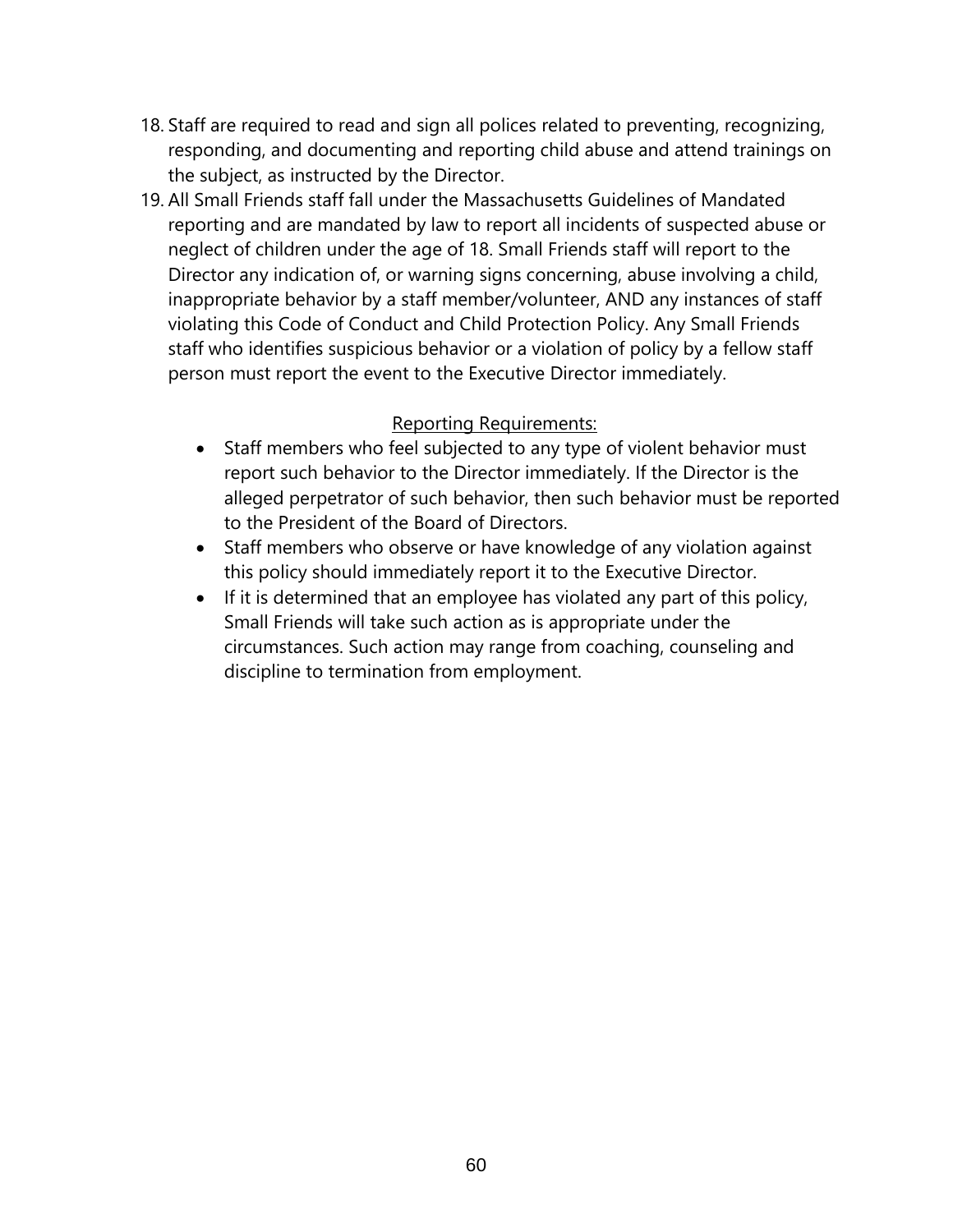## **TUITION POLICY**

#### **Payments**

Tuition payments can be made in the form check, cash, ACH debit or money order. Tuition payments are made a week in advance and are due at the center on Friday for the upcoming week. Please note that ACH debit cards are charged on the first of the month for the entire month.

There is no reduction of fee for sick time, suspension due to behavior issues, emergency/snow day/inclement closings, individual school vacation days, holidays, professional development days, mandated closure determined by Department of Public Health, Health Care Consultant, Department of Early Education and Care or the Governor, or if the parent chooses to keep their child out of the program.

Checks should be made payable Small Friends.

Small Friends bills for 52 weeks a year.

#### **Payment Increase**

Please be aware that to provide a high-quality childcare and due to a changing economy, we may have a rate increase annually in August/September.

#### **Late Payments - Returned Checks**

There will be a \$25.00 charge for returned checks and ACH Debit payments that do not clear. Payment by check will not be accepted after two (2) returned checks. Payment must be made by money order, cash or ACH Debit payment.

#### **Withdrawal**

If for any reason you should decide to withdraw your child from the center or make a schedule adjustment (such as going from a full day to a three-quarters day), we require a two-week notice, otherwise they are generally liable for two weeks tuition. This enables us to prepare the child for leaving the center in a manner that is consistent with your child's ability to understand. Children develop relationships with teachers and other children and need to be helped in saying good-bye.

#### **Discounts**

Sibling 25% off the lowest tuition rate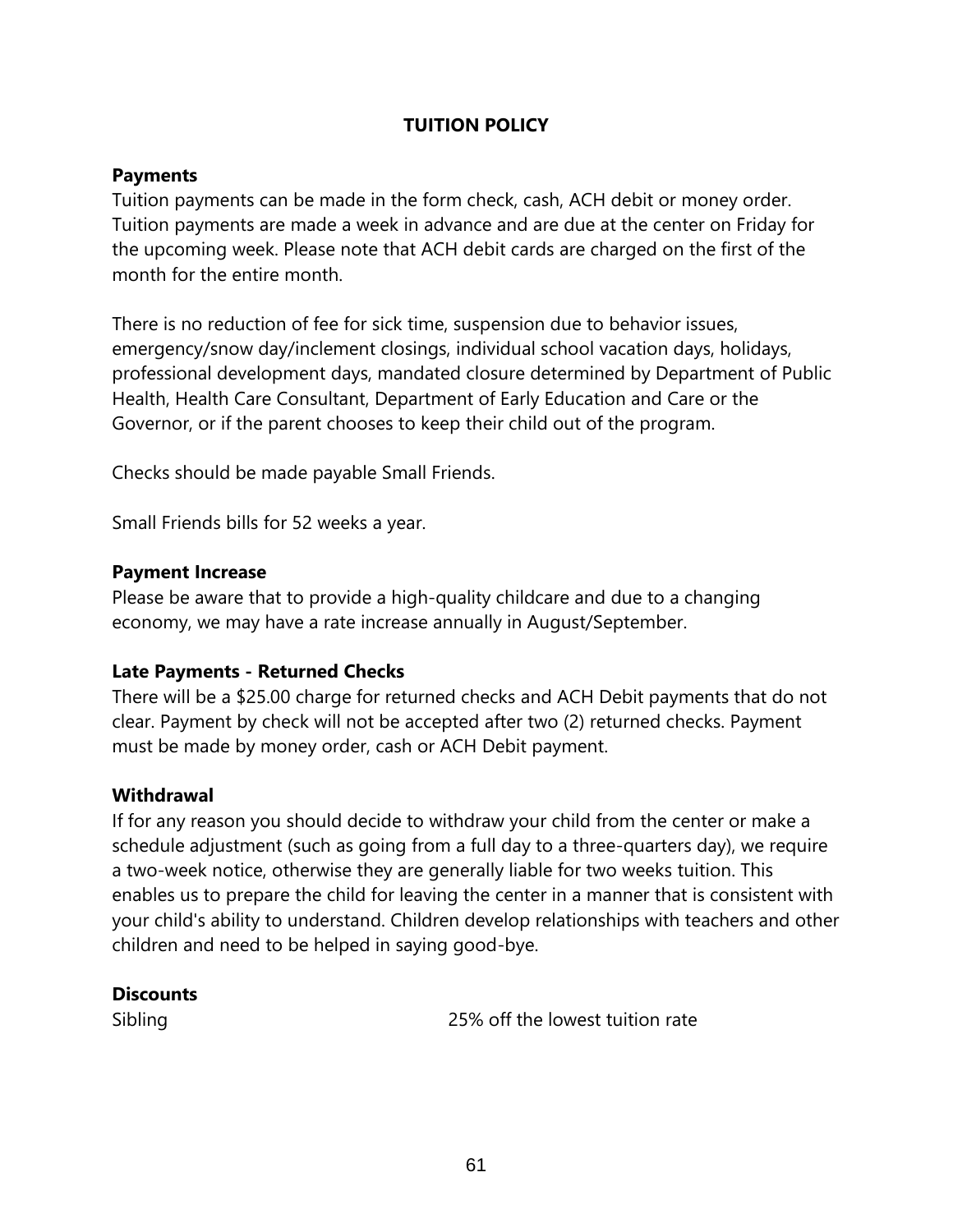#### **Annual Fees**

New Family Enrollment \$100 (per family) New Family Application \$25 (per family) Existing Family Enrollment \$50 (yearly) Enrichment Fund \$50 (yearly- per child)

Advanced Tuition Deposit equivalent of one-week tuition

# **Income Tax Credit**

If you use child care in order to work, you may qualify for a federal income tax credit of up to 20% of your child care expenses. Check with the IRS office for current information. **Be sure to save your tuition receipts to verify these expenses. Small Friends tax number is # 04-3001787.**

## **Center Closures**

Center Closures are distributed yearly.

Please find a complete calendar attached to your enrollment packet or available in the front office.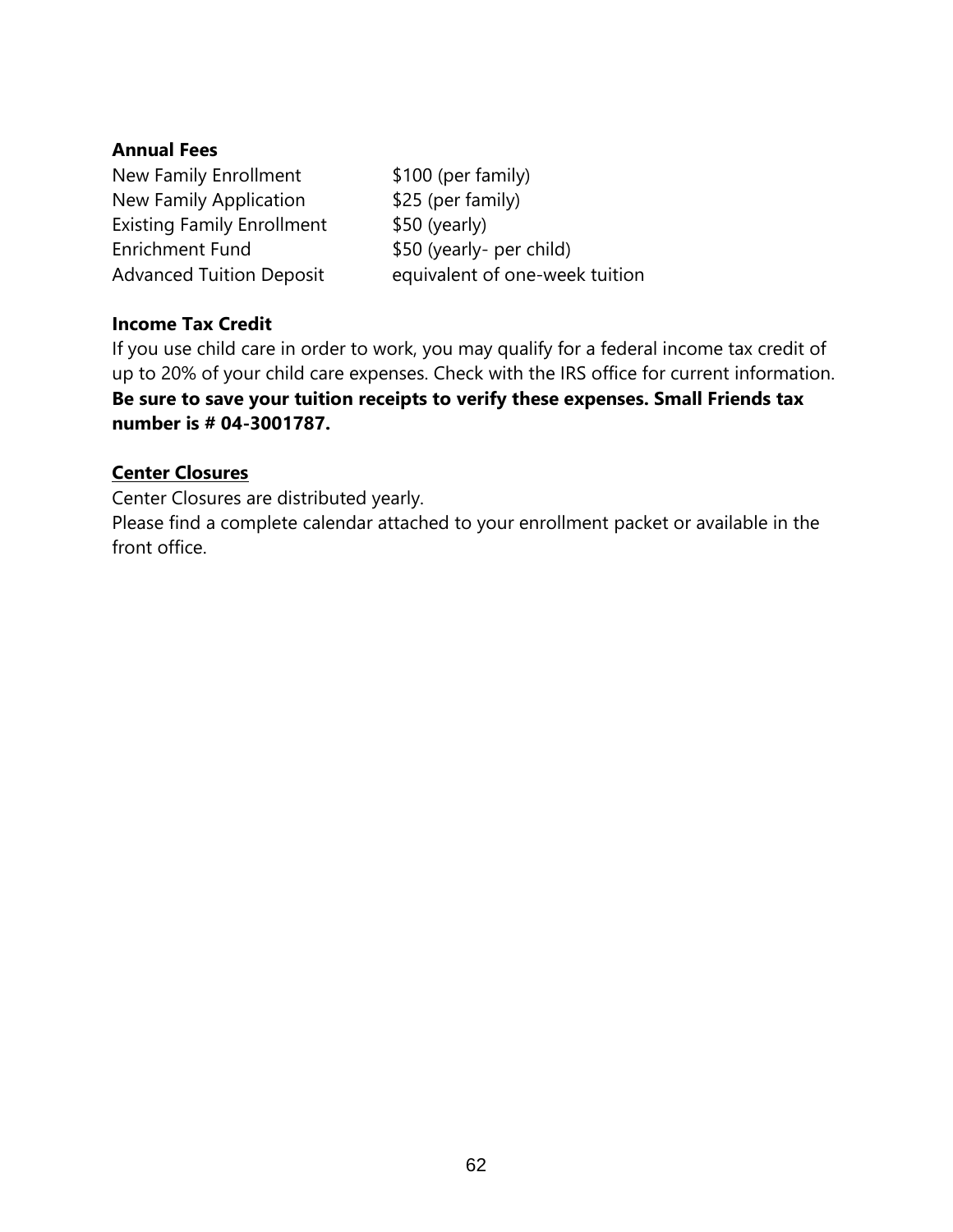#### **RE-ENROLLMENT**

#### This process may be done electronically due to COVID-19

#### **Re-Admission Policy**

Re-enrollment decisions are usually made by the Center Director. A decision to re-enroll a child and to subsequently forward a tuition agreement to the parents is based upon a child's effort, attitude and behavior throughout the prior year, and upon the willingness of the parents to accept and exemplify their responsibility in the partnership of education, as further described in the Parental Comportment section above.

In some cases, it may be determined that it is not in a child's best interests to continue at the school or move to another classroom. This conclusion is only reached after extremely careful consideration. While parents are obviously involved in this process, the school will make the ultimate decision, and will assist, if possible, in the process of locating an appropriate alternative school or classroom.

Families should understand that the school may not offer a tuition agreement for a child if the parents have been uncooperative or if their actions have in any way undermined the effectiveness of our teachers, or if re-enrollment is not in the school's best interests.

#### **Sibling Enrollment and Early Decision Process**

Qualified children of faculty/staff and qualified sibling candidates may be given admission priority, but these applicants are expected to meet the same criteria as other children in terms of both readiness and behavior.

Current families who are interested in applying for a sibling are urged to contact the Center Director. Enrollment decisions, regardless of a family's prior or current relationship to the school, are always made at the school's sole discretion.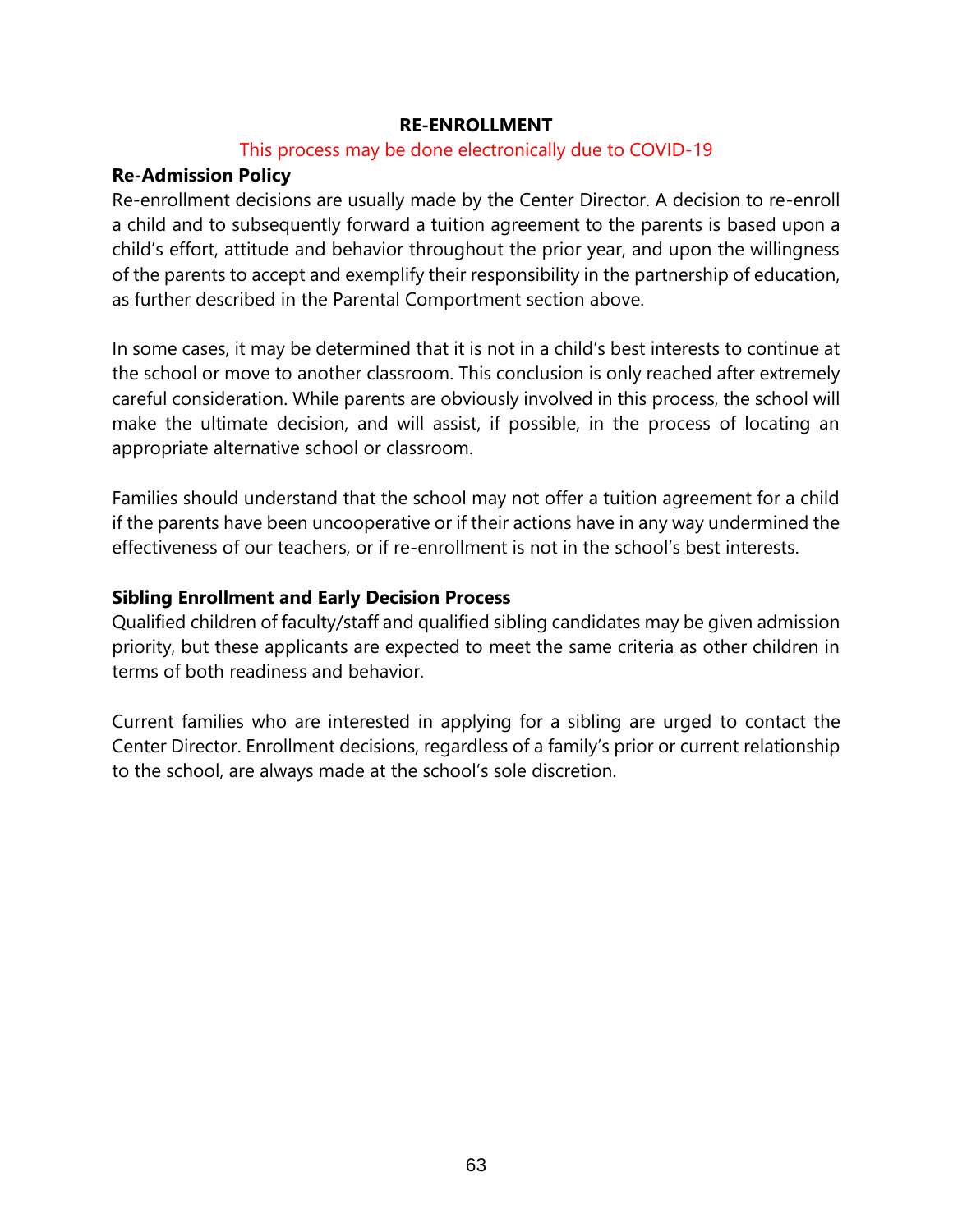#### **PARENTAL RIGHTS**

Chapter 28A, Section 10 of the General Laws of the Commonwealth of Massachusetts mandates to the Office of Child Care Services the legal responsibility of promulgating rules and regulations governing the operation of day care centers (including nursery schools).

In accordance with this law, the Office of Child Care Services published the requirements now in effect on March 31, 1977. These regulations must be complied with by the licensee in order to ensure a minimum level of care for the children serviced by the day care center and/or nursery school.

The licensee (day care center owner) is required to inform all parents of "the rights of parents" as stated in the regulations at the time of admission of their child to the center. These rights are as follows: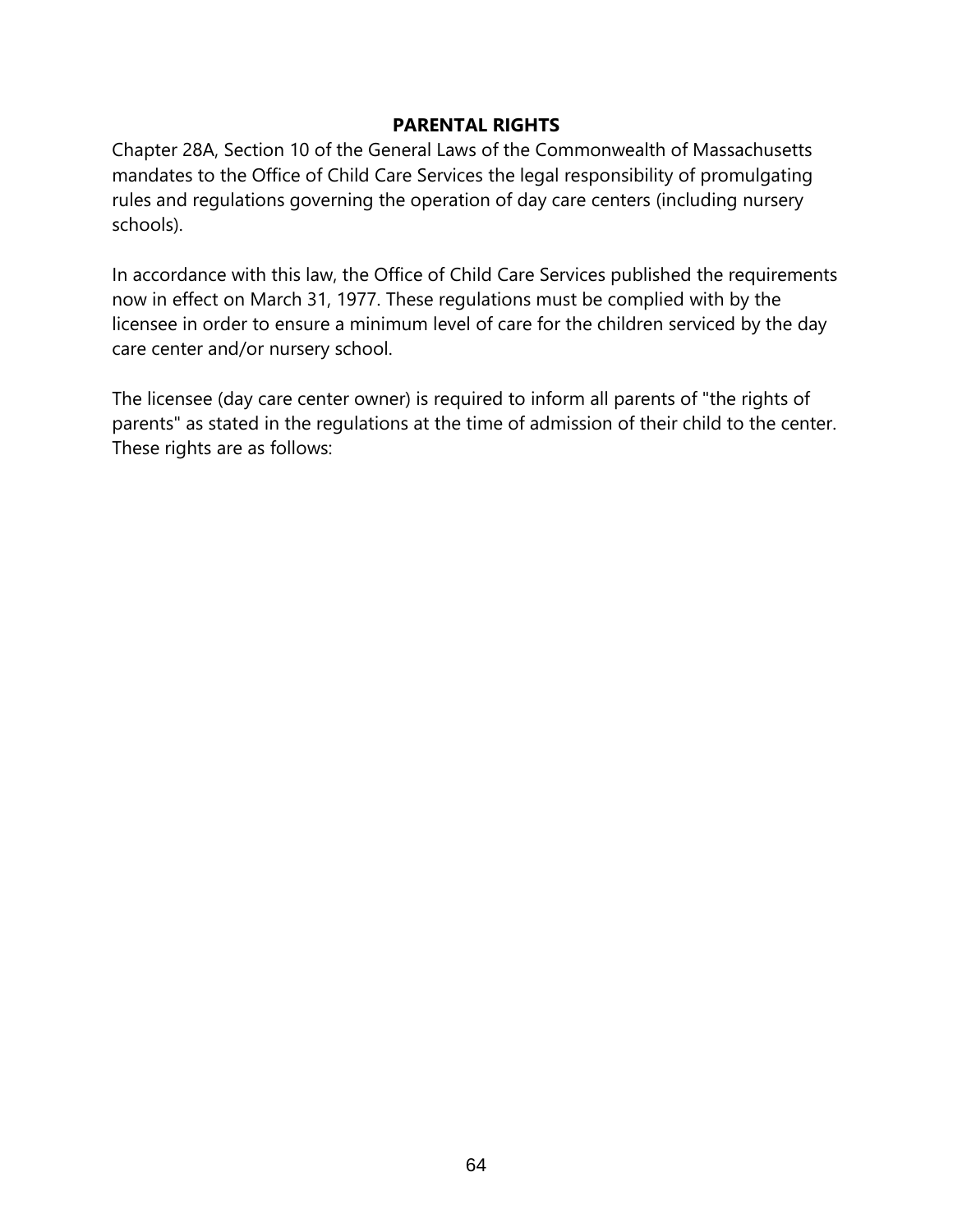### **FAMILY INVOLVEMENT INFORMATION**

The General Laws of the Commonwealth of Massachusetts mandates to the Department of Early Education and Care the legal responsibility of promulgating and enforcing rules and regulations governing the operation of family child care, small group and school age and large group and school age child care.

These regulations, 606 CMR 7.00, establish standards for operation of family child care, small group and school age and large group and school age child care programs in the Commonwealth. The regulations require certain things of licensees (program owner) in regard to their work with families. A summary of the required parent information, rights, and responsibilities are identified below.

Family Involvement. The following requirements apply to all large group childcare programs. Small Friends supports and encourages a partnership and involvement of parents in the early education and care of their children.

Parent Communication. The licensee must develop a mechanism for and encourage ongoing communication with parents and must be able to communicate effectively with families whose primary language is not English or who require alternative communication methods.

Parent Visits. The licensee shall permit and encourage parents to visit the center and their child's room while their child is present. This will be limited due to COVID-19.

Parent Input. The licensee must have a procedure for allowing parental input in the development of program policies, which may include, but need not be limited to a suggestion box and individual or group parent meetings. Parent Visits. The licensee must permit and encourage unannounced visits by parents to the program and/or to their child's room at any time while their child is present.

Reports to Parents. The licensee shall, periodically but at least every six (6) months, prepare a written progress report of the participation of each child in the center's records. The licensee shall provide a copy of each report to the parent(s) or meet with them at least every six (6) months to discuss their child's activities and participation in the center. In addition:

a. For infants under fifteen months of age, the licensee shall complete a written progress report of the child's development every 3 months and provide it to the parent(s).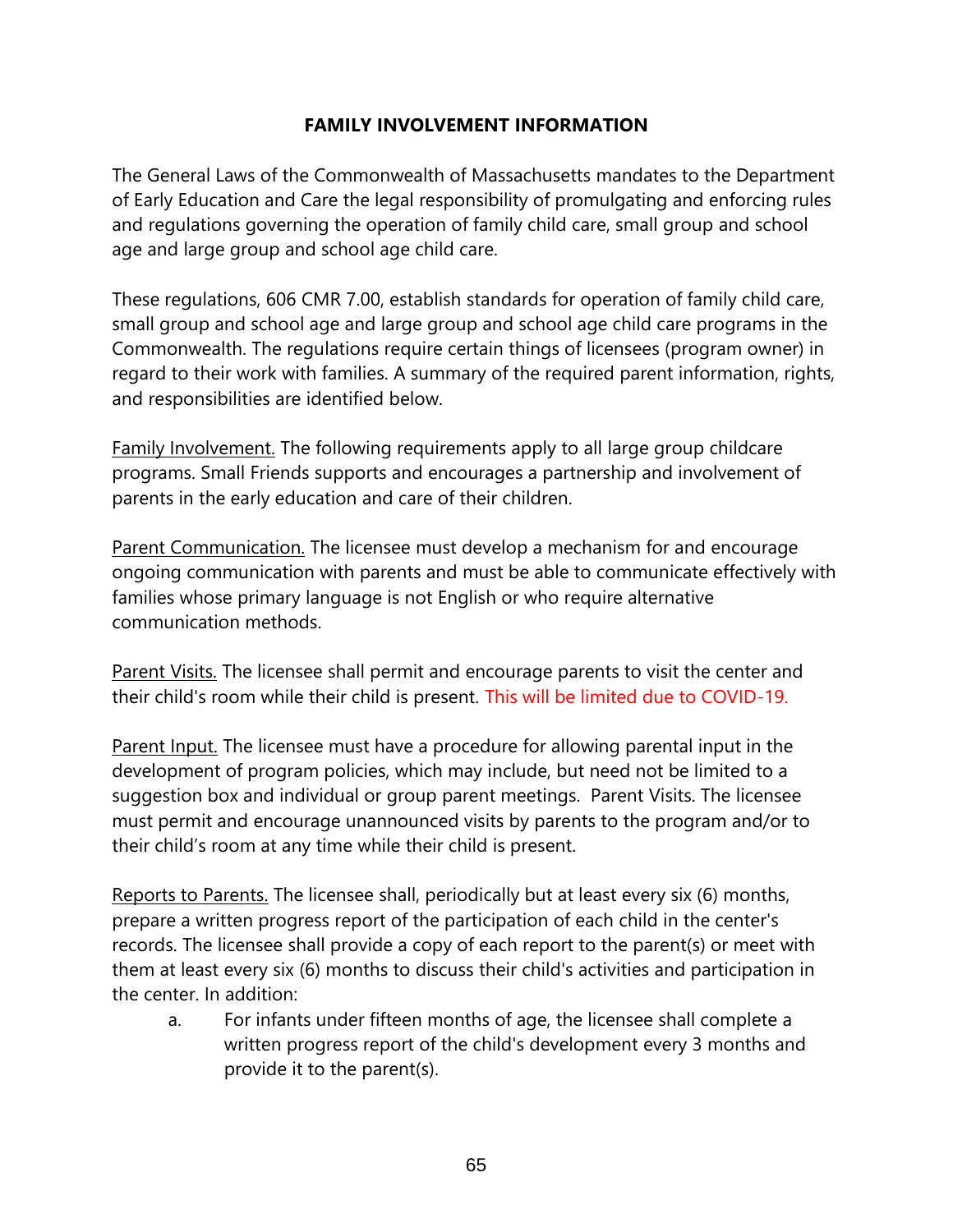b. The licensee shall bring special problems or significant developments particularly as they regard infants, to the parent's attention as soon as they arise.

Parent Conferences. The licensee shall make the educators available for individual conferences with parents at parental request.

Confidentiality and Distribution of Records. Information contained in a child's record shall be privileged and confidential. The licensee shall not distribute or release information in a child's record to anyone not directly related to implementing the program plan for the child without written consent of the child's parent(s). The licensee shall notify the parent(s) if a child's record is subpoenaed.

The child's parent(s) shall, upon request, have access to his child's record at reasonable times. In no event shall such access be delayed more than two (2) business days after the initial request without the consent of the child's parent(s). Upon such request for access, the child's entire record regardless of the physical location of its parts, shall be made available. The licensee shall establish procedures governing access to, duplication of, and dissemination of such information and shall maintain a permanent, written log in each child's record indicating any persons to whom information contained in a child's record has been released. Each person disseminating or releasing information contained in a child's record, in whole or in part, shall upon each instance of dissemination or release, enter into the log the following: his name, signature, position, the date, the portions of the record which were disseminated or released, the purpose of the record which were disseminated or released, the purpose of such dissemination or release, and the signature of the person to whom the information is disseminated or released. Such log shall be available only to the child's parent(s) and center personnel responsible for record maintenance.

Charge for Copies. The licensee shall not charge an unreasonable fee for copies of any information contained in the child's record.

# Amending the Child's Record:

- a. A child's parent(s) shall have the right to add information, comments, data or any other relevant materials to the child's record;
- b. A child's parent(s) shall have the right to request deletion or amendment of any information contained in the child's record. Such request shall be made in accordance with the procedures described below: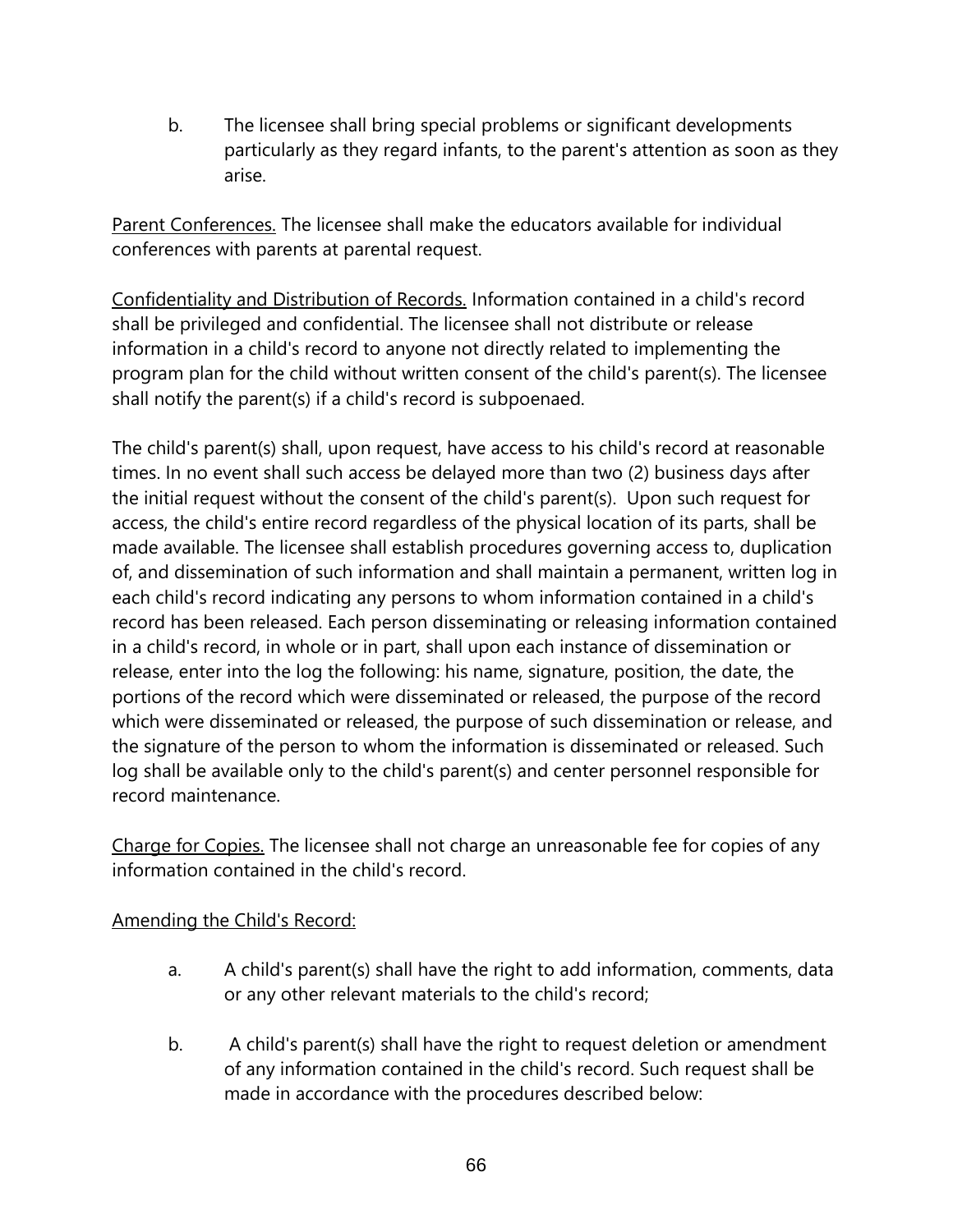- 1. If such parent(s) is of the opinion that adding information is not sufficient to explain, clarify or correct objectionable material in the child's record, he shall have the right to have a conference with the licensee to make their objections known;
- 2. The licensee shall, within one (1) week after the conference, render to such parent(s) a decision in writing stating the reason or reasons for the decision. If the decision is in favor of the parent(s), they shall immediately take steps as may be necessary to put the decision into effects

Transfer of Records. Upon written request of the parent(s), the licensee shall transfer the child's record to the parent(s), or any other person the parent(s) identifies, when the child is no longer in care.

Notification to Parents. The licensee shall notify the parent(s) in writing of the regulations related to Family Involvement at the time of the child's admission to the center and thereafter, in writing, at least once a year.

Availability of Information to EEC. Upon request of an employee, authorized by the Director and involved in the regulatory process, the licensee shall make available to EEC any information required to be kept and maintained under these regulations and any other information reasonably related to the requirements of these regulations. Authorized employees of EEC shall not remove identifying case material from the center's premises and shall maintain the confidentiality of individual records.

Enrollment Meeting. The licensee must provide an opportunity for and encourage parents to meet with the program administrator or his/her designee prior to admitting a child to the program.

• The licensee must offer children and parents an orientation to the program.

• The licensee must provide an opportunity for parent(s) and children to visit the program and meet educators before the child is enrolled.

• The licensee must seek information about each child and family's interests and needs.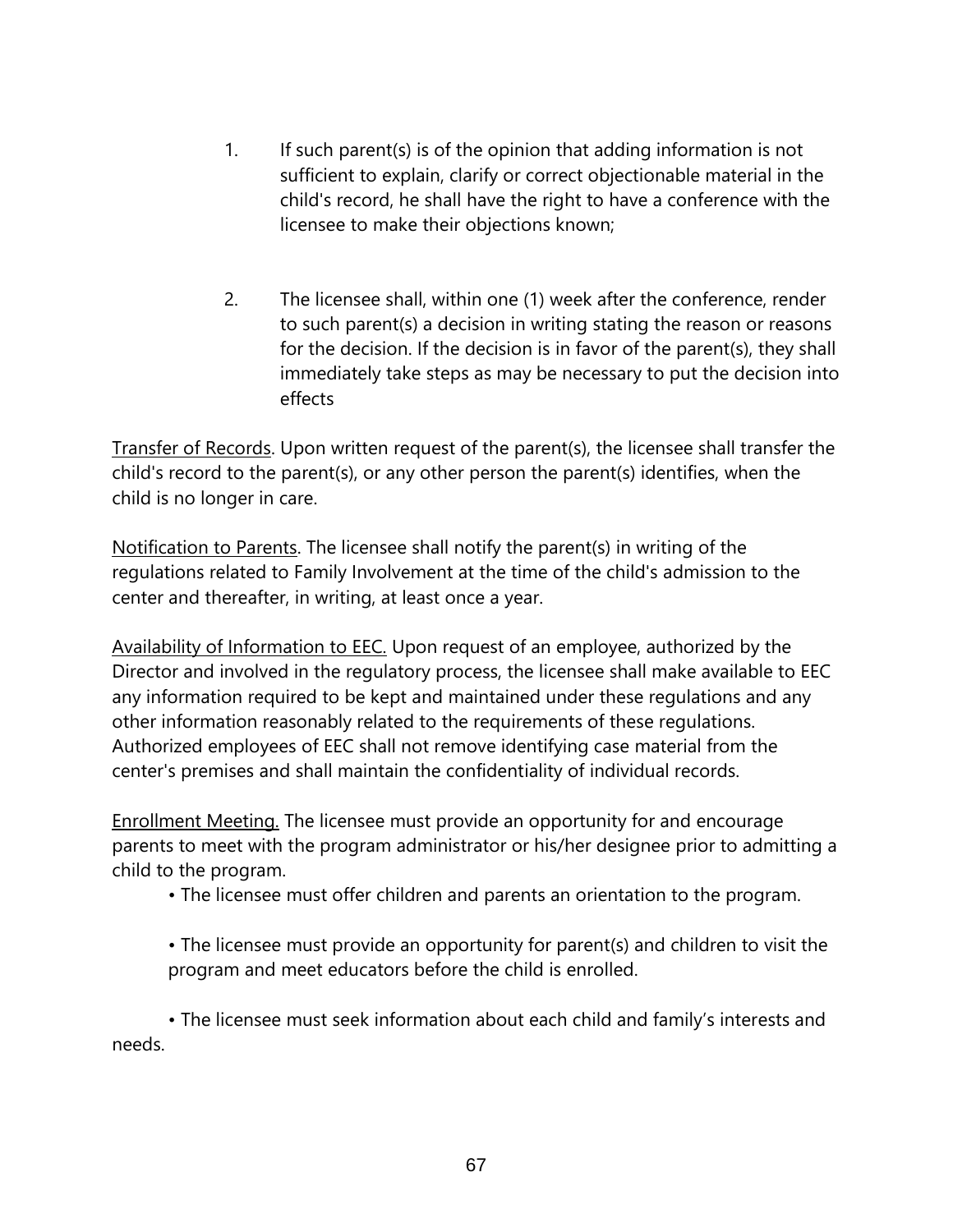• To support transitions and coordinate with services offered by other providers, the educators must request that parents share with them information about other therapeutic, educational, social and support services received by the child.

• Educators must discuss each child's developmental history with his or her parents at the time of enrollment. The developmental history must be updated annually and maintained in the child's record.

In addition, all licensees are required to have a copy of the regulations on the premises of the center and the regulations shall be made available to any person upon request.

#### Controversial Issues and Grievances:

In the event that a situation arises that is unable to be resolved between the parent and the child's educator, parents and children are encouraged to file their grievances with the Director, Nichole *(508) 228-6769*. If the matter cannot be settled, the parent can discuss the grievance with the Board President, *Martin Anguelov,*  [manguelov@outlook.com](mailto:manguelov@outlook.com)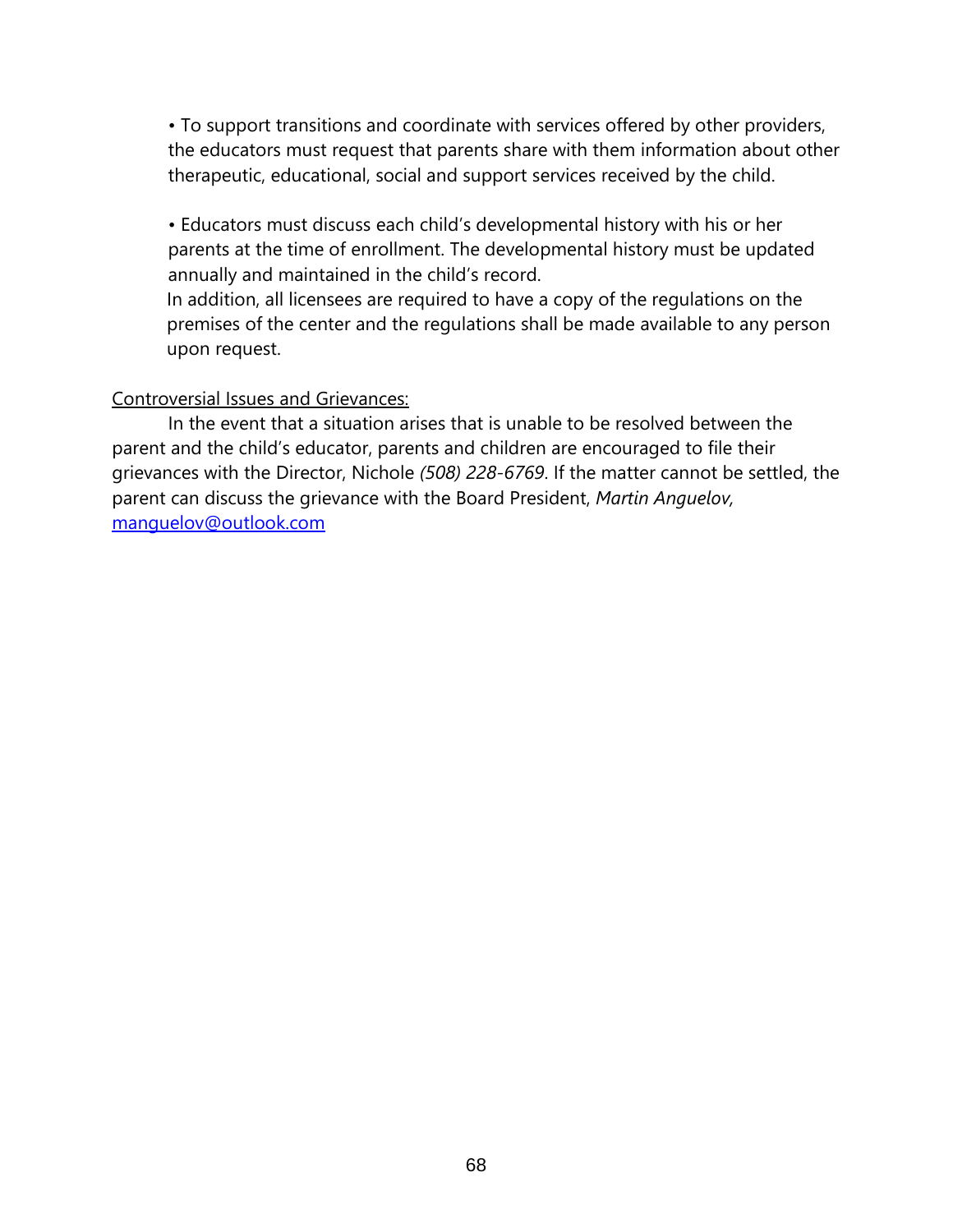# **DIAPERING AND TOILETING POLICY**

- 1. Policies and Expectations
	- a. No child shall be punished, verbally abused, or humiliated for soiling, wetting or not using the toilet.
	- b. Toilet training shall not be coerced.
	- c. The Written Plan for Toileting and Diapering must be posted in all toileting and diapering areas.
	- d. All policies and procedures must be followed consistently and reviewed periodically.
- 2. Handwashing Policy
	- a. Handwashing is the first line of defense against the spread of infections. Strict handwashing must be practiced by children and educators including, but not limited to, the following times:
		- -- upon entry into and exit from program space
		- -- when coming in to the program space from outside activities
		- -- before and after eating or handling food
		- -- after going to the bathroom
		- -- after assisting in toileting or diapering
	- -- after contact with body fluids (blood, mucous, feces, vomitus, etc.) such as sneezing, coughing or nose blowing
		- -- after touching or cleaning surfaces that may be contaminated
		- -- after using any shared equipment like toys, computer keyboards, mouse
		- -- after assisting children with handwashing
		- -- before and after administration of medication
		- -- before entering vehicles used for transportation of children
		- --after contact with facemask or cloth face covering
		- -- before and after changes of gloves
		- -- after handling pets or their equipment
		- -- before water play
	- b. Hands should be washed with running water and liquid soap, using friction for 15-30 seconds.
	- c. Hands shall be dried with disposable towels or a labeled personal towel, which is not used by anyone else.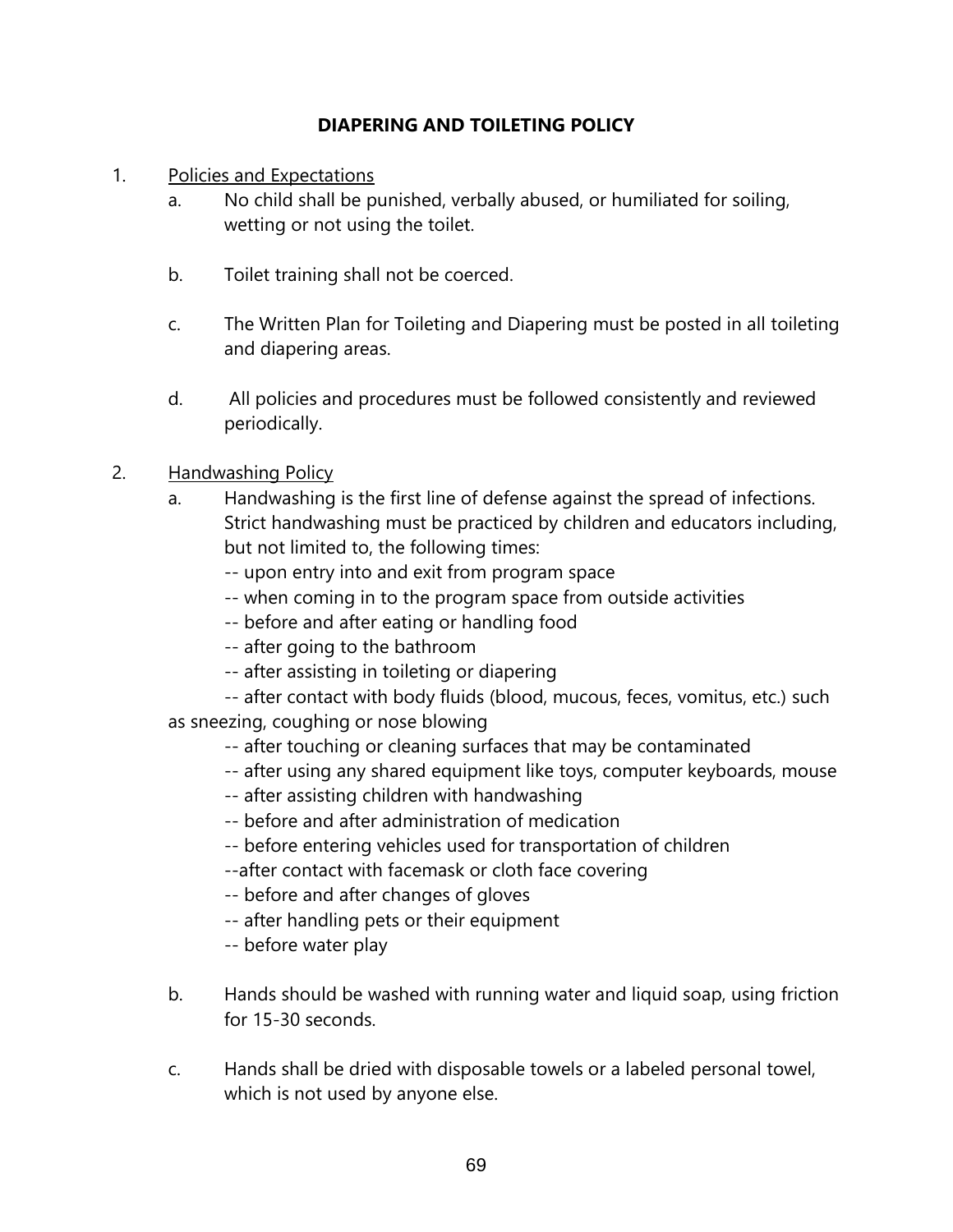- d. The faucet shall be turned off with a disposable towel so that clean hands are not dirtied.
- 3. Diapering Procedures
	- a. An adequate supply of clean and dry cloth or disposable diapers shall be maintained for each child.
	- b. Each child's diaper shall be changed when wet or soiled.
	- c. Each child shall be washed and dried with individual washing materials during each diaper change. After changing, the child's hands shall be washed with liquid soap and running water. Hands shall be dried with individual or disposable towels.
	- d. A disposable covering shall be used on the changing surface: -- the covering shall be large enough to adequately cover the surface and prevent the child from coming in contact with the changing surface;

-- The disposable covering shall be changed and disposed of in a closed container after each child has been diapered.

- e. The changing surface shall be washed with soap and water and sprayed with a bleach solution after each child has been diapered. The bleach solution shall be prepared daily according to EEC guidelines.
- f. The changing surface shall be firm.
- g. Clothing or cloth diapers soiled by feces, urine, vomit or blood shall be "double-bagged" in sealed plastic bags and stored apart from other items. Plastic containers for cloth diapers shall be labeled with the child's name and returned to the parents at the end of the day.
- h. Soiled disposable diapers shall be placed in a waterproof container with a tight-fitting cover and a disposable leak proof plastic liner. These diapers shall be removed from the center daily or more frequently if necessary.
- i. Diaper pails must be emptied, washed and sanitized at least daily.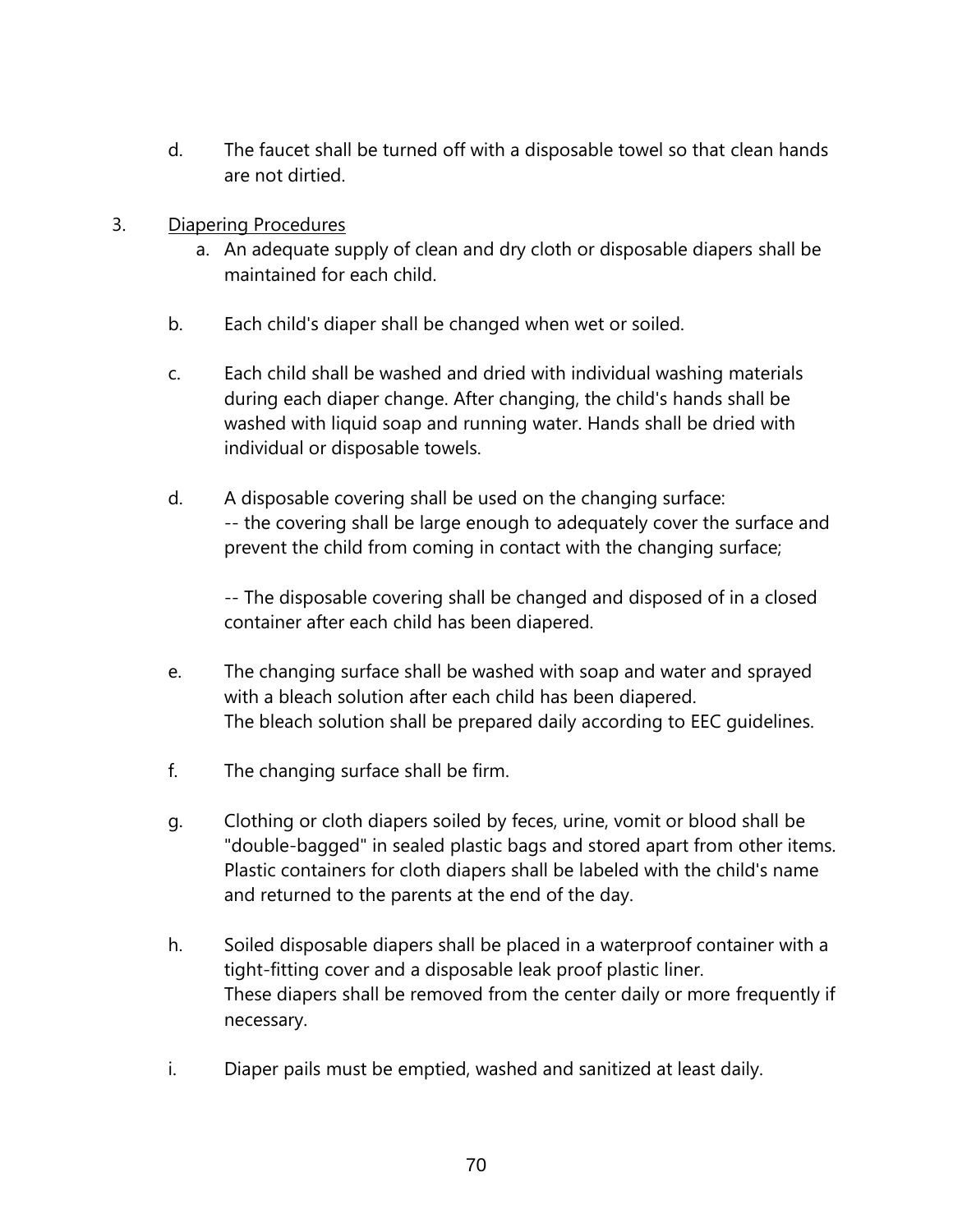- j. Educators shall use disposable gloves when diapering a child. Disposable gloves are intended for the health and protection of both child and educator, therefore gloves are disposed of and replaced after each use.
- k. After diapering a child, educators shall wash their hands with liquid soap and running water using friction. Their hands shall be dried with individual or disposable towels.
- l. Common changing tables shall not be used for any other purpose.
- m. The changing surface shall be smooth, intact, and impervious to water and easily cleaned.
- n. A change of clothing shall be available for each child. Extra, center-owned clothing shall be available for changing purposes in addition to clothing brought from home.
- o. Center-owned clothing must be laundered after being worn by a child.
- p. Running water shall be adjacent to the diapering area for hand washing.
- q. Diapering areas and hand washing facilities shall be separate from facilities and areas used for food preparation and food service.

## 4. Toilet Training

- a. Toilet training shall be done as requested by parents and in a manner that is consistent with the child's physical and emotional abilities.
- b. No child shall be punished for soiling, wetting or not using the toilet. Toilet training shall not be coerced.
- c. Educators shall stay with the child during toileting.
- d. Educators and children shall wash hands upon completion in running water with liquid soap using friction for 15-30 seconds (see Handwashing Policy).
- e. Educators shall wash their hands with soap and running water after assisting children with toileting or toileting themselves.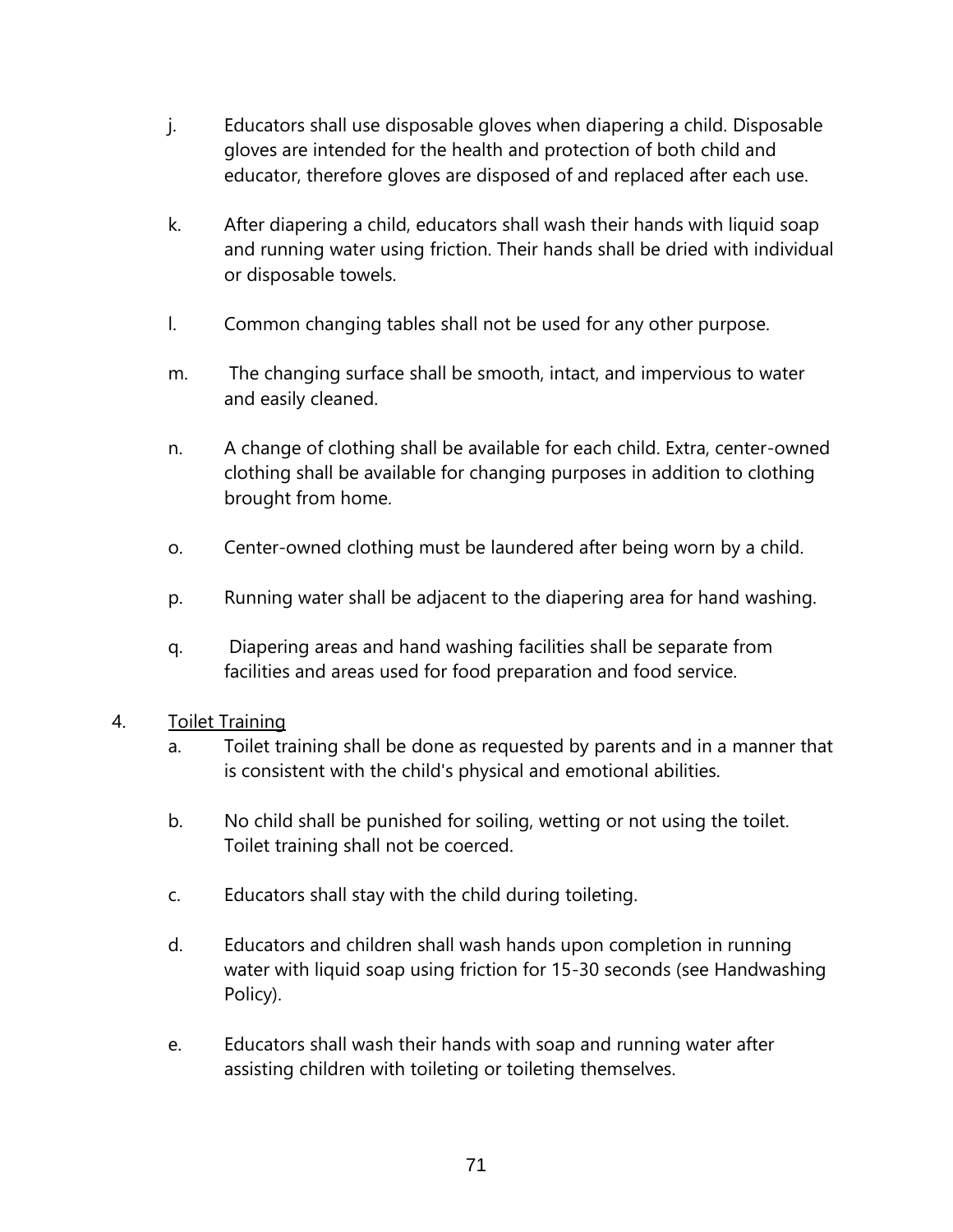- f. Soiled items (i.e. clothing, linens, blankets, cloth diapers) shall be placed in a sealed plastic container or double-bagged, labeled with the child's name and returned to the child's parents at the end of the day.
- g. Potty chairs shall be emptied immediately after being used by a child. Potty chairs must be sanitized after each use. The potty chair shall be washed with soap and water and sprayed with a bleach solution and allowed to air dry. Educators shall wash their hands with liquid soap and running water using friction.
- h. Sinks and faucets used for hand washing must be sanitized after the sink is used for rinsing a potty chair.
- i. A change of clothing shall be available for each child. Extra, center-owned clothing shall be available for changing purposes in addition to clothing brought from home. Center-owned clothing must be laundered after being worn by a child.

# 5. Preschool Toileting

- a. Children shall wash their hands after toileting using liquid soap and running water using friction for 15-30 seconds.
- b. Children shall dry their hands using individual or disposable towels.
- c. Children shall wash their hands before eating or handling foods.
- d. Children shall be monitored during the toileting procedure to insure their safety.
- e. A change of clothing shall be available for each child in the event of accidents. Extra, center-owned clothing shall be available for changing purposes in addition to clothing brought from home. Center-owned clothing must be laundered after being worn by a child.
- f. Clothing soiled by feces, urine, vomitus or blood shall be double bagged in sealed plastic bags and stored apart from other items, labeled with the child's name and returned to the parents at the end of the day.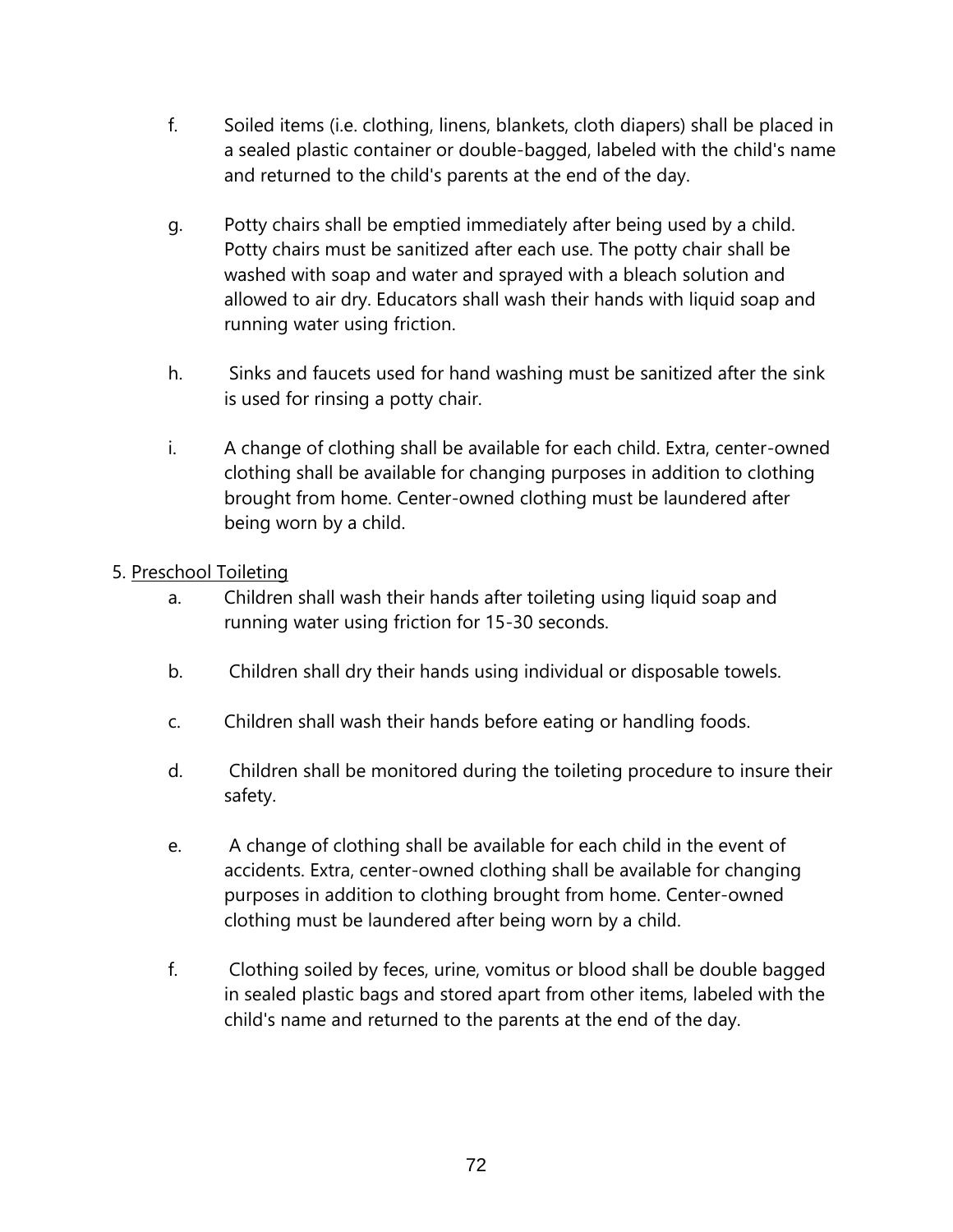# **COVID-19 Family Resource List:**

We encourage you to utilize the following resources:

- [CDC](http://r20.rs6.net/tn.jsp?f=001Q8ezx3bdUz074abByRC6AzM85KydRvevbGqoIrTzDxjXxQlTzwxINDNUnCdLWm6-714b34_aVycSdvloK-DHiCp4RYvqYOdN_M5J3vdf0fonmI4wefbel32AALKzhG9rD_zoI085frWCwe4kVLPFfPfA2_bj1IcBExcuF7WzABnqH5UeOraZaspbMcHDENUrGEDOreypQhsB1TL-ydgorEztBsSK4H2ym7N6E9-0ujCx4CYbS48jpKCy0mQtN7LN&c=CiflmcWygvYRfC-YFLapFXM4IxwZi2bHhxD5eP710xUZcWpAkrCquA==&ch=GMRDWk2_f5xKI4zpbtUOdR7ajPZ2BOslvhysgOGsFf29Yi8wh_Y_Wg==) for information on how to talk to children during this pandemic.
- The [Department of Early](http://r20.rs6.net/tn.jsp?f=001Q8ezx3bdUz074abByRC6AzM85KydRvevbGqoIrTzDxjXxQlTzwxINJ8HaAWE5y4cICn2FUK5ELTFd3sBT59y2PpEY8QpaF3fTMjzkZgVv7LGaqtwUGxGo3YySOkMn-ZNlLW-I4g2jNy5yb2Lqs2MVef0n2TdFxo9jZ5Y1k_kPHFKtcSa-c0y6M2S6cKXfToqA9TYNM9-3MvR2pw6sK60iQ==&c=CiflmcWygvYRfC-YFLapFXM4IxwZi2bHhxD5eP710xUZcWpAkrCquA==&ch=GMRDWk2_f5xKI4zpbtUOdR7ajPZ2BOslvhysgOGsFf29Yi8wh_Y_Wg==) Education and Care's website includes activities for families to do with children birth through school-age and resources to help families to communicate and support children of all ages during this time.
- [PBS Kids](http://r20.rs6.net/tn.jsp?f=001Q8ezx3bdUz074abByRC6AzM85KydRvevbGqoIrTzDxjXxQlTzwxINNktHO9ExTOzY2LWu6EQmhu3LGB2AqeJmJysKJir6IG-N9G2mRbEFUxNYp5k6p-6KsCOzI8O7C0aoomgg4lJBWdpH8KkTSCWWMz1C_RAVUfMTWK1z3VvnABVv9lHL7LAu2v5cL1pqP8I3fX4njPbdYY-Ex1Cg_LQqMxR-gJxOfjUHJchWBM9rH1RuJEP0NS9-4MUoumpKUPjmDWcQmcsQQrDNUKo5Zz1Kuw7DmPOQ8D4oOP4npjj7JSDF8-m92EII05pY5uL0ZFYkeYmS49kSK8LexlONefvL4kTJ9ArVpeMzHUSpv9u3lAApl5ndTUxO8-8PRzt8SERdjwKQvRCo5YaK-V7qnrMzg4c5Tt4x8kt&c=CiflmcWygvYRfC-YFLapFXM4IxwZi2bHhxD5eP710xUZcWpAkrCquA==&ch=GMRDWk2_f5xKI4zpbtUOdR7ajPZ2BOslvhysgOGsFf29Yi8wh_Y_Wg==) for children's programming aired by the Public Broadcasting Service (PBS) in the United States
- [National Geographic](http://r20.rs6.net/tn.jsp?f=001Q8ezx3bdUz074abByRC6AzM85KydRvevbGqoIrTzDxjXxQlTzwxINNktHO9ExTOzrOQLif5lds2gzGW1vYJXnWsKkeykvwMkyLCerb8hMatV8CIz6UCjpT5rOqNhDJDX4iuXTDCbJ7f_r_Cu8_0wFLG19Nx4CUuSiOgFWBJ9qFwpkCR7z6ZSohqJ7XvdaWImwfQh_qn2zSZFVMBZi5gzKquDsa2iCbTii4sKulCxgUuZMwGawSOsSxGDXfo7fcYrP2gODJ_BW8jqI9l9nXSwxeVFTzzhWdmD-TktezPBeDywcV7jj9C3QIQR2n5ldPS8WwTVu-zpWmA4ETfQeWfG70XcXM_JH7EOc3rq_jITOv8pdvPHqoRYLTot9oeeRCkZRzhoB7CtefFj4BMy8VvHFlGstn47rcgG9Zcr9tk0vS-6ezvX041vRA==&c=CiflmcWygvYRfC-YFLapFXM4IxwZi2bHhxD5eP710xUZcWpAkrCquA==&ch=GMRDWk2_f5xKI4zpbtUOdR7ajPZ2BOslvhysgOGsFf29Yi8wh_Y_Wg==) for child-focused resources about animals, science, history, people and places from around the world.
- [Colorations](http://r20.rs6.net/tn.jsp?f=001Q8ezx3bdUz074abByRC6AzM85KydRvevbGqoIrTzDxjXxQlTzwxINNktHO9ExTOzU2nBAFCb_f1Js7bKgJ6hDw4GE_zxoo9ul0qj_K6DLdei5DM2Kawgv_x3yLCR-U_1ST9ARlgO0w-19rZQhQLjPsjX4BG15_uUI7PYgSMWXGKVYLP9R3z1I0SSjAYVTdgzP0NQkojuxAUwXY-ZMBVfoY9HYfzSTLmNfJUQyhkuZkMqNRxkDC2XcnIrm3cyUMoqdTe82Gzosc8HyE3zKw7gxXcrlRtC520tyTzkBaqvd4d4luHK3GVFxId63xB8fBbzHjcXM8R_fl3HkYXmeFmD3T3F75mwoRGN_OBl7b-2XqprKJKz_aJMNuOSB8YAj9n3kmAlVU7aWtz3fUFMTZWMfor5MqQsd0pDqQ-1J3d9b0df0e-iRhf4M6e1D-gW6ZeG&c=CiflmcWygvYRfC-YFLapFXM4IxwZi2bHhxD5eP710xUZcWpAkrCquA==&ch=GMRDWk2_f5xKI4zpbtUOdR7ajPZ2BOslvhysgOGsFf29Yi8wh_Y_Wg==) for hundreds of educational craft ideas that you can do at home
- [Storytime from Space](http://r20.rs6.net/tn.jsp?f=001Q8ezx3bdUz074abByRC6AzM85KydRvevbGqoIrTzDxjXxQlTzwxINNktHO9ExTOz87HShPIeDFHX7itdUCYflUKDtH9jHve_FU5OxaNWSQpm7kHMLkxqmAUJi7WVDtqEm7ysfLaMKqIseNWFaXxWmTaT6e3_pB4-C_EEpALRtYewtjXtJkxnwtpO8VBpRv7hNm3RuTiQwjKiwTsgEyB5KYn3KaQy_rJFrCAYnpVUag93QS2gXcQEOtL7QyALAUAJ3rkO4DeRWXpTDGeUnC2P-VNeJ_gLyiGr1-8C1dOadno4fVirCqjLzQZWu-j3_TxH4irriH_mjkuGZHdH20cGrIbVMMWSu-pM6OirOsS9tsbUuBzkuYhT8lvc_IBMtw_NPhSnZem9i4-_r0GSflAtLfkedvvgnMr95NUyBJKquxw=&c=CiflmcWygvYRfC-YFLapFXM4IxwZi2bHhxD5eP710xUZcWpAkrCquA==&ch=GMRDWk2_f5xKI4zpbtUOdR7ajPZ2BOslvhysgOGsFf29Yi8wh_Y_Wg==) for videos of astronauts reading STEM themed books from the International Space Station brought to you by the non-profit Storytime From Space.
- [Steve Spangler Science at home](http://r20.rs6.net/tn.jsp?f=001Q8ezx3bdUz074abByRC6AzM85KydRvevbGqoIrTzDxjXxQlTzwxINNktHO9ExTOz-otHCi4nzZV6OWWWQhbwBr9PhOIpPOUeIA8-sFYZugXyOLA8XGFizejypwanARGG-lCfFHRBbOjrfQhBK4KUx7INM-ITyPySP9TSW1DDssTNx6Nmqm9XWYHGjYXucfbOp_jnnHZAk-Q4-fxXbmhwWq9Q_bU5A4yvsenFiTeJetozBSCoK_xGIbDD-quezaw4e16Sj7fZPetFKfhNQNxmr28-DKRhnWT-CyjQxofyO79UN2zjet68y3zsvSrkV5gG9VErf8EiM_xxnDTvRrljBzsUtPsk_YavNr47K0sPKfpFUHYFd6_98oYGC_vA83wsrR-WwQbsLgPuFG3GeFvoy2Dd3alqtezFAKyWEJCC6J1KY2E5v-gS3k04xRsXNgoHoEpzvIBcc3Q=&c=CiflmcWygvYRfC-YFLapFXM4IxwZi2bHhxD5eP710xUZcWpAkrCquA==&ch=GMRDWk2_f5xKI4zpbtUOdR7ajPZ2BOslvhysgOGsFf29Yi8wh_Y_Wg==) for experiments you can do at home
- [ABCmouse](http://r20.rs6.net/tn.jsp?f=001Q8ezx3bdUz074abByRC6AzM85KydRvevbGqoIrTzDxjXxQlTzwxINNktHO9ExTOzy98Oh3UoeK_pXDil0myhmli5h3i9nJbOs-KhSqRuRaxwjry2Or9Tig8feGmLhuNSHNi-MQ4yHnJQ4Q_NitqqcJsRsUPApE43Jvo9Cflyv8vIL6jPUjoHtyuz67_KHZ2wzoTCseSTuRyzhWx1P-UqJp5TrxM3Qqc4ROa9sMOr-93T52mseogDHQi-VKMufb1_cg-3UZ_P1fwyafuVljDuETd7huiro-XI8xQbf0Tk9y9dJGCVYlKNkTEJ6ZY74mvRSPT3rI1bugoIL-5fXeipH6wugNJ_p6BrFTJbM-itNdTlwzawpsQb3uhRbpEv2_rxyI3i3RdTjLmVRG3pRy6FKUxyfM2d_3srz79MLDV3-If2Z-qHh_9tNQ==&c=CiflmcWygvYRfC-YFLapFXM4IxwZi2bHhxD5eP710xUZcWpAkrCquA==&ch=GMRDWk2_f5xKI4zpbtUOdR7ajPZ2BOslvhysgOGsFf29Yi8wh_Y_Wg==) for digital education with subjects including reading and language arts, math, science, health, social studies, music, and art.
- [New England Aquarium](http://r20.rs6.net/tn.jsp?f=001Q8ezx3bdUz074abByRC6AzM85KydRvevbGqoIrTzDxjXxQlTzwxINNktHO9ExTOzYNe8qqhPAs6du3W4Qjc8jbRaqy-C8uVNIK2ydQwstKelQBRyACcBG5pWZj_qeFyfqGoyxF_2uSsZxBbFauz6epX20P9vPSl_pt58bO_W-BO7SSJDE-xjMDSvaMBOSHjM&c=CiflmcWygvYRfC-YFLapFXM4IxwZi2bHhxD5eP710xUZcWpAkrCquA==&ch=GMRDWk2_f5xKI4zpbtUOdR7ajPZ2BOslvhysgOGsFf29Yi8wh_Y_Wg==) for live presentations, new videos, and activities to try from home.
- [Music and Puppets with Lizza episode 1;](http://r20.rs6.net/tn.jsp?f=001Q8ezx3bdUz074abByRC6AzM85KydRvevbGqoIrTzDxjXxQlTzwxINMZgK08h9GUcnEspMNWLT786FNNTsx4rpHTqC785-pX4HA6jFqJ8NOsHI89q4iJe9JdQ1HBx2U9j0uTMzbOTVV1xmLl-vxrfGEPqS564EFbjU_N54ji5fmWpdIMlx89E9lv30_T44Hm-MBq29BiitPo=&c=CiflmcWygvYRfC-YFLapFXM4IxwZi2bHhxD5eP710xUZcWpAkrCquA==&ch=GMRDWk2_f5xKI4zpbtUOdR7ajPZ2BOslvhysgOGsFf29Yi8wh_Y_Wg==) Music and Puppets with Lizza episode [2;](http://r20.rs6.net/tn.jsp?f=001Q8ezx3bdUz074abByRC6AzM85KydRvevbGqoIrTzDxjXxQlTzwxINHZV-PtLkjTOgU1MzXGgssLUvmBHcUuzRKpDX3RZEuNwYUewIAiUMHKAFp7OVNt1qOHGbhS5TreMiBUKG3UJ_aALdWyfWml6Aw==&c=CiflmcWygvYRfC-YFLapFXM4IxwZi2bHhxD5eP710xUZcWpAkrCquA==&ch=GMRDWk2_f5xKI4zpbtUOdR7ajPZ2BOslvhysgOGsFf29Yi8wh_Y_Wg==) [Music and Puppets with Lizza episode 3](http://r20.rs6.net/tn.jsp?f=001Q8ezx3bdUz074abByRC6AzM85KydRvevbGqoIrTzDxjXxQlTzwxINA-sl9WmSV6iQcqIgexwL66E_wCqZ_GIdb1eWCMN8icLA1B66hEJG7fxUb61Jft6g0D7xGtBknDVX0Dh6iFls8awl8EpqzihxgdHPFhfno3KzX36c3w_bnjQHOk9UH6kCnRiYJXNjcCC&c=CiflmcWygvYRfC-YFLapFXM4IxwZi2bHhxD5eP710xUZcWpAkrCquA==&ch=GMRDWk2_f5xKI4zpbtUOdR7ajPZ2BOslvhysgOGsFf29Yi8wh_Y_Wg==)
- [Nantucket-ma.gov](file:///C:/Users/kevin/Downloads/•%09https:/www.nantucket-ma.gov/1657/Coronavirus-Updates)
- [Mass.gov](http://www.mass.gov/2019coronavirus)
- National Association of School Psychologists: Helping Children Cope with [Changes Resulting from COVID-19](https://www.nasponline.org/resources-and-publications/resources-and-podcasts/school-climate-safety-and-crisis/health-crisis-resources/talking-to-children-about-covid-19-(coronavirus)-a-parent-resource)
- [Mass General Hospital How to talk to your kids about Coronavirus](https://www.youtube.com/watch?v=y81pZO7gaq0&feature=youtu.be)
- [WGBH-](https://www.wgbh.org/news/lifestyle/2020/03/24/how-to-talk-about-the-coronavirus-with-kids) How to Talk about the Coronavirus with Kids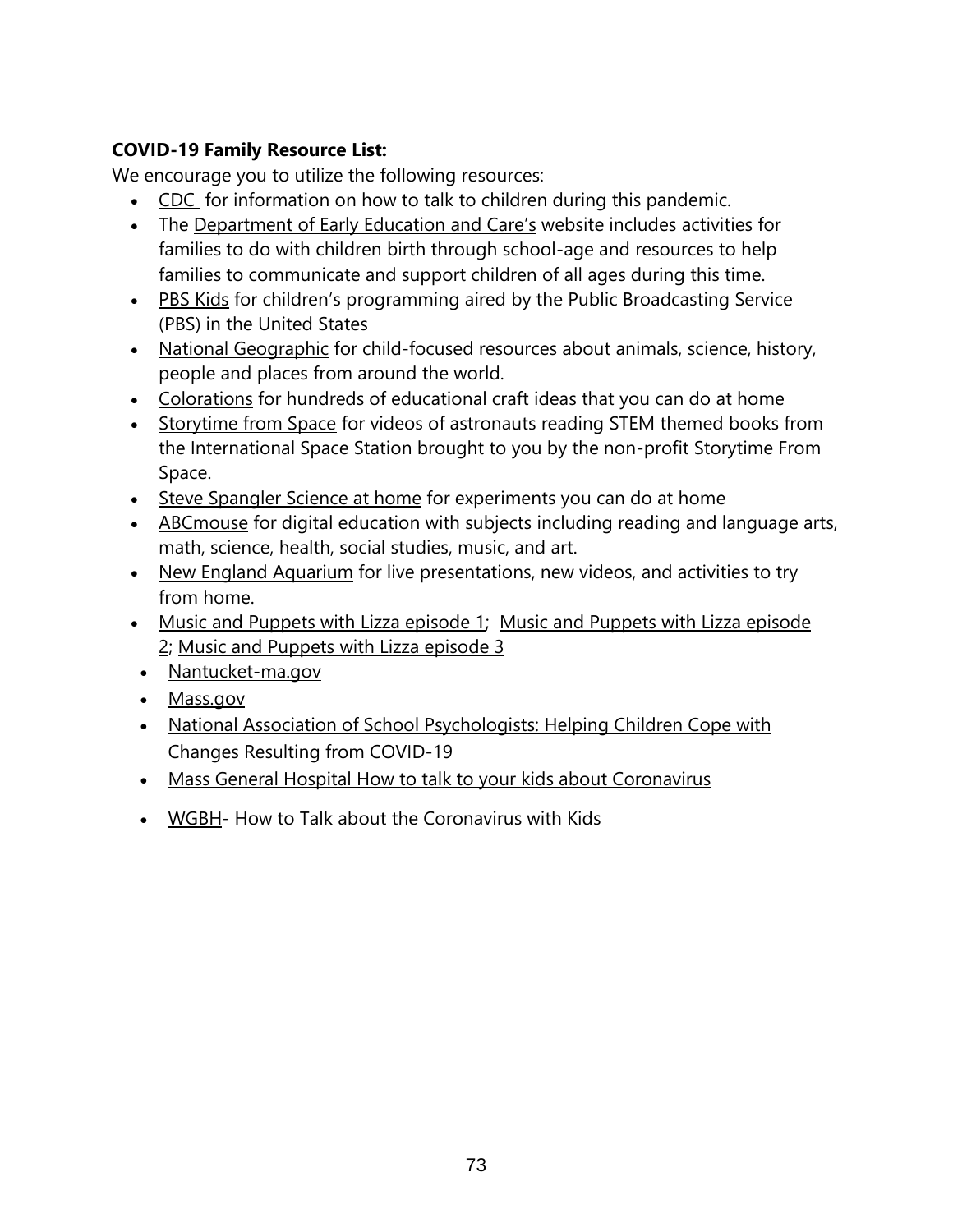### **CHILDREN, PARENTS AND SMALL FRIENDS**

Thank you for taking the time to review the policies and procedures contained in this handbook. We hope the book is helpful and clarifies our guidelines. If there are areas that are still unclear, or you feel should be included, please let us know.

Remember, we are partners in this together! Small Friends educators are here to work with your child at a very important stage of life and to work with you toward making your roles of parent, wage earner, spouse and individual as satisfying as possible. Small Friends supports the health and well-being of both you and your child. Together we can strengthen and support families and make a better future for all.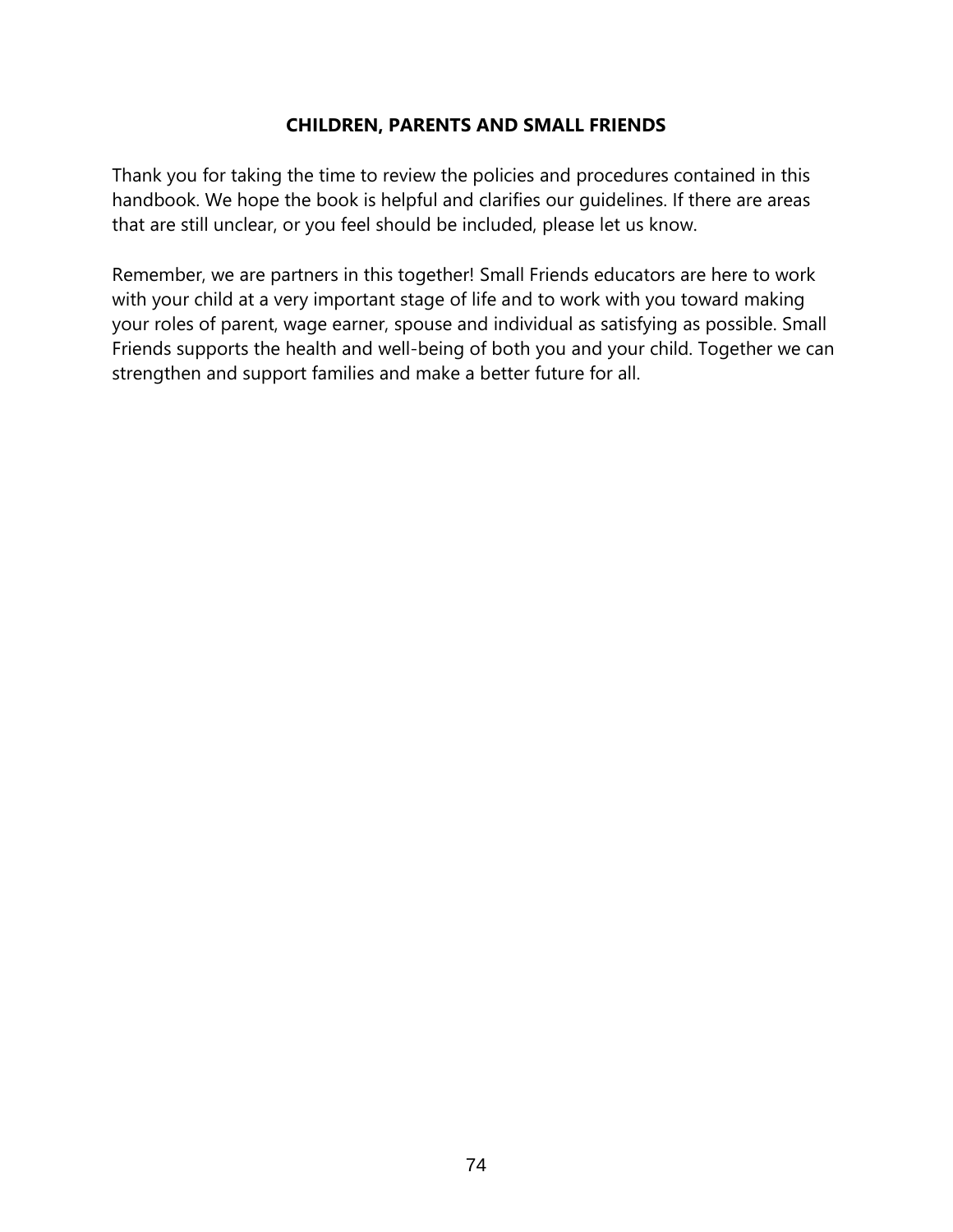### **SMALL FRIENDS ORGANIZATIONAL CHART**